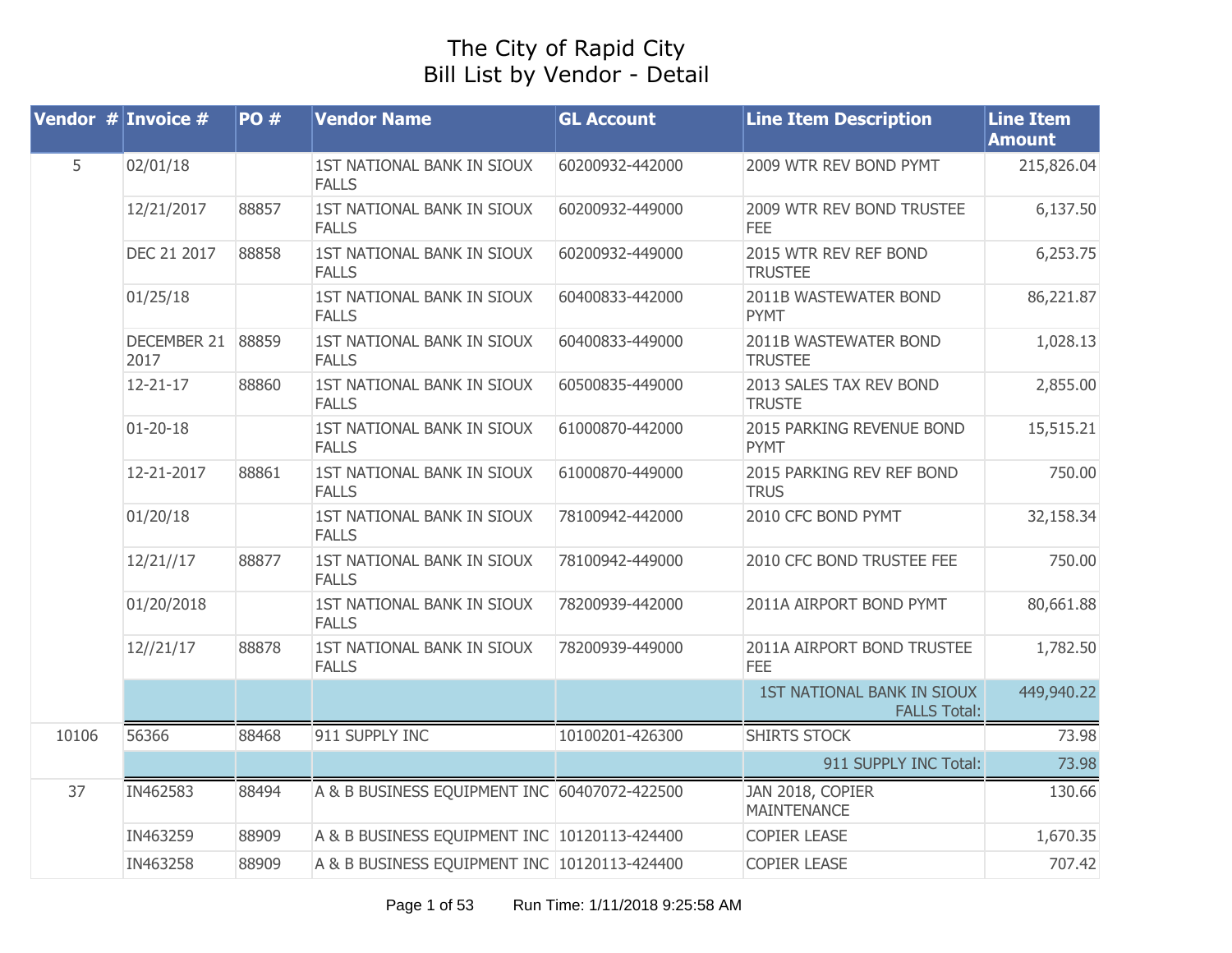| 37    |                               |       |                           |                 | <b>A &amp; B BUSINESS EQUIPMENT INC</b><br>Total: | 2,508.43 |
|-------|-------------------------------|-------|---------------------------|-----------------|---------------------------------------------------|----------|
| 42    | 287261158408 89249<br>X122317 |       | <b>AT&amp;TMOBILITY</b>   | 61507103-428100 | <b>DEC PHONE</b>                                  | 43.96    |
|       |                               |       |                           |                 | A T & T MOBILITY Total:                           | 43.96    |
| 46    | 00964140                      | 87456 | A&B WELDING SUPPLY CO INC | 10100301-426500 | <b>MINOR TOOL</b>                                 | 4,400.00 |
|       | 00963915                      | 87082 | A&B WELDING SUPPLY CO INC | 10100305-426900 | <b>SUPPLIES</b>                                   | 166.61   |
|       | 00964901                      | 89026 | A&B WELDING SUPPLY CO INC | 10100305-426900 | <b>WELDING SUPPLIES</b>                           | 24.15    |
|       | 00964143                      | 87522 | A&B WELDING SUPPLY CO INC | 60207012-425300 | <b>REPAIRS TO WELDER-SHOP</b>                     | 131.07   |
|       | 00964143                      | 87522 | A&B WELDING SUPPLY CO INC | 60407071-425300 | REPAIRS TO WELDER-SHOP                            | 78.65    |
|       | 00964143                      | 87522 | A&B WELDING SUPPLY CO INC | 60907401-425300 | REPAIRS TO WELDER-SHOP                            | 52.43    |
|       |                               |       |                           |                 | A&B WELDING SUPPLY CO INC<br>Total:               | 4,852.91 |
| 50    | 285107                        | 89025 | A-1 AUTO RECYCLERS        | 10100302-425300 | <b>UNIT S027</b>                                  | 65.00    |
|       |                               |       |                           |                 | A-1 AUTO RECYCLERS Total:                         | 65.00    |
| 10127 | 2342 3                        | 89333 | AB CONTRACTING LLC        | 60400833-432000 | 16-2342 WRF PROCESS<br><b>RELIABILIT</b>          | 5,576.25 |
|       |                               |       |                           |                 | AB CONTRACTING LLC Total:                         | 5,576.25 |
|       |                               |       |                           |                 |                                                   |          |
| 79    | 1466241                       | 88918 | <b>ACE HARDWARE-EAST</b>  | 10100202-426900 | FLIP UP TOOL HOLDER AND<br>WET/DR                 | 107.66   |
|       | 1450633                       | 88997 | <b>ACE HARDWARE-EAST</b>  | 10100305-426900 | <b>SUPPLIES</b>                                   | 11.51    |
|       | 1447682                       | 88847 | <b>ACE HARDWARE-EAST</b>  | 60407072-425300 | <b>ADAPTER</b>                                    | 1.43     |
|       | 1468644                       | 89055 | <b>ACE HARDWARE-EAST</b>  | 61207101-426500 | HEATER, LIGT AND CORD                             | 34.55    |
|       | 1468644                       | 89055 | <b>ACE HARDWARE-EAST</b>  | 61507102-426500 | HEATER, LIGT AND CORD                             | 104.20   |
|       | 1434222                       | 88721 | <b>ACE HARDWARE-EAST</b>  | 61507103-425300 | <b>DISTILLED WATER</b>                            | 11.94    |
|       | 1473581                       | 89231 | <b>ACE HARDWARE-EAST</b>  | 10102021-426900 | GARMENT HOOK, BLADE SET, &<br><b>TAR</b>          | 53.92    |
|       | 1472482                       | 89176 | ACE HARDWARE-EAST         | 10102021-426900 | TRASH CAN, STORAGE, AND<br><b>VENT F</b>          | 38.62    |
|       | 1472482                       | 89176 | <b>ACE HARDWARE-EAST</b>  | 10102026-425100 | TRASH CAN, STORAGE, AND<br><b>VENT F</b>          | 29.98    |
|       |                               |       |                           |                 | <b>ACE HARDWARE-EAST Total:</b>                   | 393.81   |
| 80    | 1419558                       | 88686 | <b>ACE HARDWARE-WEST</b>  | 10100202-459700 | <b>LABELS - WRT</b>                               | 6.49     |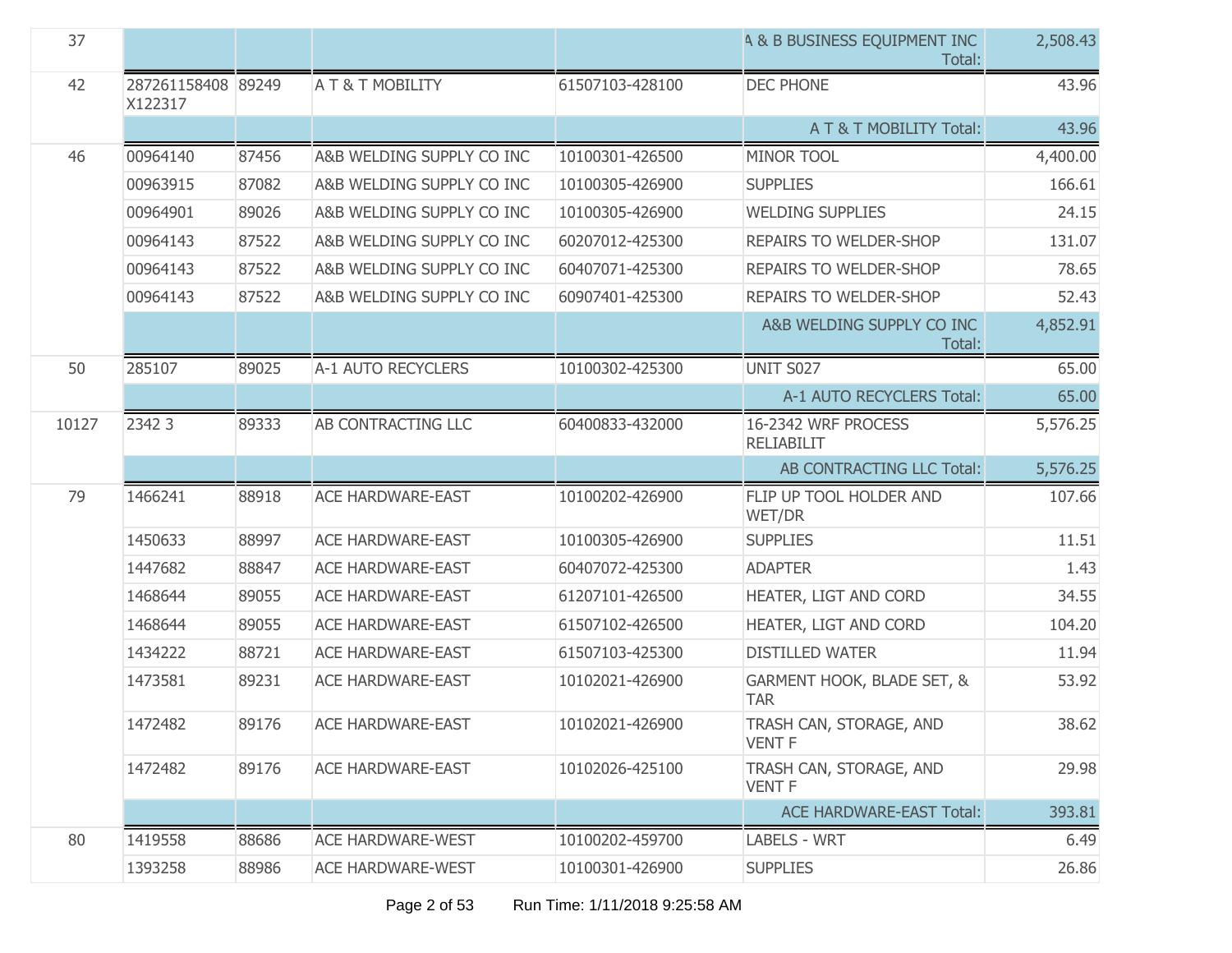| 80   | 1464485     | 89145 | <b>ACE HARDWARE-WEST</b>                   | 10100607-426900 | <b>HINGE WELD - SIGNS</b>                | 44.10      |
|------|-------------|-------|--------------------------------------------|-----------------|------------------------------------------|------------|
|      | 1460219     | 89145 | <b>ACE HARDWARE-WEST</b>                   | 10100607-426900 | <b>HINGE WELD - SIGNS</b>                | 59.00      |
|      | 1448828     | 88710 | <b>ACE HARDWARE-WEST</b>                   | 10100607-426900 | <b>BUSHING, NUTSETTER</b>                | 6.22       |
|      | 1451741     | 88710 | <b>ACE HARDWARE-WEST</b>                   | 10100607-426900 | <b>BUSHING, NUTSETTER</b>                | 11.99      |
|      | 1282660     | 88462 | <b>ACE HARDWARE-WEST</b>                   | 10500115-426200 | STIHL BAR OIL - HAZARD<br><b>MITIGAT</b> | 15.99      |
|      | 1304103     | 88373 | <b>ACE HARDWARE-WEST</b>                   | 10500115-426300 | STIHL BAR OIL & GLOVES -<br><b>HAZAR</b> | 29.98      |
|      | 1304103     | 88373 | <b>ACE HARDWARE-WEST</b>                   | 10500115-426900 | STIHL BAR OIL & GLOVES -<br><b>HAZAR</b> | 15.99      |
|      |             |       |                                            |                 | <b>ACE HARDWARE-WEST Total:</b>          | 216.62     |
| 81   | 372441      | 88856 | ACE STEEL & RECYCLING INC                  | 60207012-426900 | <b>CURB STOP KEYS</b>                    | 11.67      |
|      | 370508      | 89057 | ACE STEEL & RECYCLING INC                  | 61507103-425200 | <b>HR PLATE</b>                          | 782.40     |
|      |             |       |                                            |                 | ACE STEEL & RECYCLING INC<br>Total:      | 794.07     |
| 86   | 2177 5      | 88734 | <b>ACTION MECHANICAL INC</b>               | 60200933-438100 | 14-2177 RED ROCK BOOSTER<br><b>PUMP</b>  | 84,424.77  |
|      | 2177 5      | 88734 | <b>ACTION MECHANICAL INC</b>               | 60200934-438100 | 14-2177 RED ROCK BOOSTER<br><b>PUMP</b>  | 84,424.76  |
|      |             |       |                                            |                 | <b>ACTION MECHANICAL INC Total:</b>      | 168,849.53 |
| 90   | 4622107     | 89099 | <b>ADAMS ISC</b>                           | 10100401-425300 | <b>STOCK SUPPLY</b>                      | 95.02      |
|      | 4622106     | 88706 | <b>ADAMS ISC</b>                           | 60207012-425300 | <b>VACTOR</b>                            | 8.91       |
|      |             |       |                                            |                 | <b>ADAMS ISC Total:</b>                  | 103.93     |
| 97   | 68850113    | 89023 | ADECCO EMPLOYMENT SERVICES 61507103-422500 |                 | <b>TEMP LABOR</b>                        | 1,631.52   |
|      | 68858783    | 89247 | ADECCO EMPLOYMENT SERVICES 61507103-422500 |                 | <b>TEMP LABOR</b>                        | 1,744.82   |
|      |             |       |                                            |                 | ADECCO EMPLOYMENT SERVICES<br>Total:     | 3,376.34   |
| 9041 | 9070907371  | 89052 | AIRGAS USA, LLC                            | 61507102-425300 | <b>WELDING GAS</b>                       | 124.48     |
|      | 9070956606  | 89053 | AIRGAS USA, LLC                            | 61507102-425300 | TIP CTNG SMITH                           | 19.74      |
|      |             |       |                                            |                 | AIRGAS USA, LLC Total:                   | 144.22     |
| 164  | LCAS1173305 | 89059 | ALSCO INC                                  | 61507102-426400 | <b>JANITORIAL SUPPLIES</b>               | 21.10      |
|      | LCAS1174676 | 89218 | ALSCO INC                                  | 61507103-426400 | <b>FACILITY MATS</b>                     | 29.24      |
|      | LCAS1173304 | 89058 | ALSCO INC                                  | 61507103-426400 | <b>FACILITY MATS</b>                     | 29.24      |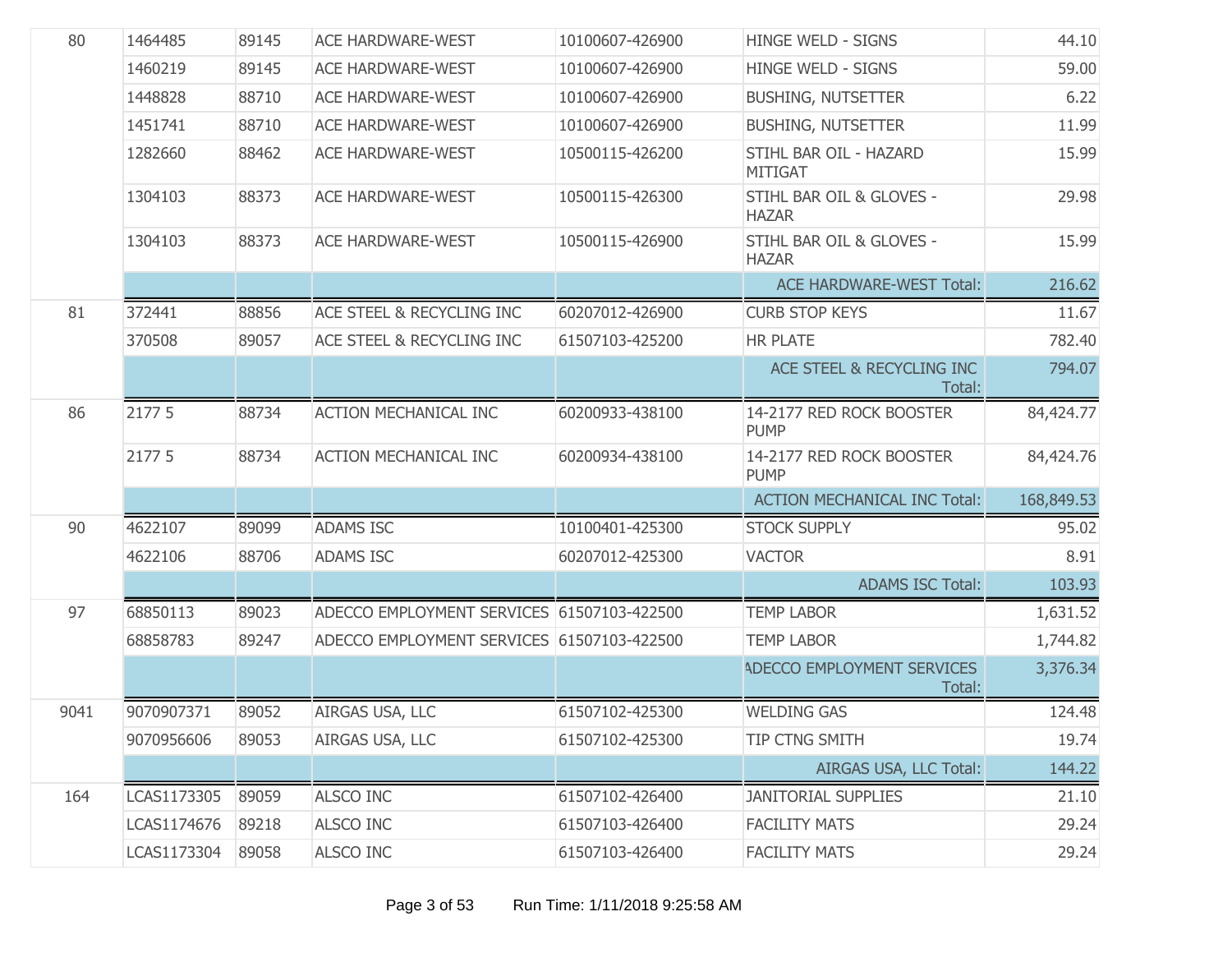| 164   |             |       |                                             |                 | <b>ALSCO INC Total:</b>                         | 79.58    |
|-------|-------------|-------|---------------------------------------------|-----------------|-------------------------------------------------|----------|
| 183   | 0119718     | 88853 | AMERICAN LEGAL PUBLISHING<br><b>CORP</b>    | 10106021-426100 | <b>SUPPLEMENT PAGES</b>                         | 183.30   |
|       |             |       |                                             |                 | AMERICAN LEGAL PUBLISHING<br><b>CORP Total:</b> | 183.30   |
| 205   | 31720RC     | 89061 | AMICK SOUND INC                             | 61507103-425300 | <b>CAMERA RPR</b>                               | 91.84    |
|       |             |       |                                             |                 | <b>AMICK SOUND INC Total:</b>                   | 91.84    |
| 7825  | 346781      | 88906 | ANIMAL CLINIC OF RAPID CITY                 | 10120120-429800 | <b>MEDS JARY</b>                                | 62.52    |
|       |             |       |                                             |                 | ANIMAL CLINIC OF RAPID CITY<br>Total:           | 62.52    |
| 267   | 152679      | 88901 | ARMSTRONG EXTINGUISHER<br>SVC. INC.         | 10100201-425100 | FIRE EXTINGUISHER UNIT 156                      | 27.00    |
|       | 152661      | 88268 | ARMSTRONG EXTINGUISHER<br>SVC. INC.         | 10100201-425100 | FIRE EXTINGUISHER UNIT 185                      | 27.00    |
|       | 152682      | 89224 | ARMSTRONG EXTINGUISHER<br>SVC. INC.         | 61507103-425300 | <b>RECHARGE</b>                                 | 41.00    |
|       |             |       |                                             |                 | ARMSTRONG EXTINGUISHER<br>SVC. INC. Total:      | 95.00    |
| 10377 | SI-80610030 | 88899 | <b>ATLANTIC TACTICAL</b>                    | 10100201-426900 | PROTECH INTRUDER G2 111A<br><b>SHIEL</b>        | 2,319.00 |
|       |             |       |                                             |                 | <b>ATLANTIC TACTICAL Total:</b>                 | 2,319.00 |
| 10369 | 48363       | 88881 | <b>BALCO UNIFORMS INC</b>                   | 10100201-426300 | OFFICER EQUIPMENT STOCK                         | 617.03   |
|       | 48152-1     | 89212 | <b>BALCO UNIFORMS INC</b>                   | 10100201-426300 | OFFICER UNIFORMS STOCK                          | 741.18   |
|       | 48062       | 89212 | <b>BALCO UNIFORMS INC</b>                   | 10100201-426300 | OFFICER UNIFORMS STOCK                          | 3,200.00 |
|       | 48368       | 88264 | <b>BALCO UNIFORMS INC</b>                   | 10120113-426300 | PD POLOS STOCK                                  | 1,625.00 |
|       |             |       |                                             |                 | <b>BALCO UNIFORMS INC Total:</b>                | 6,183.21 |
| 384   | 10010919    | 88718 | <b>BARGAIN BARN TIRE &amp; REPAIR</b>       | 61507103-425100 | IGNITION COIL & PLATINUM<br><b>PLUG</b>         | 169.95   |
|       |             |       |                                             |                 | <b>BARGAIN BARN TIRE &amp; REPAIR</b><br>Total: | 169.95   |
| 407   | 52360       | 88276 | BASLER PRINTING COMPANY INC 10120100-426100 |                 | <b>6X9 BLANK ENVELOPES</b>                      | 550.00   |
|       |             |       |                                             |                 | BASLER PRINTING COMPANY INC<br>Total:           | 550.00   |
| 8451  | 934-114444  | 89364 | <b>BATTERIES PLUS BULBS</b>                 | 60207011-426900 | PACT BATTERY TEND FOR ATV                       | 26.43    |
|       |             |       |                                             |                 | <b>BATTERIES PLUS BULBS Total:</b>              | 26.43    |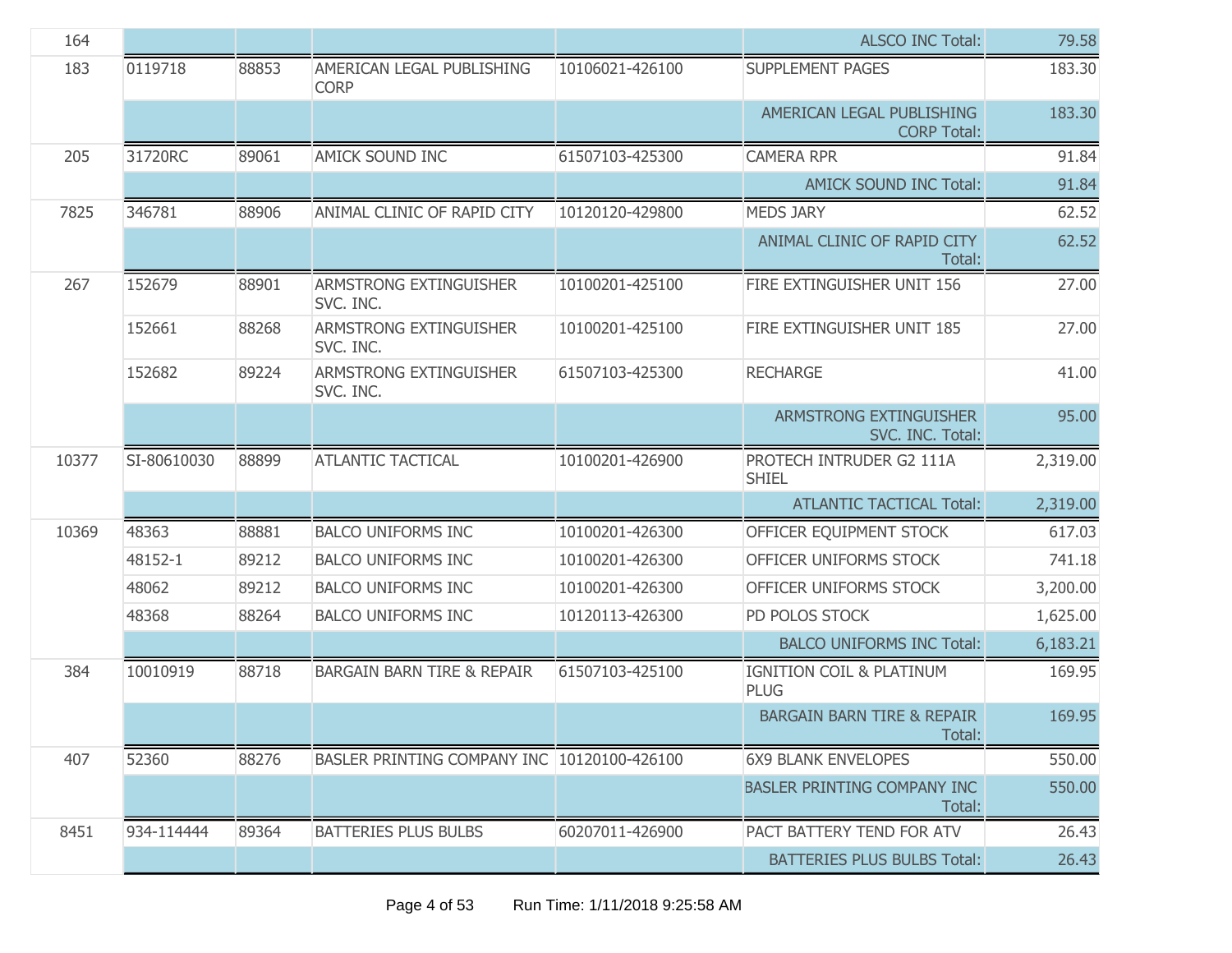| 584 | 10763             | 89070 | <b>BLACK HILLS BUSINESS SOURCE</b> | 10100202-426100 | CORRECTION TAPE, SHARPIE,<br><b>AND</b>      | 26.28    |
|-----|-------------------|-------|------------------------------------|-----------------|----------------------------------------------|----------|
|     | 10798             | 89071 | <b>BLACK HILLS BUSINESS SOURCE</b> | 10100202-426100 | <b>DESK PADS</b>                             | 8.11     |
|     | 10767             | 89069 | <b>BLACK HILLS BUSINESS SOURCE</b> | 10100202-426100 | REFILL PADS, FLASH DRIVE, & PA               | 49.13    |
|     | 10763             | 89070 | <b>BLACK HILLS BUSINESS SOURCE</b> | 61800890-426100 | CORRECTION TAPE, SHARPIE,<br><b>AND</b>      | 11.26    |
|     | 10798             | 89071 | <b>BLACK HILLS BUSINESS SOURCE</b> | 61800890-426100 | <b>DESK PADS</b>                             | 3.47     |
|     | 10767             | 89069 | <b>BLACK HILLS BUSINESS SOURCE</b> | 61800890-426100 | REFILL PADS, FLASH DRIVE, & PA               | 21.06    |
|     | 10789             | 88932 | <b>BLACK HILLS BUSINESS SOURCE</b> | 61800890-426100 | FILE FOLDERS - EMT CLASS                     | 15.07    |
|     | 10823             | 89076 | <b>BLACK HILLS BUSINESS SOURCE</b> | 10102024-426900 | 3 OFFICE CHAIRS - ST 4                       | 1,275.00 |
|     | 10824             | 89077 | <b>BLACK HILLS BUSINESS SOURCE</b> | 10102025-426900 | <b>6 WARDROBE LOCKERS - ST 5</b>             | 3,414.00 |
|     |                   |       |                                    |                 | <b>BLACK HILLS BUSINESS SOURCE</b><br>Total: | 4,823.38 |
| 586 | 128195            | 89063 | BLACK HILLS CHEMICAL CO INC        | 61507103-426400 | <b>JANITORIAL SUPPLIES</b>                   | 466.83   |
|     |                   |       |                                    |                 | BLACK HILLS CHEMICAL CO INC<br>Total:        | 466.83   |
| 622 | 12767924<br>01/08 |       | <b>BLACK HILLS ENERGY</b>          | 10100108-428300 |                                              | 9.25     |
|     | 12775332<br>01/08 |       | <b>BLACK HILLS ENERGY</b>          | 10100201-428300 |                                              | 570.84   |
|     | 12767125<br>12/28 |       | <b>BLACK HILLS ENERGY</b>          | 10100202-428300 |                                              | 766.75   |
|     | 20376077<br>01/04 |       | <b>BLACK HILLS ENERGY</b>          | 10100205-428300 |                                              | 146.01   |
|     | 21058428<br>01/04 |       | <b>BLACK HILLS ENERGY</b>          | 10100205-428300 |                                              | 57.93    |
|     | 21343059<br>01/04 |       | <b>BLACK HILLS ENERGY</b>          | 10100205-428300 |                                              | 172.36   |
|     | 13090342<br>01/04 |       | <b>BLACK HILLS ENERGY</b>          | 10100205-428300 |                                              | 67.75    |
|     | 20581343<br>01/03 |       | <b>BLACK HILLS ENERGY</b>          | 10100205-428300 |                                              | 12.00    |
|     | 16814404<br>01/08 |       | <b>BLACK HILLS ENERGY</b>          | 10100205-428300 |                                              | 91.44    |
|     | 12570142<br>01/02 |       | <b>BLACK HILLS ENERGY</b>          | 10100205-428300 |                                              | 19.25    |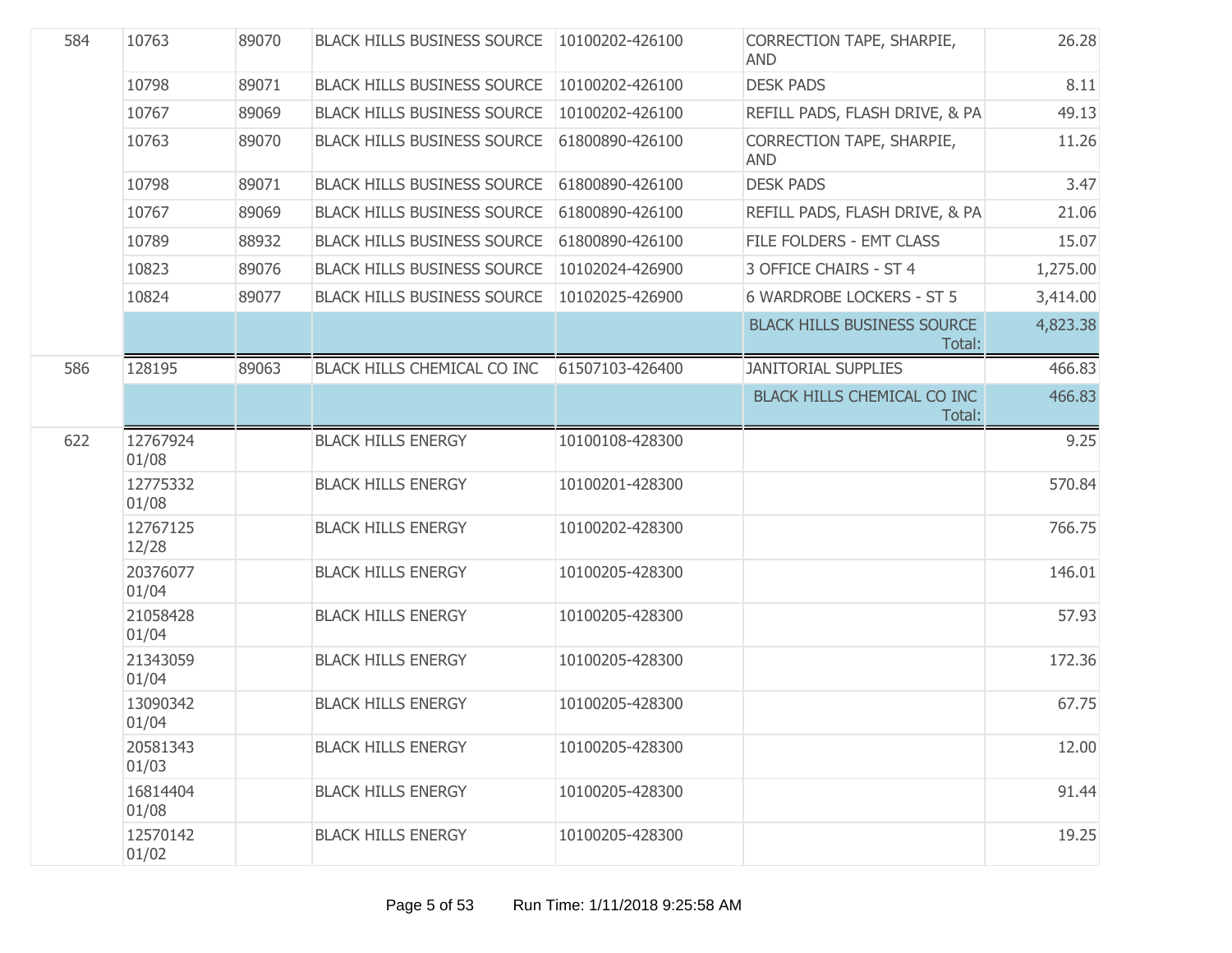| 622 | 12655563<br>01/02 | <b>BLACK HILLS ENERGY</b> | 10100205-428300 | 24.50     |
|-----|-------------------|---------------------------|-----------------|-----------|
|     | 12731661<br>01/05 | <b>BLACK HILLS ENERGY</b> | 10100205-428300 | 56.83     |
|     | 12773436<br>01/02 | <b>BLACK HILLS ENERGY</b> | 10100205-428300 | 12.00     |
|     | 12768025<br>01/04 | <b>BLACK HILLS ENERGY</b> | 10100205-428300 | 30.66     |
|     | 18964094<br>01/03 | <b>BLACK HILLS ENERGY</b> | 10100205-428300 | 19.35     |
|     | 12262333<br>01/03 | <b>BLACK HILLS ENERGY</b> | 10100205-428300 | 101.18    |
|     | 12229194<br>01/04 | <b>BLACK HILLS ENERGY</b> | 10100205-428300 | 50.88     |
|     | 12731825<br>01/02 | <b>BLACK HILLS ENERGY</b> | 10100205-428300 | 46.72     |
|     | 12775332<br>01/08 | <b>BLACK HILLS ENERGY</b> | 10100205-428300 | 570.84    |
|     | 12218465<br>01/08 | <b>BLACK HILLS ENERGY</b> | 10100205-428300 | 26.98     |
|     | 21245299<br>01/04 | <b>BLACK HILLS ENERGY</b> | 10100205-428300 | 12.00     |
|     | 12237769<br>01/04 | <b>BLACK HILLS ENERGY</b> | 10100205-428300 | 28.48     |
|     | <b>NONE 01/05</b> | <b>BLACK HILLS ENERGY</b> | 10100205-428300 | 23.72     |
|     | 12807195<br>01/02 | <b>BLACK HILLS ENERGY</b> | 10100205-428300 | 25.70     |
|     | <b>NONE 01/04</b> | <b>BLACK HILLS ENERGY</b> | 10100304-428300 | 35,651.28 |
|     | <b>NONE 01/05</b> | <b>BLACK HILLS ENERGY</b> | 10100304-428300 | 32,650.07 |
|     | 18487279<br>01/04 | <b>BLACK HILLS ENERGY</b> | 10100607-428300 | 17.76     |
|     | 12384870<br>12/28 | <b>BLACK HILLS ENERGY</b> | 10100607-428300 | 12.00     |
|     | 12432784<br>12/28 | <b>BLACK HILLS ENERGY</b> | 10100607-428300 | 3,165.72  |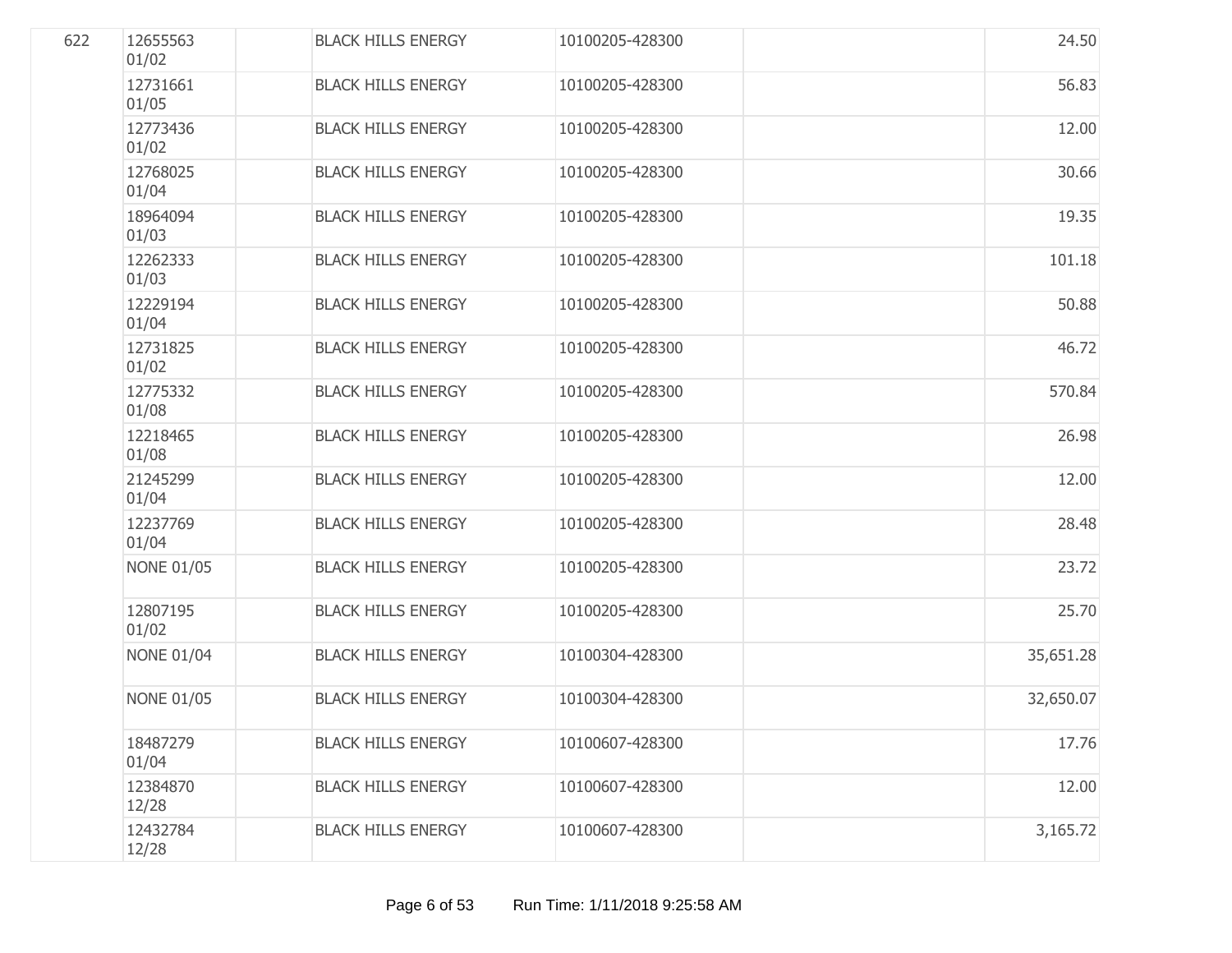| 622 | 20064553<br>01/05 | <b>BLACK HILLS ENERGY</b> | 10100607-428300 | 12.00    |
|-----|-------------------|---------------------------|-----------------|----------|
|     | 12432829<br>12/28 | <b>BLACK HILLS ENERGY</b> | 10100607-428300 | 1,138.02 |
|     | <b>NONE 01/08</b> | <b>BLACK HILLS ENERGY</b> | 10100607-428300 | 47.76    |
|     | <b>NONE 01/05</b> | <b>BLACK HILLS ENERGY</b> | 10100607-428300 | 60.40    |
|     | 12767071<br>01/05 | <b>BLACK HILLS ENERGY</b> | 10100607-428300 | 358.82   |
|     | 18963958<br>01/05 | <b>BLACK HILLS ENERGY</b> | 10100607-428300 | 507.53   |
|     | 12764731<br>01/05 | <b>BLACK HILLS ENERGY</b> | 10100607-428300 | 81.86    |
|     | 12236850<br>01/05 | <b>BLACK HILLS ENERGY</b> | 10100607-428300 | 12.00    |
|     | 12153254<br>01/08 | <b>BLACK HILLS ENERGY</b> | 10100607-428300 | 513.67   |
|     | <b>NONE 01/05</b> | <b>BLACK HILLS ENERGY</b> | 10100607-428300 | 62.91    |
|     | <b>NONE 01/05</b> | <b>BLACK HILLS ENERGY</b> | 10100607-428300 | 186.31   |
|     | 19407184<br>01/03 | <b>BLACK HILLS ENERGY</b> | 10100607-428300 | 29.62    |
|     | 21079421<br>01/03 | <b>BLACK HILLS ENERGY</b> | 10100607-428300 | 46.07    |
|     | 12218414<br>01/03 | <b>BLACK HILLS ENERGY</b> | 10100607-428300 | 12.36    |
|     | 12775332<br>01/08 | <b>BLACK HILLS ENERGY</b> | 10100618-428300 | 1,141.68 |
|     | 12770367<br>01/04 | <b>BLACK HILLS ENERGY</b> | 60207011-428300 | 55.11    |
|     | 20660969<br>01/04 | <b>BLACK HILLS ENERGY</b> | 60207011-428300 | 288.21   |
|     | 12329189<br>01/03 | <b>BLACK HILLS ENERGY</b> | 60207011-428300 | 2,153.60 |
|     | 12303207<br>01/04 | <b>BLACK HILLS ENERGY</b> | 60207011-428300 | 171.35   |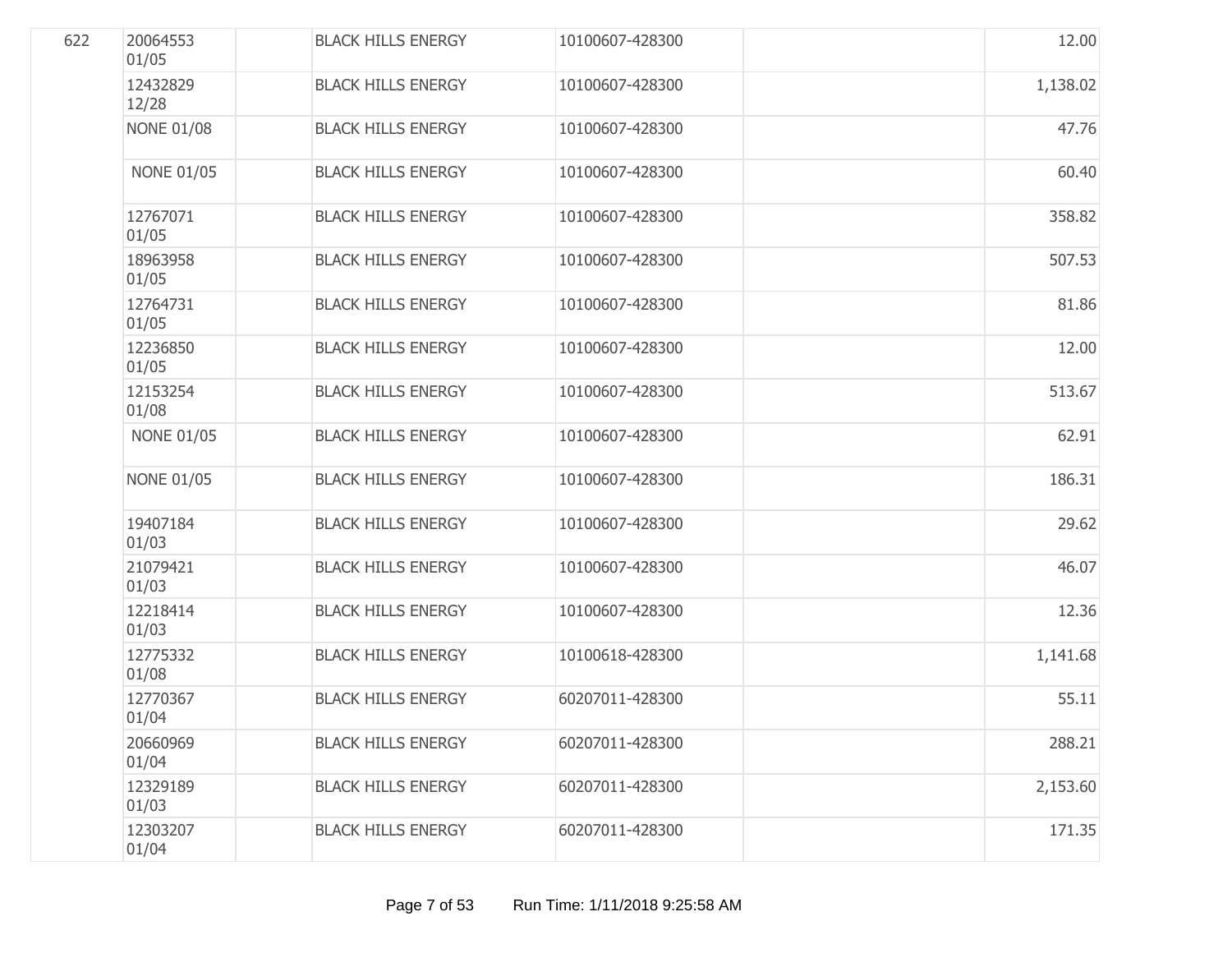| 622 | 16605972<br>01/04 | <b>BLACK HILLS ENERGY</b> | 60207011-428300 |                                  | 1,087.42  |
|-----|-------------------|---------------------------|-----------------|----------------------------------|-----------|
|     | 12227286<br>01/04 | <b>BLACK HILLS ENERGY</b> | 60207011-428300 |                                  | 426.73    |
|     | 12806303<br>01/04 | <b>BLACK HILLS ENERGY</b> | 60207011-428300 |                                  | 127.84    |
|     | 21319570<br>01/04 | <b>BLACK HILLS ENERGY</b> | 60407071-428300 |                                  | 634.88    |
|     | 16886862<br>01/05 | <b>BLACK HILLS ENERGY</b> | 60407072-428300 |                                  | 242.45    |
|     | 21722471<br>01/05 | <b>BLACK HILLS ENERGY</b> | 61507102-428300 |                                  | 216.14    |
|     | 12570727<br>01/05 | <b>BLACK HILLS ENERGY</b> | 61507102-428300 |                                  | 646.82    |
|     | 12375836<br>01/05 | <b>BLACK HILLS ENERGY</b> | 61507102-428300 |                                  | 687.55    |
|     | 12192045<br>01/05 | <b>BLACK HILLS ENERGY</b> | 61507102-428300 |                                  | 453.56    |
|     | 15572844<br>01/05 | <b>BLACK HILLS ENERGY</b> | 61507102-428300 |                                  | 609.84    |
|     | 15572842<br>01/05 | <b>BLACK HILLS ENERGY</b> | 61507102-428300 |                                  | 369.04    |
|     | 17434903<br>01/05 | <b>BLACK HILLS ENERGY</b> | 61507103-428300 |                                  | 105.18    |
|     | 13083384<br>01/05 | <b>BLACK HILLS ENERGY</b> | 61507103-428300 |                                  | 260.74    |
|     | 17042801<br>01/05 | <b>BLACK HILLS ENERGY</b> | 61507103-428300 |                                  | 857.97    |
|     | 12775405<br>01/05 | <b>BLACK HILLS ENERGY</b> | 77700914-428300 |                                  | 3,499.64  |
|     | 12313258<br>01/03 | <b>BLACK HILLS ENERGY</b> | 10102024-428300 |                                  | 567.82    |
|     | 12767152<br>01/04 | <b>BLACK HILLS ENERGY</b> | 10102026-428300 |                                  | 510.86    |
|     | 12313258<br>01/03 | <b>BLACK HILLS ENERGY</b> | 61800894-428300 |                                  | 279.67    |
|     | 12767152<br>01/04 | <b>BLACK HILLS ENERGY</b> | 61800896-428300 |                                  | 251.62    |
|     |                   |                           |                 | <b>BLACK HILLS ENERGY Total:</b> | 93,155.30 |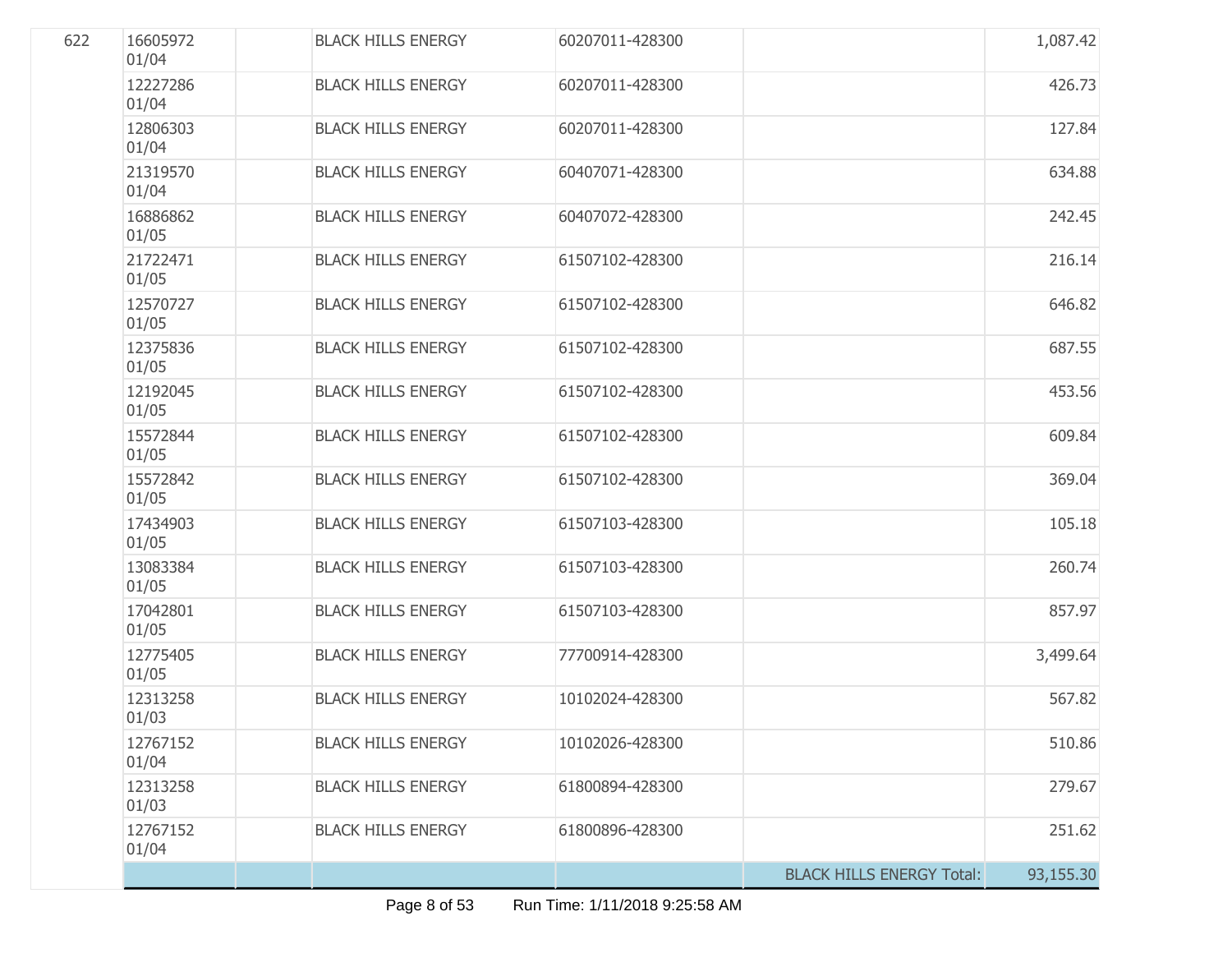| 621  | 11785                | 88841 | <b>BLACK HILLS POWDER COATING</b>                    | 60207011-422500 | PACT SANDBLAST & PC CHANNEL                                 | 225.00    |
|------|----------------------|-------|------------------------------------------------------|-----------------|-------------------------------------------------------------|-----------|
|      |                      |       |                                                      |                 | <b>BLACK HILLS POWDER COATING</b><br>Total:                 | 225.00    |
| 7432 | $50501 -$<br>0005003 | 89319 | <b>BLACK HILLS POWER</b>                             | 50508910-437000 | 13-2086 SEGER DRIVE DYESS TO<br>$\mathbf{1}$                | 54,951.68 |
|      |                      |       |                                                      |                 | <b>BLACK HILLS POWER</b><br>Total:                          | 54,951.68 |
| 625  | 5239                 | 89245 | <b>BLACK HILLS PRO WASH</b>                          | 61507103-422500 | <b>EQUIPMENT WASH</b>                                       | 850.00    |
|      |                      |       |                                                      |                 | <b>BLACK HILLS PRO WASH Total:</b>                          | 850.00    |
| 637  | BH5802               | 89001 | <b>BLACK HILLS TRUCK &amp; TRAILER</b><br><b>INC</b> | 10100301-425300 | UNIT S095                                                   | 284.98    |
|      | <b>BH5999</b>        | 89261 | <b>BLACK HILLS TRUCK &amp; TRAILER</b><br><b>INC</b> | 10100607-425100 | 8.6 MVP CUTTING EDGE #1                                     | 444.00    |
|      | <b>BH5883</b>        | 89080 | <b>BLACK HILLS TRUCK &amp; TRAILER</b><br><b>INC</b> | 10102025-425100 | TANK STRAP - E5                                             | 81.69     |
|      |                      |       |                                                      |                 | <b>BLACK HILLS TRUCK &amp; TRAILER</b><br><b>INC Total:</b> | 810.67    |
| 652  | 00000083-0           | 89003 | <b>BLACKSTRAP INC</b>                                | 10100302-426400 | <b>ROAD SALT</b>                                            | 1,865.98  |
|      |                      |       |                                                      |                 | <b>BLACKSTRAP INC Total:</b>                                | 1,865.98  |
| 667  | 39445554             | 88723 | <b>BLUE TARP FINANCIAL INC</b>                       | 60407072-426500 | <b>TOOL: TABLE CART</b>                                     | 667.84    |
|      |                      |       |                                                      |                 | <b>BLUE TARP FINANCIAL INC Total:</b>                       | 667.84    |
| 691  | IVC0120291           | 88261 | <b>BOOT BARN INC</b>                                 | 61207101-426300 | <b>ACRE SAFETY BOOTS</b>                                    | 155.99    |
|      | IVC0123185           | 89217 | <b>BOOT BARN INC</b>                                 | 61507103-426300 | MIZTEL SAFETY BOOTS                                         | 131.99    |
|      | IVC0123187           | 89222 | <b>BOOT BARN INC</b>                                 | 61507103-426300 | HARTSHORN SAFETY BOOTS                                      | 159.99    |
|      | IVC0123010           | 89039 | <b>BOOT BARN INC</b>                                 | 61507103-426300 | <b>MERKEL BIBS</b>                                          | 95.99     |
|      | IVC0123013           | 88928 | <b>BOOT BARN INC</b>                                 | 10500115-426300 | <b>BOOTS - J MICHAUD</b>                                    | 79.99     |
|      | IVC0123011           | 89068 | <b>BOOT BARN INC</b>                                 | 10500115-426300 | SHIRTS - C. ENGLISH - HAZ MITI                              | 71.98     |
|      |                      |       |                                                      |                 | <b>BOOT BARN INC Total:</b>                                 | 695.93    |
| 692  | 914388296            | 88836 | <b>BORDER STATES ELECTRIC</b><br><b>SUPPLY</b>       | 10100607-425700 | M400/U/ED28 135V E39 MH                                     | 238.56    |
|      | 914383748            |       | <b>BORDER STATES ELECTRIC</b><br><b>SUPPLY</b>       | 60207011-425700 | <b>CREDIT RETURNED LED LAMPS</b>                            | (75.48)   |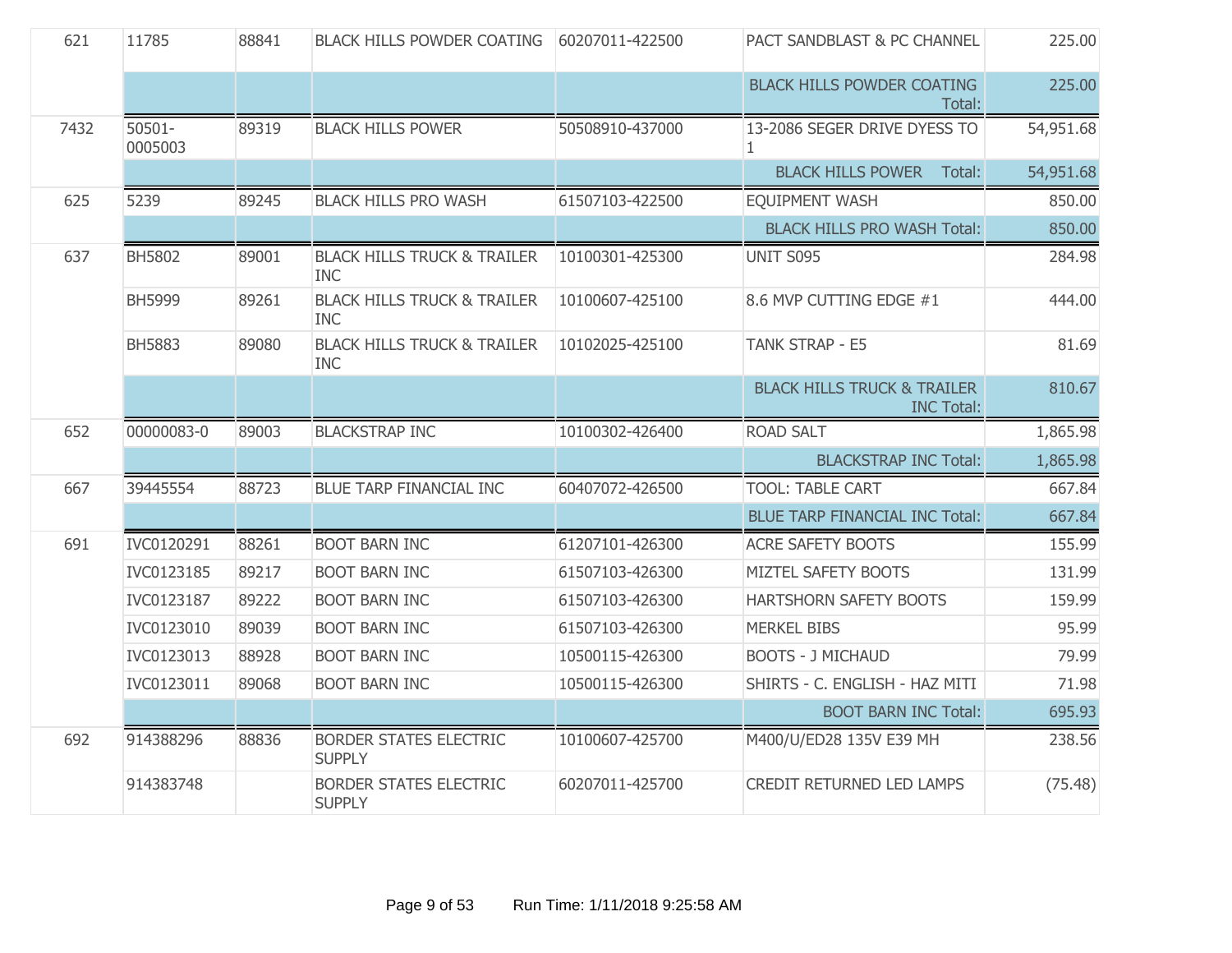| 692   | 914361858   | 88607 | <b>BORDER STATES ELECTRIC</b><br><b>SUPPLY</b>   | 60207011-426400 | LED BULBS 14) WTP                                    | 88.06    |
|-------|-------------|-------|--------------------------------------------------|-----------------|------------------------------------------------------|----------|
|       | 914398656   | 88979 | <b>BORDER STATES ELECTRIC</b><br><b>SUPPLY</b>   | 60407072-425700 | PRIMARY PUMP PIT:<br>THERMOSTAT,                     | 657.81   |
|       |             |       |                                                  |                 | BORDER STATES ELECTRIC<br><b>SUPPLY Total:</b>       | 908.95   |
| 699   | 82722904    | 89087 | BOUND TREE MEDICAL INC                           | 10100202-426900 | STAT PACKAGE FOR MANNEQUIN                           | 780.77   |
|       | 82717801    | 88874 | BOUND TREE MEDICAL INC                           | 61800890-426900 | <b>DISPOSABLE AND NON-</b><br><b>DISPOSABLE</b>      | 155.34   |
|       | 82724332    | 89206 | BOUND TREE MEDICAL INC                           | 61800890-426900 | AIRWAY MASK TRAINING AIDS -<br>PA                    | 58.14    |
|       | 82717801    | 88874 | BOUND TREE MEDICAL INC                           | 61800890-429700 | <b>DISPOSABLE AND NON-</b><br><b>DISPOSABLE</b>      | 356.78   |
|       | 82719169    | 88862 | BOUND TREE MEDICAL INC                           | 61800890-429700 | <b>DISPOSABLE EMS SUPPLIES</b>                       | 283.96   |
|       | 82717802    | 88875 | <b>BOUND TREE MEDICAL INC</b>                    | 61800890-429700 | <b>DISPOSABLE EMS SUPPLIES</b>                       | 53.60    |
|       | 82719168    | 88876 | BOUND TREE MEDICAL INC                           | 61800890-429700 | <b>DISPOSABLE EMS SUPPLIES</b>                       | 116.40   |
|       |             |       |                                                  |                 | <b>BOUND TREE MEDICAL INC Total:</b>                 | 1,804.99 |
| 10394 | 12/22/17    | 89204 | <b>BRANDON LLITERAS</b>                          | 61800890-427000 | PER DIEM - LLITERAS                                  | 45.00    |
|       |             |       |                                                  |                 | <b>BRANDON LLITERAS Total:</b>                       | 45.00    |
| 3348  | 12/22/17    | 88942 | <b>BRETT MORTON</b>                              | 61800890-427000 | PER DIEM - MORTON                                    | 35.00    |
|       |             |       |                                                  |                 | <b>BRETT MORTON Total:</b>                           | 35.00    |
| 8657  | 211         | 89243 | <b>BRIAN SINNOTT-EMS</b><br><b>CONSULTING</b>    | 61808900-422500 | OUTSOURCED EMS CODING AND<br><b>BILL</b>             | 8,112.00 |
|       |             |       |                                                  |                 | <b>BRIAN SINNOTT-EMS</b><br><b>CONSULTING Total:</b> | 8,112.00 |
| 787   | 82064       | 89175 | BROWN'S SMALL ENGINE REPAIR 10102026-425100      |                 | <b>REPAIR E6 VENT FAN</b>                            | 41.00    |
|       |             |       |                                                  |                 | <b>BROWN'S SMALL ENGINE REPAIR</b><br>Total:         | 41.00    |
| 1983  | 12/22/17    | 88937 | <b>BRYCE GREEN</b>                               | 61800890-427000 | PER DIEM - GREEN                                     | 35.00    |
|       |             |       |                                                  |                 | <b>BRYCE GREEN Total:</b>                            | 35.00    |
| 842   | 06PS0521255 | 89067 | <b>BUTLER MACHINERY CO.</b>                      | 61507103-425100 | <b>BOLT PLATE AND CLAMP</b>                          | 33.88    |
|       |             |       |                                                  |                 | <b>BUTLER MACHINERY CO. Total:</b>                   | 33.88    |
| 864   | T77576      | 88904 | <b>CALIFORNIA CONTRACTORS</b><br><b>SUPPLIES</b> | 10120100-426100 | <b>ZIP TIES</b>                                      | 110.00   |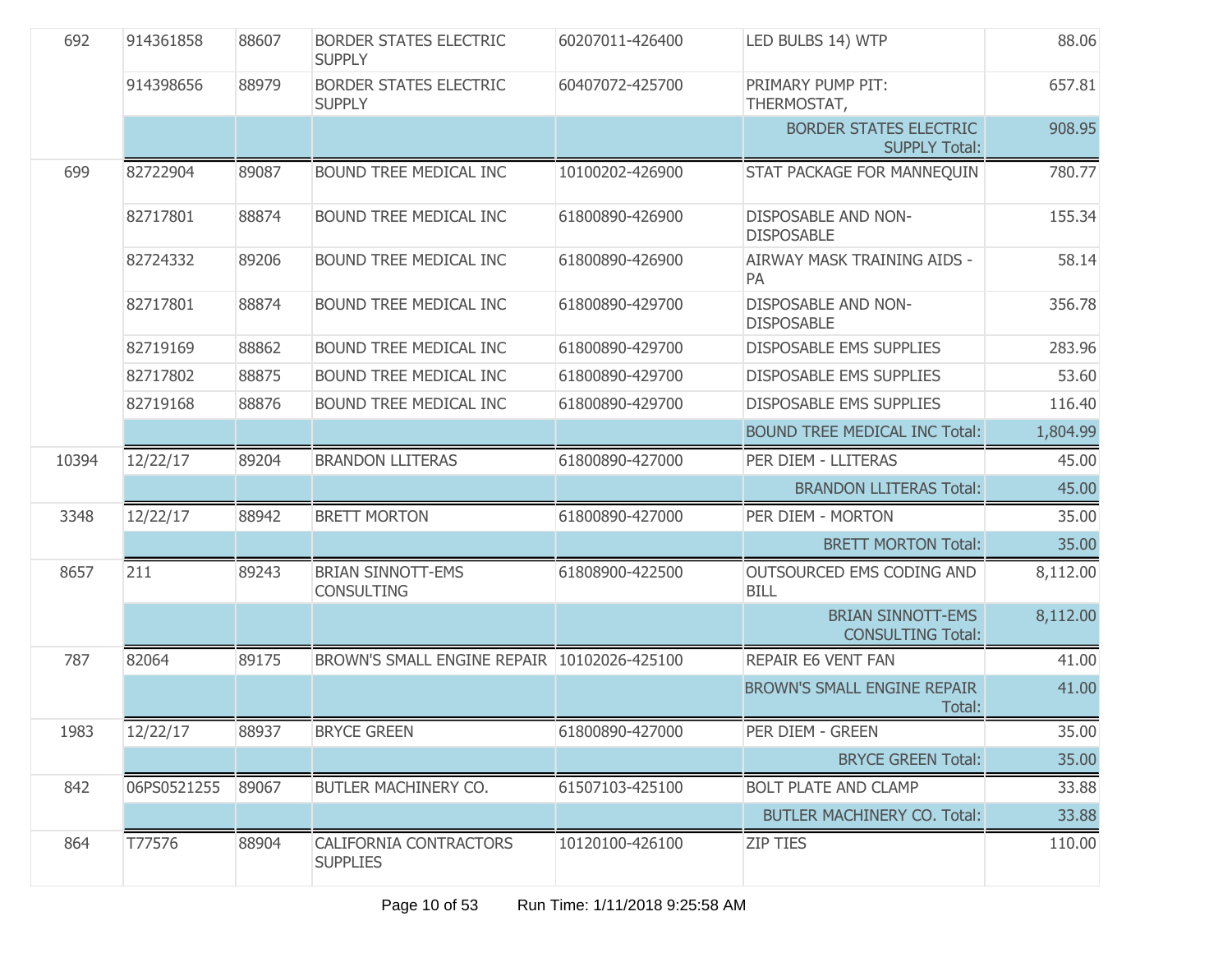| 864 |             |       |                            |                 | <b>CALIFORNIA CONTRACTORS</b><br><b>SUPPLIES Total:</b> | 110.00 |
|-----|-------------|-------|----------------------------|-----------------|---------------------------------------------------------|--------|
| 905 | 2590-492354 | 89336 | <b>CARQUEST AUTO PARTS</b> | 10100205-425100 | T702 Oil change                                         | 62.05  |
|     | 2590-493005 | 89031 | <b>CARQUEST AUTO PARTS</b> | 10100302-425300 | <b>UNIT S057</b>                                        | 95.80  |
|     | 2590-492685 | 88630 | CARQUEST AUTO PARTS        | 60407072-425100 | VEHICLES: OIL, AIR FILTERS                              | 102.37 |
|     | 2590-491415 | 89038 | CARQUEST AUTO PARTS        | 61207101-425100 | SKT IMP UNV 3/8 DR                                      | 9.56   |
|     | 2590-492764 | 88992 | CARQUEST AUTO PARTS        | 61207101-425100 | <b>LOCTITE</b>                                          | 37.64  |
|     | 2590-492607 | 88991 | <b>CARQUEST AUTO PARTS</b> | 61207101-425100 | <b>BLADE</b>                                            | 56.10  |
|     | 2590-492832 | 88990 | <b>CARQUEST AUTO PARTS</b> | 61207101-425100 | <b>LOCTITE</b>                                          | 69.85  |
|     | 2590-492657 | 88999 | CARQUEST AUTO PARTS        | 61207101-425100 | <b>BLADE</b>                                            | 56.10  |
|     | 2590-493128 | 89230 | CARQUEST AUTO PARTS        | 61207101-425300 | <b>BOLT</b>                                             | 9.34   |
|     | 2590-492594 | 88996 | CARQUEST AUTO PARTS        | 61207101-426300 | STOCK GLOVE THICKSTER                                   | 17.59  |
|     | 2590-492833 | 88989 | <b>CARQUEST AUTO PARTS</b> | 61207101-426500 | BIT AND SQUEEGE                                         | 73.66  |
|     | 2590-493124 | 89047 | CARQUEST AUTO PARTS        | 61507102-425300 | <b>FUEL SUPPLEMENT</b>                                  | 46.89  |
|     | 2590-493118 | 89229 | CARQUEST AUTO PARTS        | 61507102-425300 | <b>BOLT</b>                                             | 9.60   |
|     | 2590-493129 | 89229 | CARQUEST AUTO PARTS        | 61507102-425300 | <b>BOLT</b>                                             | 58.74  |
|     | 2590-493127 | 89228 | <b>CARQUEST AUTO PARTS</b> | 61507102-425300 | <b>CLAMP</b>                                            | 5.16   |
|     | 2590-493165 | 89234 | CARQUEST AUTO PARTS        | 61507102-425300 | DE-ICER                                                 | 117.68 |
|     | 2590-493134 | 89233 | CARQUEST AUTO PARTS        | 61507102-425300 | <b>FILTERS</b>                                          | 214.20 |
|     | 2590-492635 | 89004 | CARQUEST AUTO PARTS        | 61507102-425300 | <b>AIR FILTER</b>                                       | 81.20  |
|     | 2590-492860 | 89235 | CARQUEST AUTO PARTS        | 61507102-425300 | <b>FILTER</b>                                           | 81.20  |
|     | 2590-492625 | 89002 | CARQUEST AUTO PARTS        | 61507102-425300 | <b>AIR FILTER</b>                                       | 81.20  |
|     | 2590-492736 | 89014 | CARQUEST AUTO PARTS        | 61507102-425300 | SWITCH WIPER                                            | 5.67   |
|     | 2590-492851 | 89017 | CARQUEST AUTO PARTS        | 61507102-425300 | <b>LIGHT BULBS</b>                                      | 6.32   |
|     | 2590-492810 | 89015 | <b>CARQUEST AUTO PARTS</b> | 61507102-425300 | <b>AIR FILTER</b>                                       | 46.90  |
|     | 2590-492732 | 89013 | <b>CARQUEST AUTO PARTS</b> | 61507102-425300 | <b>HYDRAULIC</b>                                        | 12.42  |
|     | 2590-493137 | 89232 | <b>CARQUEST AUTO PARTS</b> | 61507102-425300 | <b>FILTERS</b>                                          | 226.62 |
|     | 2590-493100 | 89242 | CARQUEST AUTO PARTS        | 61507102-425300 | <b>HOSE</b>                                             | 90.68  |
|     | 2590-493052 | 89241 | CARQUEST AUTO PARTS        | 61507102-425300 | <b>FILTER</b>                                           | 68.46  |
|     | 2590-493065 | 89240 | <b>CARQUEST AUTO PARTS</b> | 61507102-425300 | <b>BATTERY TERMINAL</b>                                 | 7.34   |
|     | 2590-492898 | 89239 | CARQUEST AUTO PARTS        | 61507102-425300 | <b>FILTER</b>                                           | 74.20  |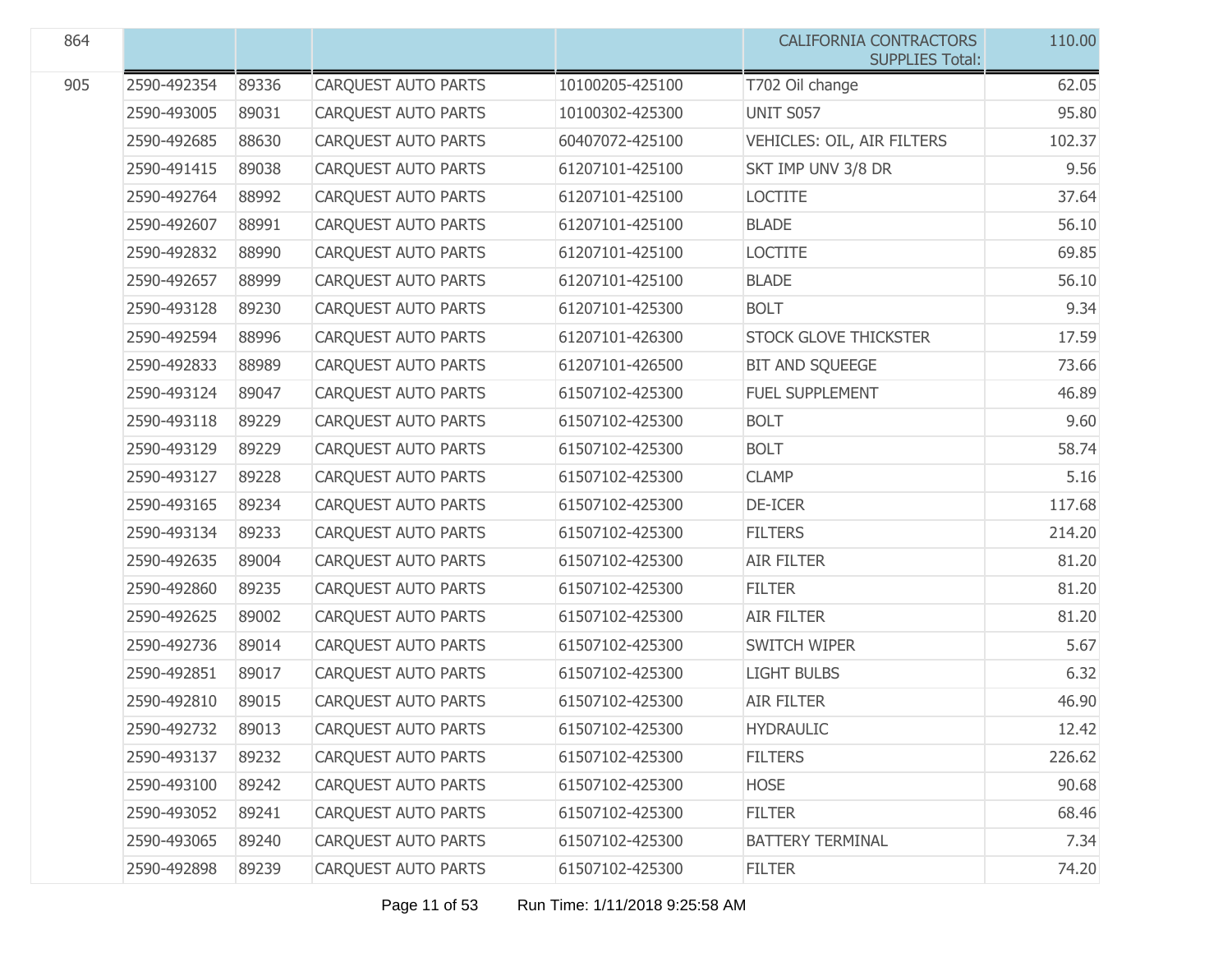| 905  | 2590-492916 | 89237 | <b>CARQUEST AUTO PARTS</b>   | 61507102-425300 | <b>GASKET</b>                               | 25.74    |
|------|-------------|-------|------------------------------|-----------------|---------------------------------------------|----------|
|      | 2590-492857 | 89066 | <b>CARQUEST AUTO PARTS</b>   | 61507103-425100 | <b>FASTENER</b>                             | 475.16   |
|      | 2590-492592 | 89065 | <b>CARQUEST AUTO PARTS</b>   | 61507103-425100 | <b>SLEEVE</b>                               | 72.96    |
|      |             |       |                              |                 | <b>CARQUEST AUTO PARTS Total:</b>           | 2,398.40 |
| 8931 | 12/22/17    | 88938 | <b>CASSANDRA CHRISTY</b>     | 61800890-427000 | PER DIEM - CHRISTY                          | 35.00    |
|      |             |       |                              |                 | <b>CASSANDRA CHRISTY Total:</b>             | 35.00    |
| 931  | 86092       | 88661 | CBH COOPERATIVE              | 61207101-426200 | <b>DIESEL</b>                               | 1,225.00 |
|      | 89093       | 88662 | <b>CBH COOPERATIVE</b>       | 61507102-426200 | <b>DIESEL</b>                               | 171.00   |
|      | 89090       | 88650 | <b>CBH COOPERATIVE</b>       | 61507102-426200 | <b>DIESEL</b>                               | 132.81   |
|      | 86430       | 89221 | <b>CBH COOPERATIVE</b>       | 61507102-426200 | <b>DIESEL</b>                               | 379.76   |
|      | 86420       | 89045 | <b>CBH COOPERATIVE</b>       | 61507102-426200 | <b>DIESEL</b>                               | 368.87   |
|      | 86419       | 89042 | <b>CBH COOPERATIVE</b>       | 61507102-426200 | <b>DIESEL</b>                               | 2,578.16 |
|      | 0005516     | 88719 | <b>CBH COOPERATIVE</b>       | 61507103-426200 | <b>PROPANE</b>                              | 101.60   |
|      | 86429       | 89219 | <b>CBH COOPERATIVE</b>       | 61507103-426200 | <b>DIESEL</b>                               | 1,695.06 |
|      | 86428       | 89220 | <b>CBH COOPERATIVE</b>       | 61507103-426200 | <b>DIESEL</b>                               | 1,482.35 |
|      | 86422       | 89044 | CBH COOPERATIVE              | 61507103-426200 | <b>DIESEL</b>                               | 121.62   |
|      | 86421       | 89043 | <b>CBH COOPERATIVE</b>       | 61507103-426200 | <b>DIESEL</b>                               | 477.92   |
|      |             |       |                              |                 | <b>CBH COOPERATIVE Total:</b>               | 8,734.15 |
| 951  | 2961725     | 89262 | CERTIFIED LABORATORIES INC   | 10100607-426900 | LOK-CEASE 20/20 BRUSH TOP                   | 148.98   |
|      |             |       |                              |                 | <b>CERTIFIED LABORATORIES INC</b><br>Total: | 148.98   |
| 7841 | 1747 3      | 88835 | <b>CHAMBERLIN ARCHITECTS</b> | 50508912-422300 | Meadowbrook Golf Course Imp.                | 3,720.00 |
|      |             |       |                              |                 | <b>CHAMBERLIN ARCHITECTS Total:</b>         | 3,720.00 |
| 988  | 858753      | 88837 | CHRIS SUPPLY COMPANY INC     | 10100607-426900 | CAPACITANCE METER #61                       | 81.00    |
|      | 858641      | 88263 | CHRIS SUPPLY COMPANY INC     | 60207012-426900 | ETHERNET WIRE FOR SHOP                      | 12.18    |
|      | 858641      | 88263 | CHRIS SUPPLY COMPANY INC     | 60407071-426900 | ETHERNET WIRE FOR SHOP                      | 7.31     |
|      | 858641      | 88263 | CHRIS SUPPLY COMPANY INC     | 60907401-426900 | ETHERNET WIRE FOR SHOP                      | 4.87     |
|      | 857472      | 89056 | CHRIS SUPPLY COMPANY INC     | 61507103-425700 | <b>OVERLOAD</b>                             | 38.50    |
|      |             |       |                              |                 | CHRIS SUPPLY COMPANY INC<br>Total:          | 143.86   |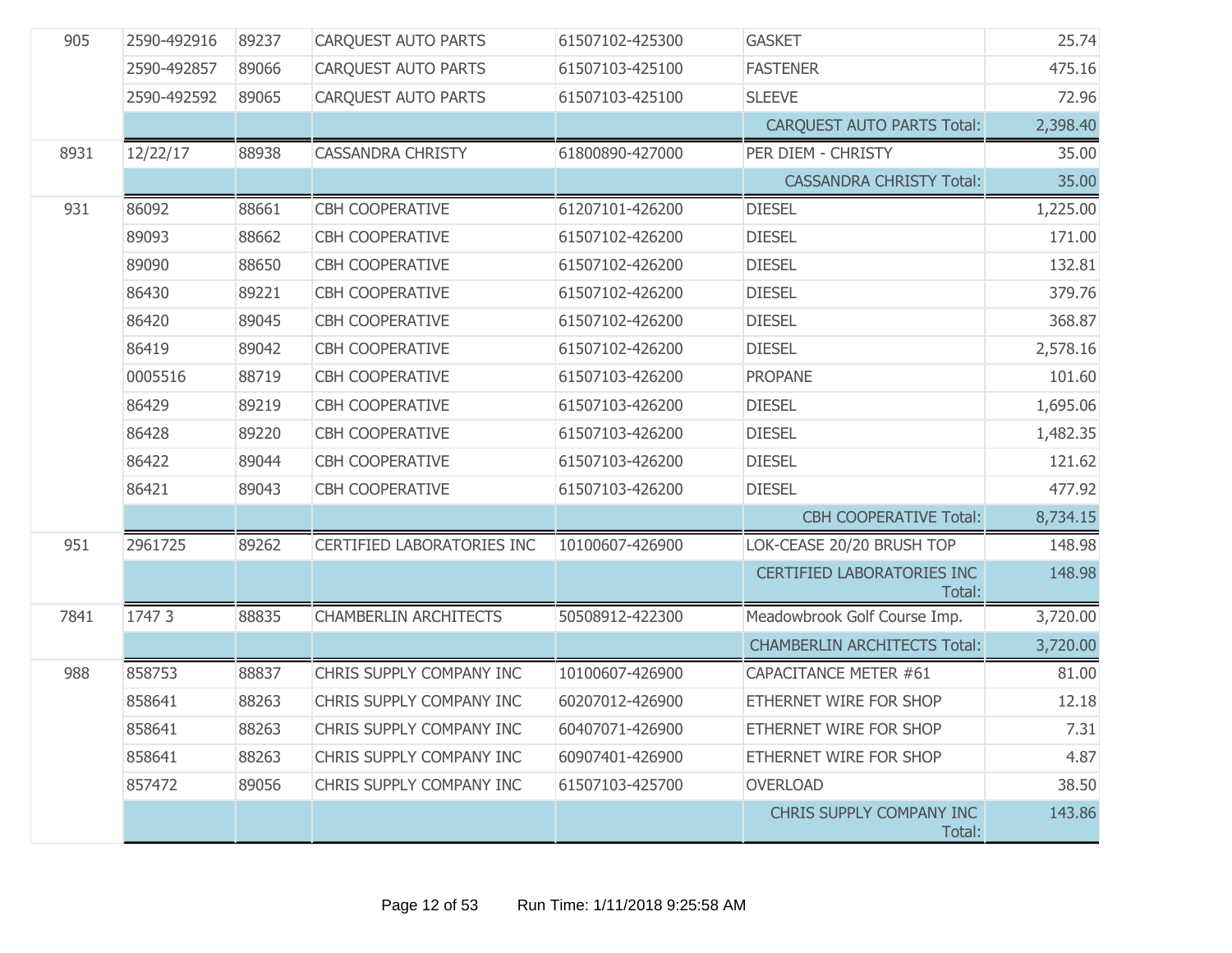| 1007 | 12/22/17        | 88940 | <b>CHRISTOPHER CIOCARLAN</b> | 61800890-427000 | PER DIEM - CIOCARLAN                | 35.00     |
|------|-----------------|-------|------------------------------|-----------------|-------------------------------------|-----------|
|      |                 |       |                              |                 | <b>CHRISTOPHER CIOCARLAN Total:</b> | 35.00     |
| 1013 | 12/22-29/17     |       | <b>CITY OF RAPID CITY</b>    | 10100101-426100 | POSTAGE 12/22-29/17                 | 4.98      |
|      | $01/01 - 08/18$ |       | CITY OF RAPID CITY           | 10100101-426100 | POSTAGE 01/01-08/18                 | 1.64      |
|      | DEC17           |       | <b>CITY OF RAPID CITY</b>    | 10100106-415000 | <b>CITY PAID RETIREES INS</b>       | 424.00    |
|      | 01/01-08/18     |       | CITY OF RAPID CITY           | 10100106-426100 | POSTAGE 01/01-08/18                 | 12.23     |
|      | DEC17           |       | <b>CITY OF RAPID CITY</b>    | 10100108-415000 | CITY PAID RETIREES INS              | 424.00    |
|      | 12/22-29/17     |       | CITY OF RAPID CITY           | 10100108-426100 | POSTAGE 12/22-29/17                 | 6.17      |
|      | $01/01 - 08/18$ |       | CITY OF RAPID CITY           | 10100108-426100 | POSTAGE 01/01-08/18                 | 11.71     |
|      | DEC17           |       | <b>CITY OF RAPID CITY</b>    | 10100111-415000 | <b>CITY PAID RETIREES INS</b>       | 424.00    |
|      | 12/22-29/17     |       | CITY OF RAPID CITY           | 10100111-426100 | POSTAGE 12/22-29/17                 | 62.51     |
|      | $01/01 - 08/18$ |       | CITY OF RAPID CITY           | 10100111-426100 | POSTAGE 01/01-08/18                 | 30.72     |
|      | DEC17           |       | CITY OF RAPID CITY           | 10100201-415000 | <b>CITY PAID RETIREES INS</b>       | 14,416.00 |
|      | 12/07/17        | 89159 | <b>CITY OF RAPID CITY</b>    | 10100201-422500 | PETTY CASH                          | 30.00     |
|      | 12/22-29/17     |       | CITY OF RAPID CITY           | 10100201-426100 | POSTAGE 12/22-29/17                 | 31.13     |
|      | $01/01 - 08/18$ |       | CITY OF RAPID CITY           | 10100201-426100 | POSTAGE 01/01-08/18                 | 24.83     |
|      | DEC17           |       | CITY OF RAPID CITY           | 10100202-415000 | CITY PAID RETIREES INS              | 12,720.00 |
|      | 12/22-29/17     |       | CITY OF RAPID CITY           | 10100204-426100 | POSTAGE 12/22-29/17                 | 4.65      |
|      | 01/01-08/18     |       | <b>CITY OF RAPID CITY</b>    | 10100204-426100 | POSTAGE 01/01-08/18                 | 3.91      |
|      | DEC17           |       | CITY OF RAPID CITY           | 10100301-415000 | CITY PAID RETIREES INS              | 848.00    |
|      | 12/08/2017      | 89159 | <b>CITY OF RAPID CITY</b>    | 10100301-422500 | PETTY CASH                          | 10.00     |
|      | 12/22-29/17     |       | CITY OF RAPID CITY           | 10100601-426100 | POSTAGE 12/22-29/17                 | 0.91      |
|      | $01/01 - 08/18$ |       | <b>CITY OF RAPID CITY</b>    | 10100601-426100 | POSTAGE 01/01-08/18                 | 1.81      |
|      | 01/01-08/18     |       | <b>CITY OF RAPID CITY</b>    | 10100603-426100 | POSTAGE 01/01-08/18                 | 16.80     |
|      | DEC17           |       | <b>CITY OF RAPID CITY</b>    | 10100607-415000 | <b>CITY PAID RETIREES INS</b>       | 2,968.00  |
|      | 12/08/2017      | 89159 | <b>CITY OF RAPID CITY</b>    | 10100607-422500 | PETTY CASH                          | 21.20     |
|      | $01/01 - 08/18$ |       | CITY OF RAPID CITY           | 10100607-426100 | POSTAGE 01/01-08/18                 | 2.48      |
|      | DEC17           |       | <b>CITY OF RAPID CITY</b>    | 10100609-415000 | <b>CITY PAID RETIREES INS</b>       | 848.00    |
|      | 01/01-08/18     |       | <b>CITY OF RAPID CITY</b>    | 10100612-426100 | POSTAGE 01/01-08/18                 | 0.45      |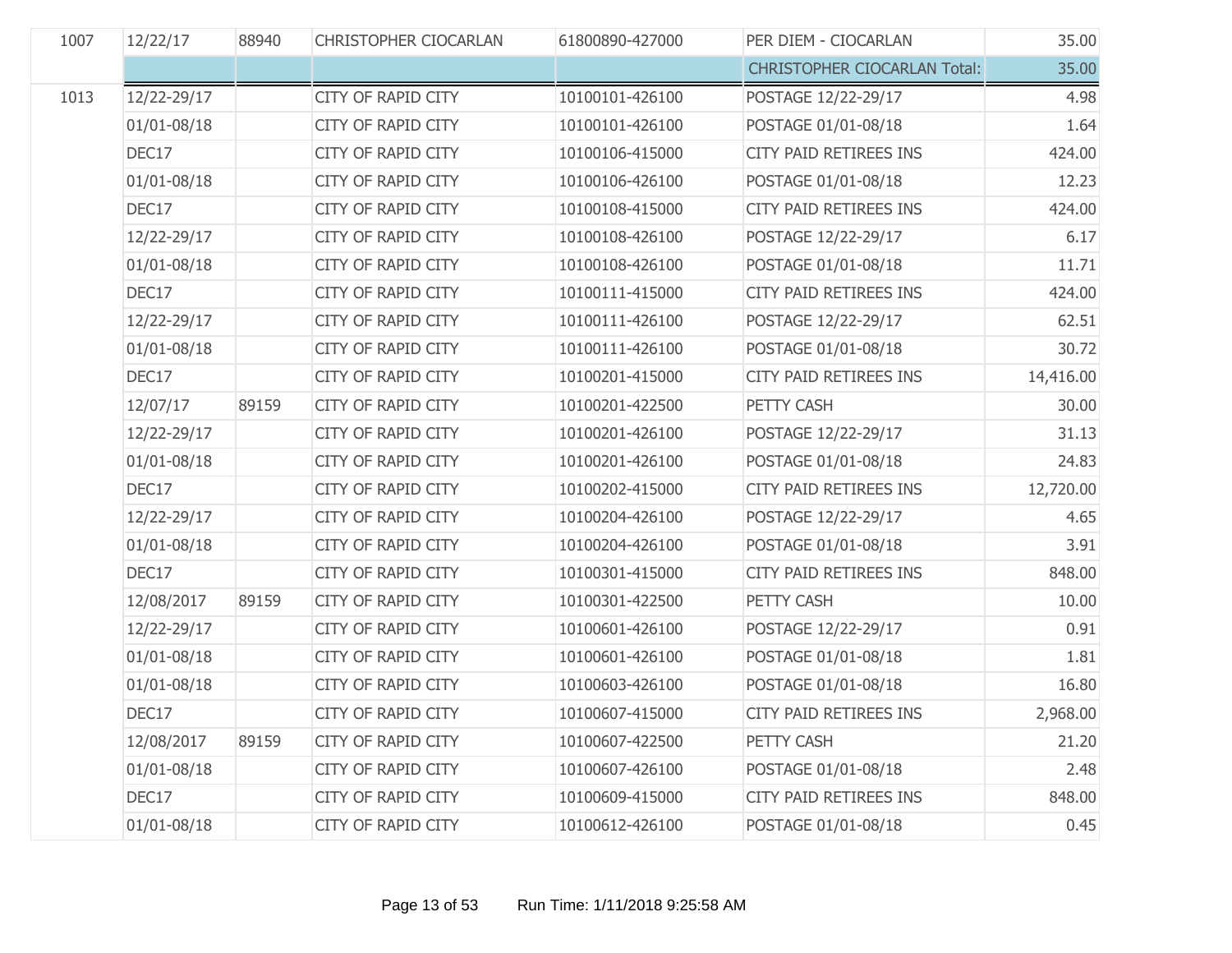| 1013 | DEC17             |       | <b>CITY OF RAPID CITY</b> | 10100618-415000 | CITY PAID RETIREES INS        | 848.00     |
|------|-------------------|-------|---------------------------|-----------------|-------------------------------|------------|
|      | 12/22-29/17       |       | CITY OF RAPID CITY        | 10100618-426100 | POSTAGE 12/22-29/17           | 2.27       |
|      | $01/01 - 08/18$   |       | <b>CITY OF RAPID CITY</b> | 10100618-426100 | POSTAGE 01/01-08/18           | 0.45       |
|      | 12/22-29/17       |       | CITY OF RAPID CITY        | 10100706-426100 | POSTAGE 12/22-29/17           | 4.41       |
|      | 12/22-29/17       |       | <b>CITY OF RAPID CITY</b> | 10100711-426100 | POSTAGE 12/22-29/17           | 2.72       |
|      | $01/01 - 08/18$   |       | CITY OF RAPID CITY        | 10100711-426100 | POSTAGE 01/01-08/18           | 4.08       |
|      | DEC17             |       | CITY OF RAPID CITY        | 10106021-415000 | <b>CITY PAID RETIREES INS</b> | 424.00     |
|      | 12/22-29/17       |       | CITY OF RAPID CITY        | 10106021-426100 | POSTAGE 12/22-29/17           | 7.25       |
|      | 12/22-29/17       |       | CITY OF RAPID CITY        | 10106022-426100 | POSTAGE 12/22-29/17           | 388.31     |
|      | $01/01 - 08/18$   |       | CITY OF RAPID CITY        | 10106022-426100 | POSTAGE 01/01-08/18           | 219.50     |
|      | DEC17             |       | <b>CITY OF RAPID CITY</b> | 60207011-415000 | CITY PAID RETIREES INS        | 424.00     |
|      | 05997320<br>12/20 |       | <b>CITY OF RAPID CITY</b> | 60207011-428400 | 059973200                     | 57.96      |
|      | DEC17             |       | CITY OF RAPID CITY        | 60207012-415000 | CITY PAID RETIREES INS        | 848.00     |
|      | 01/01-08/18       |       | CITY OF RAPID CITY        | 60207012-426100 | POSTAGE 01/01-08/18           | 1.19       |
|      | DEC17             |       | CITY OF RAPID CITY        | 60207014-415000 | CITY PAID RETIREES INS        | 424.00     |
|      | 12/22-29/17       |       | CITY OF RAPID CITY        | 60207014-426100 | POSTAGE 12/22-29/17           | 531.35     |
|      | 01/01-08/18       |       | CITY OF RAPID CITY        | 60207014-426100 | POSTAGE 01/01-08/18           | 149.04     |
|      | 12/19/17          | 89159 | CITY OF RAPID CITY        | 60207014-453000 | PETTY CASH                    | 1.55       |
|      | DEC17             |       | CITY OF RAPID CITY        | 60407071-415000 | CITY PAID RETIREES INS        | 848.00     |
|      | 12/22-29/17       |       | CITY OF RAPID CITY        | 60407071-426100 | POSTAGE 12/22-29/17           | 6.56       |
|      | DEC17             |       | CITY OF RAPID CITY        | 60407072-415000 | CITY PAID RETIREES INS        | 424.00     |
|      | 01/01-08/18       |       | CITY OF RAPID CITY        | 60407072-426100 | POSTAGE 01/01-08/18           | 10.01      |
|      | DEC17             |       | CITY OF RAPID CITY        | 60407073-415000 | CITY PAID RETIREES INS        | 424.00     |
|      | 12/22-29/17       |       | <b>CITY OF RAPID CITY</b> | 60407074-426100 | POSTAGE 12/22-29/17           | 0.90       |
|      | 01/01-08/18       |       | CITY OF RAPID CITY        | 60407074-426100 | POSTAGE 01/01-08/18           | 0.90       |
|      | DEC17             |       | CITY OF RAPID CITY        | 60602074-415000 | CITY PAID RETIREES INS        | (1,696.00) |
|      | 12/27/17          | 89159 | CITY OF RAPID CITY        | 60602074-422500 | PETTY CASH                    | 15.00      |
|      | 12/22-29/17       |       | CITY OF RAPID CITY        | 60602074-426100 | POSTAGE 12/22-29/17           | 5.76       |
|      | 01/01-08/18       |       | CITY OF RAPID CITY        | 60602074-426100 | POSTAGE 01/01-08/18           | 82.16      |
|      | DEC17             |       | CITY OF RAPID CITY        | 61207101-415000 | CITY PAID RETIREES INS        | 848.00     |
|      |                   |       |                           |                 |                               |            |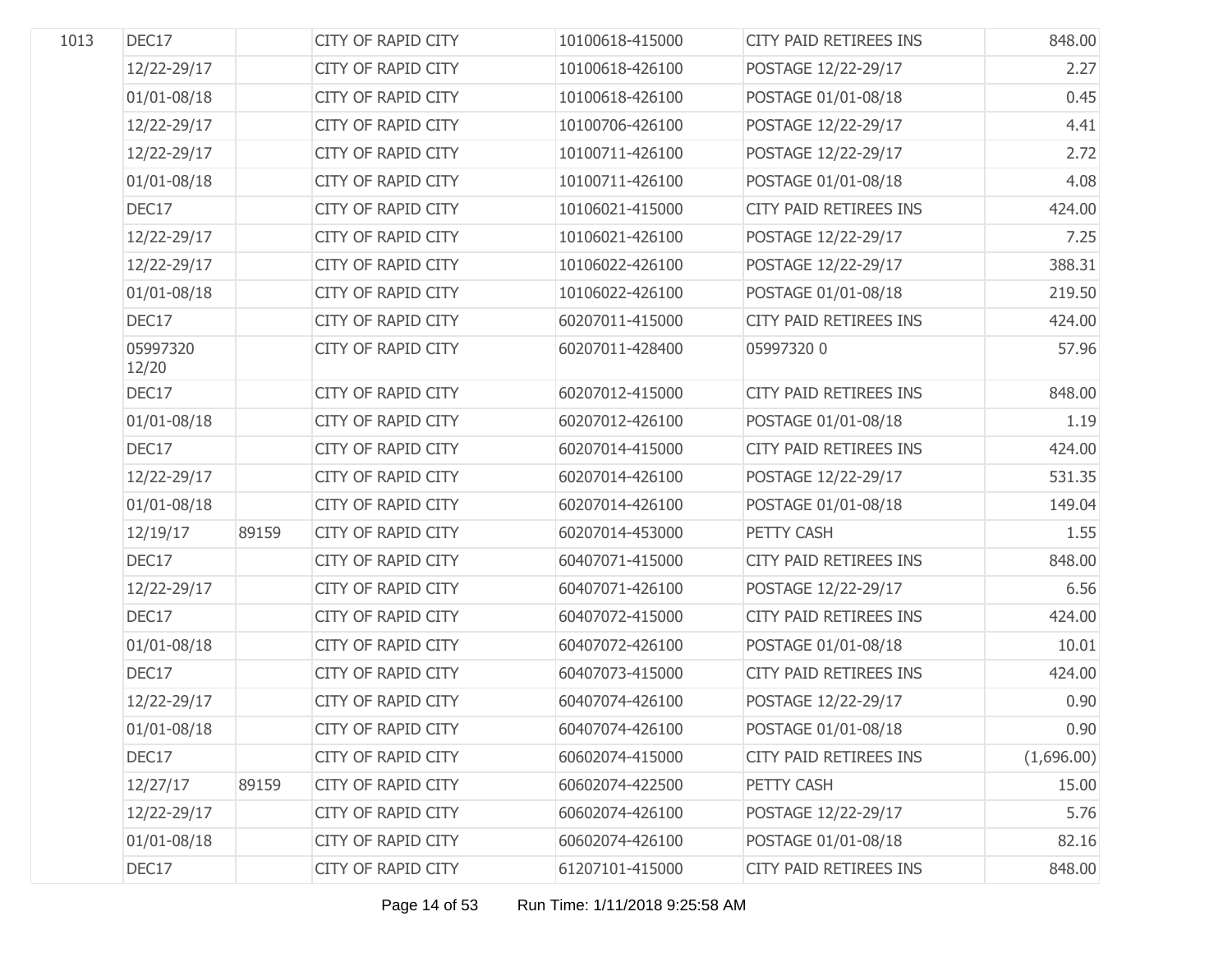| 1013 | $01/01 - 08/18$   |       | <b>CITY OF RAPID CITY</b> | 61300604-426100 | POSTAGE 01/01-08/18                      | 1.36      |
|------|-------------------|-------|---------------------------|-----------------|------------------------------------------|-----------|
|      | 05990001<br>12/20 |       | CITY OF RAPID CITY        | 61300664-428400 | 05990001 2545                            | 1,315.24  |
|      | 00822100<br>12/14 |       | CITY OF RAPID CITY        | 61300664-428400 | 00822100 15                              | 206.10    |
|      | 09010370<br>12/14 |       | <b>CITY OF RAPID CITY</b> | 61300664-428400 | 090103707                                | 85.16     |
|      | $01/01 - 08/18$   |       | <b>CITY OF RAPID CITY</b> | 61507102-426100 | POSTAGE 01/01-08/18                      | 0.45      |
|      | DEC17             |       | <b>CITY OF RAPID CITY</b> | 61507103-415000 | CITY PAID RETIREES INS                   | 424.00    |
|      | DEC17             |       | <b>CITY OF RAPID CITY</b> | 61800890-415000 | CITY PAID RETIREES INS                   | 1,696.00  |
|      | 12/22-29/17       |       | <b>CITY OF RAPID CITY</b> | 61800890-426100 | POSTAGE 12/22-29/17                      | 283.04    |
|      | $01/01 - 08/18$   |       | <b>CITY OF RAPID CITY</b> | 61800890-426100 | POSTAGE 01/01-08/18                      | 286.11    |
|      | DEC17             |       | <b>CITY OF RAPID CITY</b> | 77504132-415000 | CITY PAID RETIREES INS                   | 848.00    |
|      | DEC17             |       | <b>CITY OF RAPID CITY</b> | 77504134-415000 | CITY PAID RETIREES INS                   | 848.00    |
|      | DEC17             |       | <b>CITY OF RAPID CITY</b> | 77700914-415000 | CITY PAID RETIREES INS                   | 848.00    |
|      | DEC17             |       | <b>CITY OF RAPID CITY</b> | 10102028-415000 | CITY PAID RETIREES INS                   | 2,544.00  |
|      | 12/22-29/17       |       | <b>CITY OF RAPID CITY</b> | 10100860-426100 | POSTAGE 12/22-29/17                      | 0.90      |
|      | $01/01 - 08/18$   |       | <b>CITY OF RAPID CITY</b> | 10100860-426100 | POSTAGE 01/01-08/18                      | 0.45      |
|      | 09001000<br>12/26 |       | <b>CITY OF RAPID CITY</b> | 10100860-428400 | 09001000 0                               | 401.99    |
|      |                   |       |                           |                 | <b>CITY OF RAPID CITY Total:</b>         | 48,446.30 |
| 1093 | 2051 13           | 88378 | <b>COMPLETE CONCRETE</b>  | 10700132-437000 | 15-2051 MT RUSHMORE RD<br><b>UTILITY</b> | 24,396.67 |
|      | 2051 13           | 88378 | <b>COMPLETE CONCRETE</b>  | 60200933-438100 | 15-2051 MT RUSHMORE RD<br><b>UTILITY</b> | 4,956.36  |
|      | 2051 13           | 88378 | <b>COMPLETE CONCRETE</b>  | 60400833-438000 | 15-2051 MT RUSHMORE RD<br><b>UTILITY</b> | 2,288.33  |
|      |                   |       |                           |                 | <b>COMPLETE CONCRETE Total:</b>          | 31,641.36 |
| 1103 | 12/31/17          |       | CONNECTIONS INC           | 10100111-422500 | DEC17 EAP                                | 1,309.28  |
|      |                   |       |                           |                 | <b>CONNECTIONS INC Total:</b>            | 1,309.28  |
| 9890 | I233279           | 89157 | <b>CORE &amp; MAIN LP</b> | 10100607-425500 | <b>IRRIGATION SUPPLIES</b>               | 108.48    |
|      | I260685           | 88520 | <b>CORE &amp; MAIN LP</b> | 60207012-425500 | <b>DERBY &amp; FIELDVIEW</b>             | 149.19    |
|      | I162789           | 86636 | <b>CORE &amp; MAIN LP</b> | 60207014-426900 | OMNI 4" C2 METER FOR STOCK               | 2,752.36  |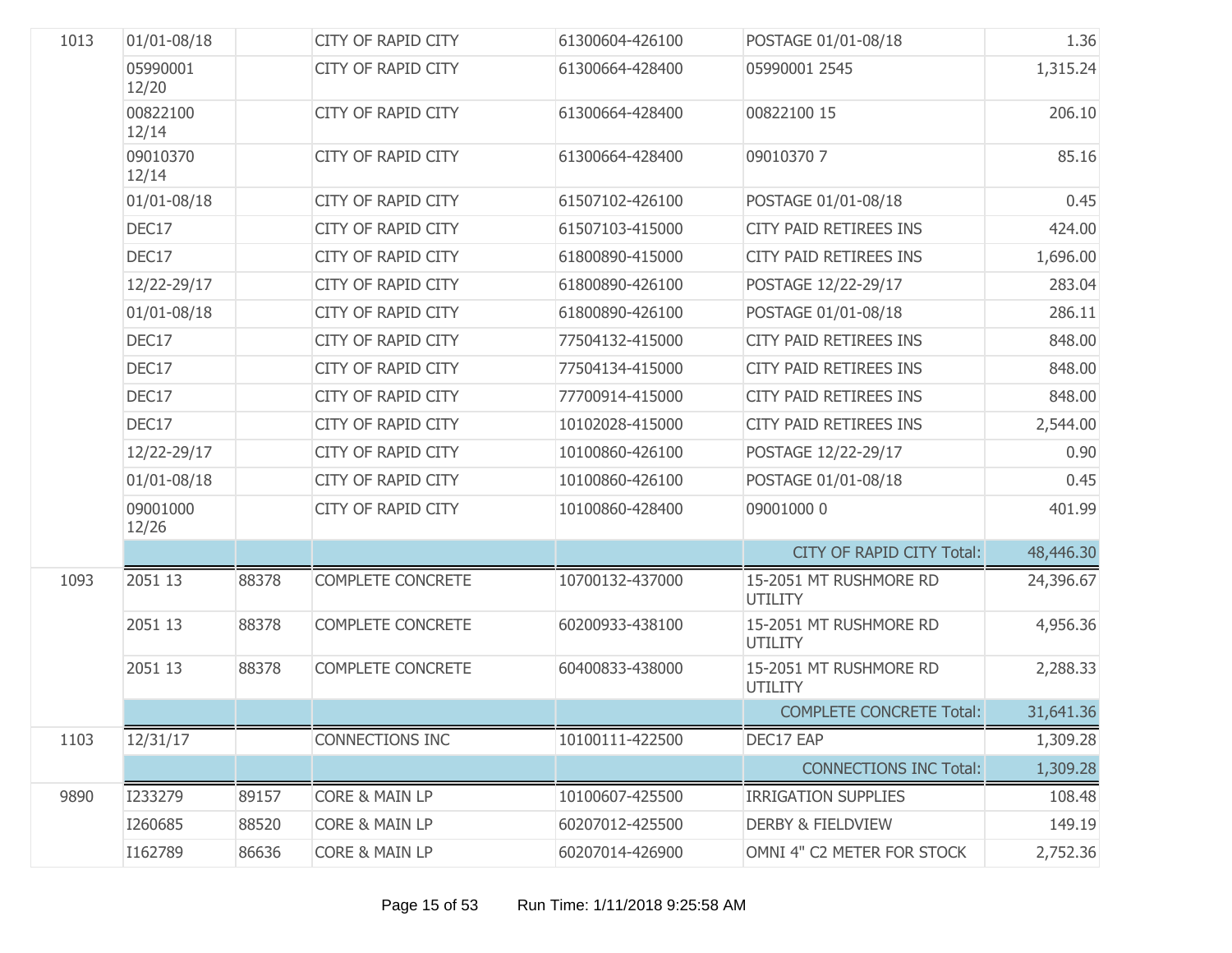| 9890  |                          |       |                                            |                 | <b>CORE &amp; MAIN LP Total:</b>                  | 3,010.03  |
|-------|--------------------------|-------|--------------------------------------------|-----------------|---------------------------------------------------|-----------|
| 1132  | 01/31/18                 |       | CORNERSTONE RESCUE MISSION 10100621-459500 |                 | <b>JAN18 CORNERSTONE RESCUE</b><br><b>MISSION</b> | 14,583.33 |
|       |                          |       |                                            |                 | CORNERSTONE RESCUE MISSION<br>Total:              | 14,583.33 |
| 1164  | S504485365.0<br>01       | 88838 | CRESCENT ELECTRIC SUPPLY CO                | 10100607-425700 | ELECTRICAL SUPPLIES - TIRE<br><b>MAC</b>          | 354.76    |
|       | S504495355.0<br>01       | 88838 | CRESCENT ELECTRIC SUPPLY CO                | 10100607-425700 | ELECTRICAL SUPPLIES - TIRE<br><b>MAC</b>          | 76.29     |
|       | S504485450.0<br>01       | 88838 | CRESCENT ELECTRIC SUPPLY CO                | 10100607-425700 | ELECTRICAL SUPPLIES - TIRE<br><b>MAC</b>          | 143.82    |
|       | S504503953.0<br>01       | 89146 | CRESCENT ELECTRIC SUPPLY CO                | 10100607-425700 | LIGHT BULBS, THERMOSTAT<br>WIRE -                 | 177.39    |
|       | S504500236.0<br>01       | 89146 | CRESCENT ELECTRIC SUPPLY CO                | 10100607-425700 | LIGHT BULBS, THERMOSTAT<br>WIRE -                 | 169.15    |
|       | S504511198.0 88945<br>01 |       | CRESCENT ELECTRIC SUPPLY CO                | 10102024-425200 | LIGHTING - ST 4                                   | 249.74    |
|       |                          |       |                                            |                 | <b>CRESCENT ELECTRIC SUPPLY CO</b><br>Total:      | 1,171.15  |
| 1218  | 01/31/18                 |       | DAHL FINE ARTS CENTER                      | 10106062-456000 | <b>JAN18 DAHL</b>                                 | 8,041.67  |
|       |                          |       |                                            |                 | DAHL FINE ARTS CENTER Total:                      | 8,041.67  |
| 1231  | 48438                    | 89005 | DAKOTA BATTERY/ELECTRIC                    | 10100301-425300 | UNIT S094                                         | 80.20     |
|       |                          |       |                                            |                 | DAKOTA BATTERY/ELECTRIC<br>Total:                 | 80.20     |
| 8747  | 300089                   | 88236 | <b>DAKOTA PLAYGROUND</b>                   | 10100607-425900 | 3/8" X 1 1/2 " FHCS W/PIN                         | 46.36     |
|       |                          |       |                                            |                 | <b>DAKOTA PLAYGROUND Total:</b>                   | 46.36     |
| 10371 | 17PD053                  | 88965 | DAKOTA POINT BREWING, LLC                  | 10100204-453000 | Sign Refund                                       | 80.00     |
|       |                          |       |                                            |                 | DAKOTA POINT BREWING, LLC<br>Total:               | 80.00     |
| 6888  | 1750                     | 88785 | DAKOTA TRUCK & AUTO LLC                    | 10100618-425100 | <b>BUS REPAIRS</b>                                | 366.94    |
|       | 1751                     | 89130 | DAKOTA TRUCK & AUTO LLC                    | 10100618-425100 | <b>BUS REPAIRS</b>                                | 133.00    |
|       |                          |       |                                            |                 | DAKOTA TRUCK & AUTO LLC<br>Total:                 | 499.94    |
| 1267  | 2-30554                  | 89211 | DALE'S TIRE & RETREADING INC               | 61800893-426700 | TIRES - M3                                        | 916.54    |
|       | 2-32026                  | 89201 | DALE'S TIRE & RETREADING INC               | 61800895-426700 | TIRES - M5                                        | 274.82    |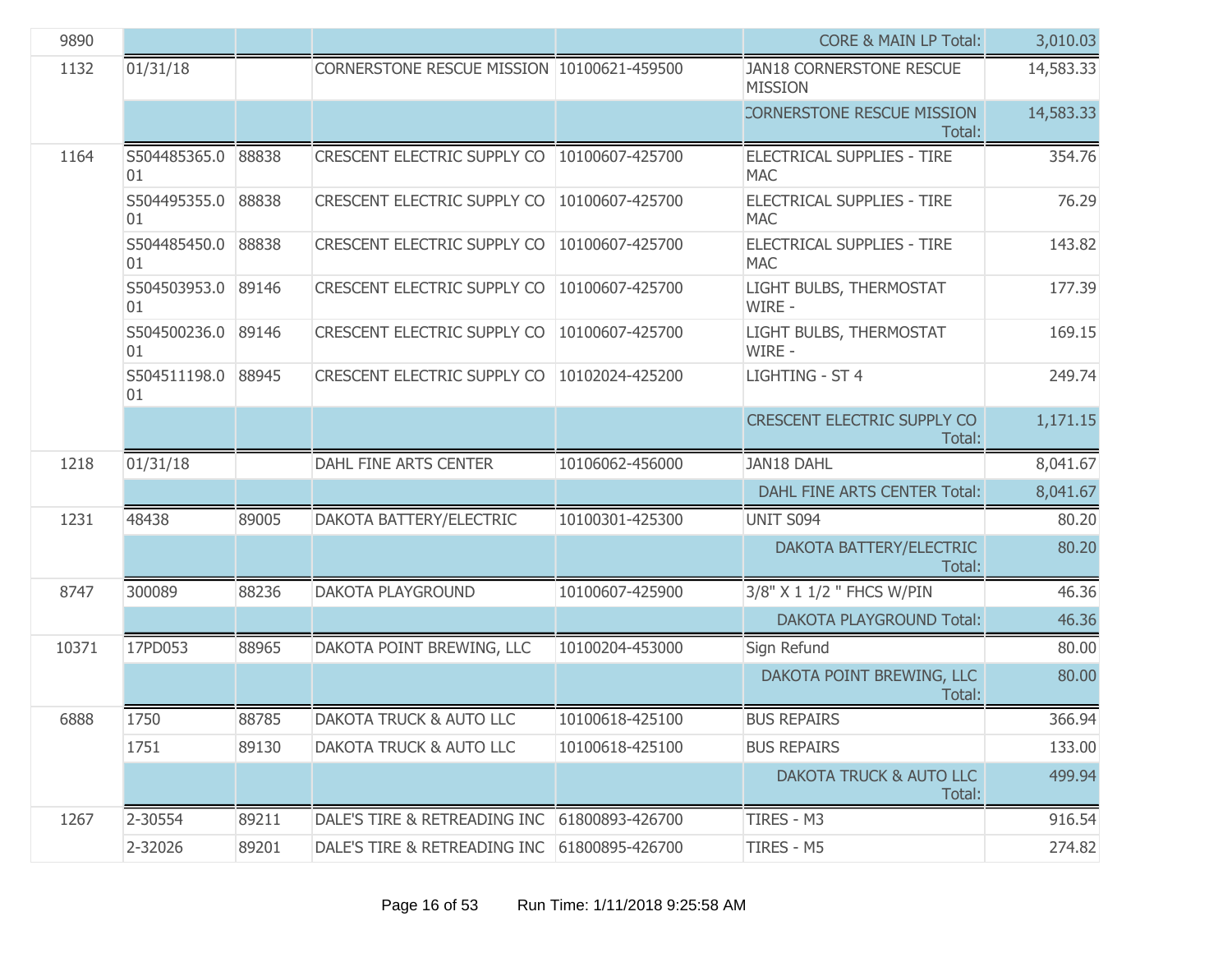| 1267  |                         |       |                                              |                 | DALE'S TIRE & RETREADING INC<br>Total:              | 1,191.36 |
|-------|-------------------------|-------|----------------------------------------------|-----------------|-----------------------------------------------------|----------|
| 10043 | 12/20/17                | 89254 | <b>DANE CARLSON</b>                          | 61800890-427000 | PER DIEM - D. CARLSON                               | 35.00    |
|       |                         |       |                                              |                 | <b>DANE CARLSON Total:</b>                          | 35.00    |
| 1276  | 90131                   | 88692 | DANKO EMERGENCY EQUIP CO                     | 10100202-459700 | CMC MPD - WRT                                       | 630.00   |
|       |                         |       |                                              |                 | DANKO EMERGENCY EQUIP CO<br>Total:                  | 630.00   |
| 10395 | 12/22/17                | 89203 | <b>DAVID ROHLF</b>                           | 61800890-427000 | PER DIEM - ROHLF                                    | 35.00    |
|       |                         |       |                                              |                 | <b>DAVID ROHLF Total:</b>                           | 35.00    |
| 1322  | 10207074434             | 85781 | <b>DELL MARKETING LP</b>                     | 61207101-429500 | LATITUDE 5414 - WINDOWS 10 -<br>i3                  | 1,448.57 |
|       |                         |       |                                              |                 | <b>DELL MARKETING LP Total:</b>                     | 1,448.57 |
| 1335  | RC00726055-<br>001      | 88982 | <b>DENNIS SUPPLY</b>                         | 60407072-425300 | MAINT SHOP: MOTOR, HEATER                           | 110.78   |
|       |                         |       |                                              |                 | <b>DENNIS SUPPLY Total:</b>                         | 110.78   |
| 9513  | 12/27/17                | 89253 | <b>DIRK GUSTIN</b>                           | 61800890-427000 | PER DIEM - GUSTIN                                   | 12.00    |
|       |                         |       |                                              |                 | <b>DIRK GUSTIN Total:</b>                           | 12.00    |
| 2983  | 01/31/18                |       | DR. NATHAN LONG                              | 61800890-422500 | <b>JAN18 CONTRACTED SVCS</b>                        | 1,800.00 |
|       |                         |       |                                              |                 | DR. NATHAN LONG Total:                              | 1,800.00 |
| 1468  | 27422                   | 88987 | DYNA-KLEEN SERVICE                           | 60207014-422500 | <b>CLEANING OFFICES WTP</b>                         | 1,756.00 |
|       |                         |       |                                              |                 | <b>DYNA-KLEEN SERVICE Total:</b>                    | 1,756.00 |
| 1475  | 01/31/18                |       | <b>EARLY CHILDHOOD</b><br><b>CONNECTIONS</b> | 10100621-621200 | JAN18 EARLY CHILDHOOD<br><b>CONNECTIONS</b>         | 4,166.67 |
|       |                         |       |                                              |                 | <b>EARLY CHILDHOOD</b><br><b>CONNECTIONS Total:</b> | 4,166.67 |
| 1491  | X201042420:0 89032      |       | EDDIES TRUCK SALES & SERVICE 10100301-425300 |                 | <b>UNITS</b>                                        | 44.16    |
|       | X201042151:0 89006<br>1 |       | EDDIES TRUCK SALES & SERVICE 10100302-425300 |                 | UNIT S094                                           | 827.50   |
|       | X201042536:0            | 89032 | EDDIES TRUCK SALES & SERVICE 10100302-425300 |                 | <b>UNITS</b>                                        | 15.88    |
|       | X201042417:0 88995<br>1 |       | EDDIES TRUCK SALES & SERVICE 61207101-425100 |                 | <b>SPLASH GUARD</b>                                 | 73.26    |
|       |                         |       |                                              |                 | <b>EDDIES TRUCK SALES &amp; SERVICE</b><br>Total:   | 960.80   |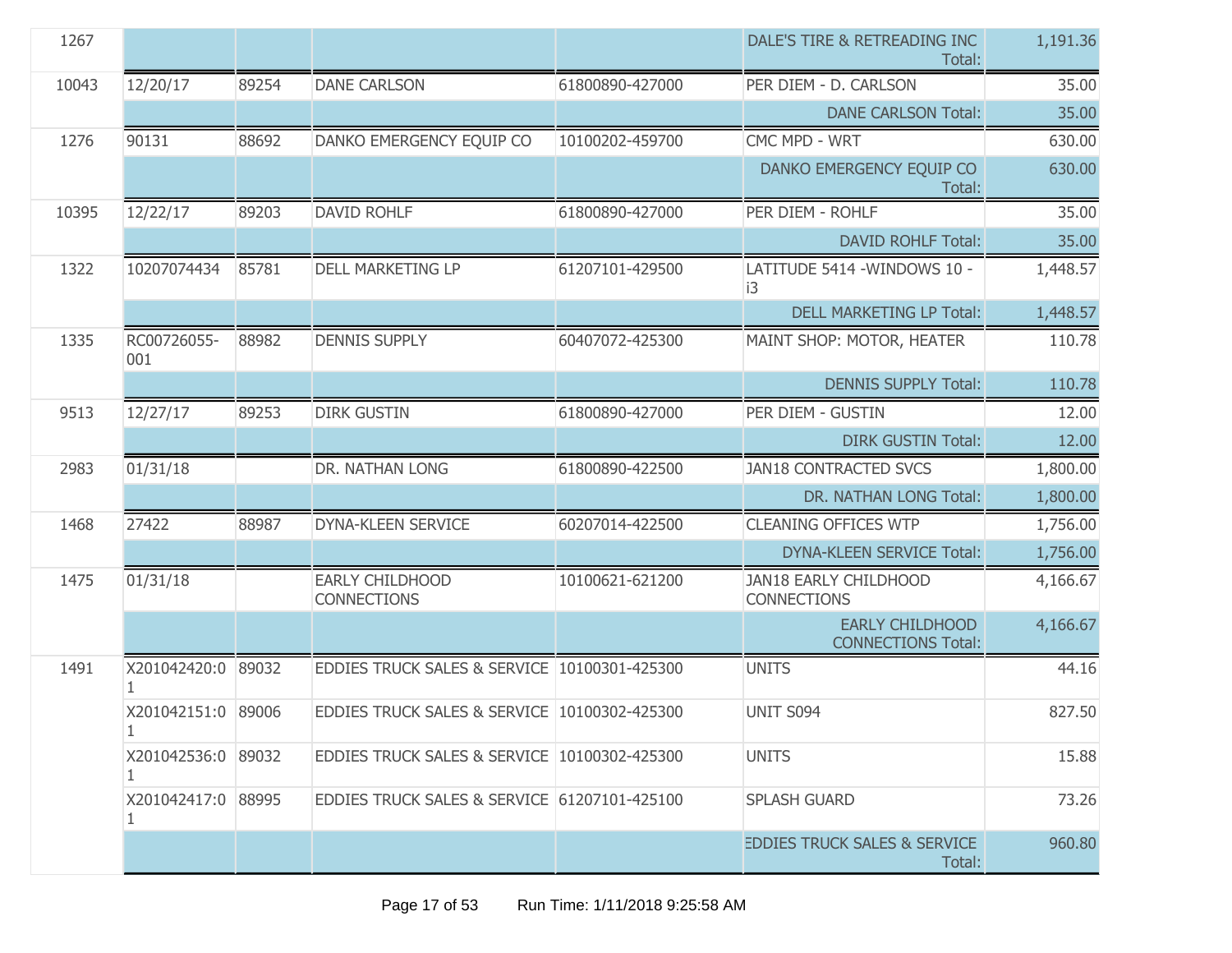| 6921  | 149035B     | 88265 | ELITE K-9 INC                                  | 10120120-429800 | E-COLLAR HOLSTER                                      | 39.95  |
|-------|-------------|-------|------------------------------------------------|-----------------|-------------------------------------------------------|--------|
|       |             |       |                                                |                 | <b>ELITE K-9 INC Total:</b>                           | 39.95  |
| 10393 | 3716352002  | 88931 | <b>EUGENE BEVERS</b>                           | 10500115-453000 | <b>CITY ONLY SHARE - BEVERS PO</b><br><b>BO</b>       | 550.00 |
|       |             |       |                                                |                 | <b>EUGENE BEVERS Total:</b>                           | 550.00 |
| 1592  | 045951-00   | 88834 | EVERGREEN OFFICE PRODUCTS<br><b>INC</b>        | 10100111-426100 | <b>Office Supplies</b>                                | 40.31  |
|       | 044077-00   | 88418 | <b>EVERGREEN OFFICE PRODUCTS</b><br><b>INC</b> | 10106024-426100 | <b>PAPER</b>                                          | 8.19   |
|       |             |       |                                                |                 | <b>EVERGREEN OFFICE PRODUCTS</b><br><b>INC Total:</b> | 48.50  |
| 1619  | 67149059    | 89251 | <b>FARMER BROTHERS CO</b>                      | 10100108-426300 | <b>COFFEE</b>                                         | 277.80 |
|       |             |       |                                                |                 | <b>FARMER BROTHERS CO Total:</b>                      | 277.80 |
| 1627  | SDRA170916  | 88919 | <b>FASTENAL COMPANY</b>                        | 10100202-426500 | LADDER, SOCKET CAP SCREWS,<br><b>HAM</b>              | 269.40 |
|       | SDRA170916  | 88919 | <b>FASTENAL COMPANY</b>                        | 10100202-426900 | LADDER, SOCKET CAP SCREWS,<br><b>HAM</b>              | 107.62 |
|       | SDRA170630  | 88608 | <b>FASTENAL COMPANY</b>                        | 60207011-425900 | <b>CONNECTIONS FOR ROBB BSTR</b><br><b>MOTO</b>       | 19.79  |
|       |             |       |                                                |                 | <b>FASTENAL COMPANY Total:</b>                        | 396.81 |
| 1633  | 6-038-57197 | 89351 | <b>FEDERAL EXPRESS</b><br><b>CORPORATION</b>   | 60407073-426100 | <b>SHIPPING</b>                                       | 311.35 |
|       | 6-023-73965 | 88908 | <b>FEDERAL EXPRESS</b><br>CORPORATION          | 10120100-426100 | <b>SHIPPING</b>                                       | 163.35 |
|       |             |       |                                                |                 | <b>FEDERAL EXPRESS</b><br><b>CORPORATION Total:</b>   | 474.70 |
| 1767  | 4905823     | 88476 | <b>FRED PRYOR SEMINARS</b>                     | 60407072-427000 | DONNA ORTH: MEMBERSHIP, 1-<br>YR U                    | 199.00 |
|       | 4905818     | 88493 | FRED PRYOR SEMINARS                            | 60407073-427000 | LEAH HARRIS: MEMBERSHIP, 1-<br><b>YR</b>              | 199.00 |
|       | 4905834     | 88221 | <b>FRED PRYOR SEMINARS</b>                     | 60907401-427000 | MEMBERSHIP, 1-YR UNLIMITED<br><b>TRA</b>              | 199.00 |
|       |             |       |                                                |                 | FRED PRYOR SEMINARS Total:                            | 597.00 |
| 1795  | I1083156    | 86960 | FRONTIER AUTO GLASS LLC                        | 10100301-425300 | UNIT S002                                             | 487.46 |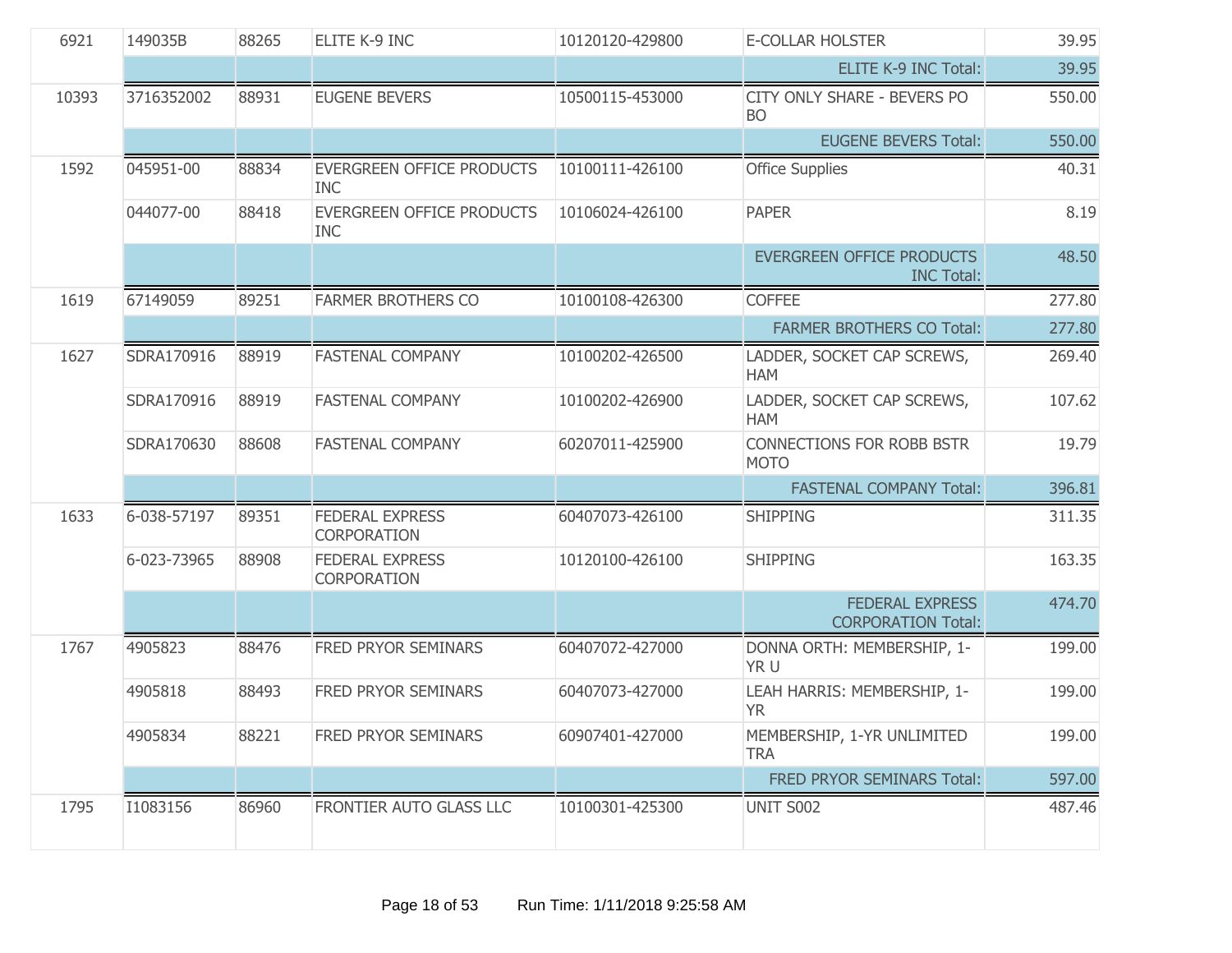| 1795 |            |       |                                                         |                 | FRONTIER AUTO GLASS LLC<br>Total:                              | 487.46   |
|------|------------|-------|---------------------------------------------------------|-----------------|----------------------------------------------------------------|----------|
| 1816 | 1366720    | 88921 | <b>FURNITURE MART</b>                                   | 10102025-426900 | <b>LAZY LANCER RECLINERS FOR</b><br><b>STAT</b>                | 688.80   |
|      | 1366720    | 88921 | <b>FURNITURE MART</b>                                   | 10102027-426900 | <b>LAZY LANCER RECLINERS FOR</b><br><b>STAT</b>                | 2,755.20 |
|      |            |       |                                                         |                 | <b>FURNITURE MART Total:</b>                                   | 3,444.00 |
| 1820 | 00167639   | 88711 | <b>G&amp;H DISTRIBUTING INC.</b>                        | 10100607-426900 | HOSE, HOSE BARB, AIR HOSE<br><b>FERR</b>                       | 14.51    |
|      | 00167875   | 89263 | G&H DISTRIBUTING INC.                                   | 10100607-426900 | 4" DUCT CLAMP                                                  | 6.21     |
|      |            |       |                                                         |                 | <b>G&amp;H DISTRIBUTING INC. Total:</b>                        | 20.72    |
| 1831 | BC0519115  | 88470 | <b>GALLS INCORPORATED</b>                               | 10100201-426300 | OFFICER EQUIPMENT                                              | 225.37   |
|      | BC0521799  | 88470 | <b>GALLS INCORPORATED</b>                               | 10100201-426300 | OFFICER EQUIPMENT                                              | 650.00   |
|      | BC0526049  | 88266 | <b>GALLS INCORPORATED</b>                               | 10120113-426300 | <b>OUTER BELTS STOCK</b>                                       | 1,195.95 |
|      |            |       |                                                         |                 | <b>GALLS INCORPORATED Total:</b>                               | 2,071.32 |
| 1922 | 273550042  | 89330 | <b>GODFREY BRAKE SERVICE &amp;</b><br><b>SUPPLY INC</b> | 10100205-426900 | T704                                                           | 47.42    |
|      | 273560026  | 89320 | <b>GODFREY BRAKE SERVICE &amp;</b><br><b>SUPPLY INC</b> | 10100205-426900 | T704 flanges                                                   | 33.84    |
|      | 273560017  | 89034 | <b>GODFREY BRAKE SERVICE &amp;</b><br><b>SUPPLY INC</b> | 10100302-425300 | <b>UNITS</b>                                                   | 11.41    |
|      | 273560006  | 89034 | <b>GODFREY BRAKE SERVICE &amp;</b><br><b>SUPPLY INC</b> | 10100302-425300 | <b>UNITS</b>                                                   | 56.75    |
|      |            |       |                                                         |                 | <b>GODFREY BRAKE SERVICE &amp;</b><br><b>SUPPLY INC Total:</b> | 149.42   |
| 1924 | 327062     | 88842 | <b>GOLDEN WEST TECHNOLOGIES</b><br><b>INC</b>           | 60207011-426900 | IP PHONES 2)                                                   | 135.22   |
|      | 325875     | 88682 | <b>GOLDEN WEST TECHNOLOGIES</b><br><b>INC</b>           | 10102027-425200 | PHONE REPAIR - ST 7                                            | 87.50    |
|      | 325875     | 88682 | <b>GOLDEN WEST TECHNOLOGIES</b><br><b>INC</b>           | 61800897-425200 | PHONE REPAIR - ST 7                                            | 37.50    |
|      |            |       |                                                         |                 | <b>GOLDEN WEST TECHNOLOGIES</b><br><b>INC Total:</b>           | 260.22   |
| 1970 | 9301636536 | 87647 | <b>GRAYBAR INC</b>                                      | 10106024-429500 | <b>FUSION SPLICER</b>                                          | 8,972.22 |
|      |            |       |                                                         |                 | <b>GRAYBAR INC Total:</b>                                      | 8,972.22 |
| 1979 | 1-513595   | 89036 | <b>GREAT WESTERN TIRE INC.</b>                          | 10100301-425300 | <b>STOCK SUPPLY</b>                                            | 60.00    |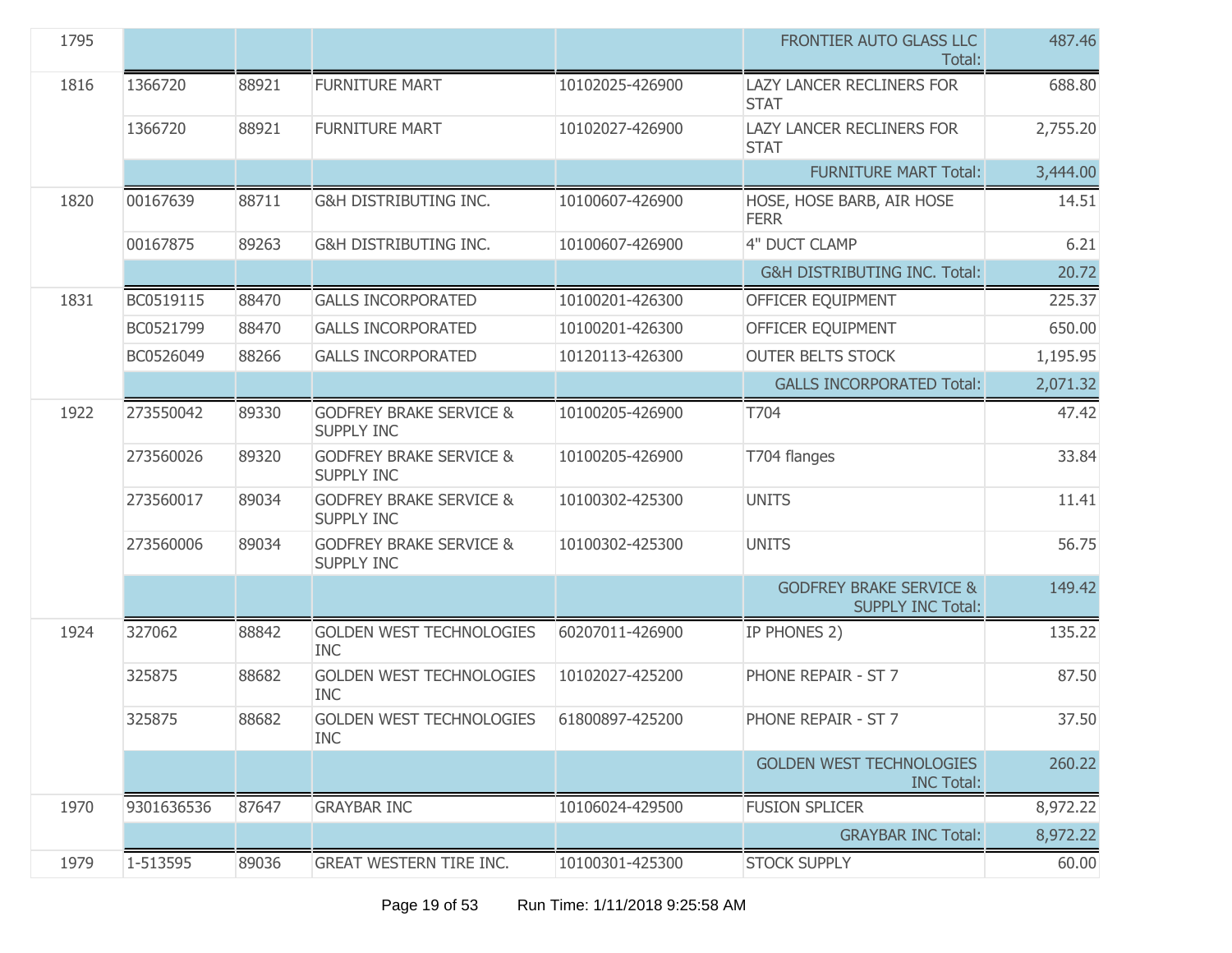| 1979 | 1-513481   | 89129 | <b>GREAT WESTERN TIRE INC.</b>         | 10100618-425100 | <b>BUS REPAIRS</b>                            | 10.00    |
|------|------------|-------|----------------------------------------|-----------------|-----------------------------------------------|----------|
|      | 1-513254   | 89128 | <b>GREAT WESTERN TIRE INC.</b>         | 10100618-425100 | <b>TIRES &amp; BUS REPAIRS</b>                | 94.85    |
|      | 1-513169   | 89128 | <b>GREAT WESTERN TIRE INC.</b>         | 10100618-425100 | <b>TIRES &amp; BUS REPAIRS</b>                | 16.00    |
|      | 1-GS513344 | 89128 | <b>GREAT WESTERN TIRE INC.</b>         | 10100618-425100 | <b>TIRES &amp; BUS REPAIRS</b>                | 109.80   |
|      | 1-513254   | 89128 | <b>GREAT WESTERN TIRE INC.</b>         | 10100618-426700 | <b>TIRES &amp; BUS REPAIRS</b>                | 220.00   |
|      | 1-GS513344 | 89128 | <b>GREAT WESTERN TIRE INC.</b>         | 10100618-426700 | <b>TIRES &amp; BUS REPAIRS</b>                | 626.12   |
|      | 1-513597   | 89225 | <b>GREAT WESTERN TIRE INC.</b>         | 61207101-425100 | <b>FLAT RPR</b>                               | 33.00    |
|      | 1-512988   | 88666 | <b>GREAT WESTERN TIRE INC.</b>         | 61207101-426700 | <b>FLAT TIRE REPAIR</b>                       | 1,091.80 |
|      | 1-513325   | 89227 | <b>GREAT WESTERN TIRE INC.</b>         | 61207101-426700 | <b>TIRES</b>                                  | 1,060.80 |
|      | 1-513376   | 89050 | <b>GREAT WESTERN TIRE INC.</b>         | 61507102-425300 | <b>FLAT RPR</b>                               | 92.00    |
|      | 1-513729   | 89226 | <b>GREAT WESTERN TIRE INC.</b>         | 61507103-425300 | <b>FLAT RPR</b>                               | 63.00    |
|      |            |       |                                        |                 | <b>GREAT WESTERN TIRE INC.</b><br>Total:      | 3,477.37 |
| 2000 | 9269       | 89040 | <b>GRIMM'S PUMP SERVICE INC</b>        | 61507102-425300 | <b>NOZZLE</b>                                 | 97.90    |
|      |            |       |                                        |                 | <b>GRIMM'S PUMP SERVICE INC</b><br>Total:     | 97.90    |
| 2104 | 2409833    | 87299 | <b>HARDWARE HANK</b>                   | 10100607-425900 | PAINT SUPPLIES - VPP                          | 37.74    |
|      |            |       |                                        |                 | <b>HARDWARE HANK Total:</b>                   | 37.74    |
| 2132 | T64467     | 88712 | HARVEYS LOCK SHOP INC                  | 10100607-426900 | <b>605 PADLOCK KEYS</b>                       | 181.80   |
|      |            |       |                                        |                 | <b>HARVEYS LOCK SHOP INC Total:</b>           | 181.80   |
| 2143 | 15915      | 89147 | HAUFF MID-AMERICA SPORTS<br><b>INC</b> | 10100607-426900 | <b>BASKETBALL NETS</b>                        | 43.98    |
|      |            |       |                                        |                 | HAUFF MID-AMERICA SPORTS<br><b>INC Total:</b> | 43.98    |
| 2149 | 4200491    | 88609 | HAWKINS CHEMICAL INC                   | 60207011-426400 | AZONE JS 47,520 LBS 121317                    | 7,299.90 |
|      |            |       |                                        |                 | <b>HAWKINS CHEMICAL INC Total:</b>            | 7,299.90 |
| 2159 | 1200093262 | 88978 | HDR ENGINEERING INC                    | 50508910-422300 | 16-2318 LACROSSE ST<br><b>INTERCHANG</b>      | 814.42   |
|      | 1200093262 | 88978 | HDR ENGINEERING INC                    | 50508911-422300 | 16-2318 LACROSSE ST<br><b>INTERCHANG</b>      | 202.89   |
|      | 1200093262 | 88978 | HDR ENGINEERING INC                    | 60200933-422300 | 16-2318 LACROSSE ST<br><b>INTERCHANG</b>      | 4,670.96 |
|      | 1200093262 | 88978 | HDR ENGINEERING INC                    | 60400833-422300 | 16-2318 LACROSSE ST<br><b>INTERCHANG</b>      | 2,435.28 |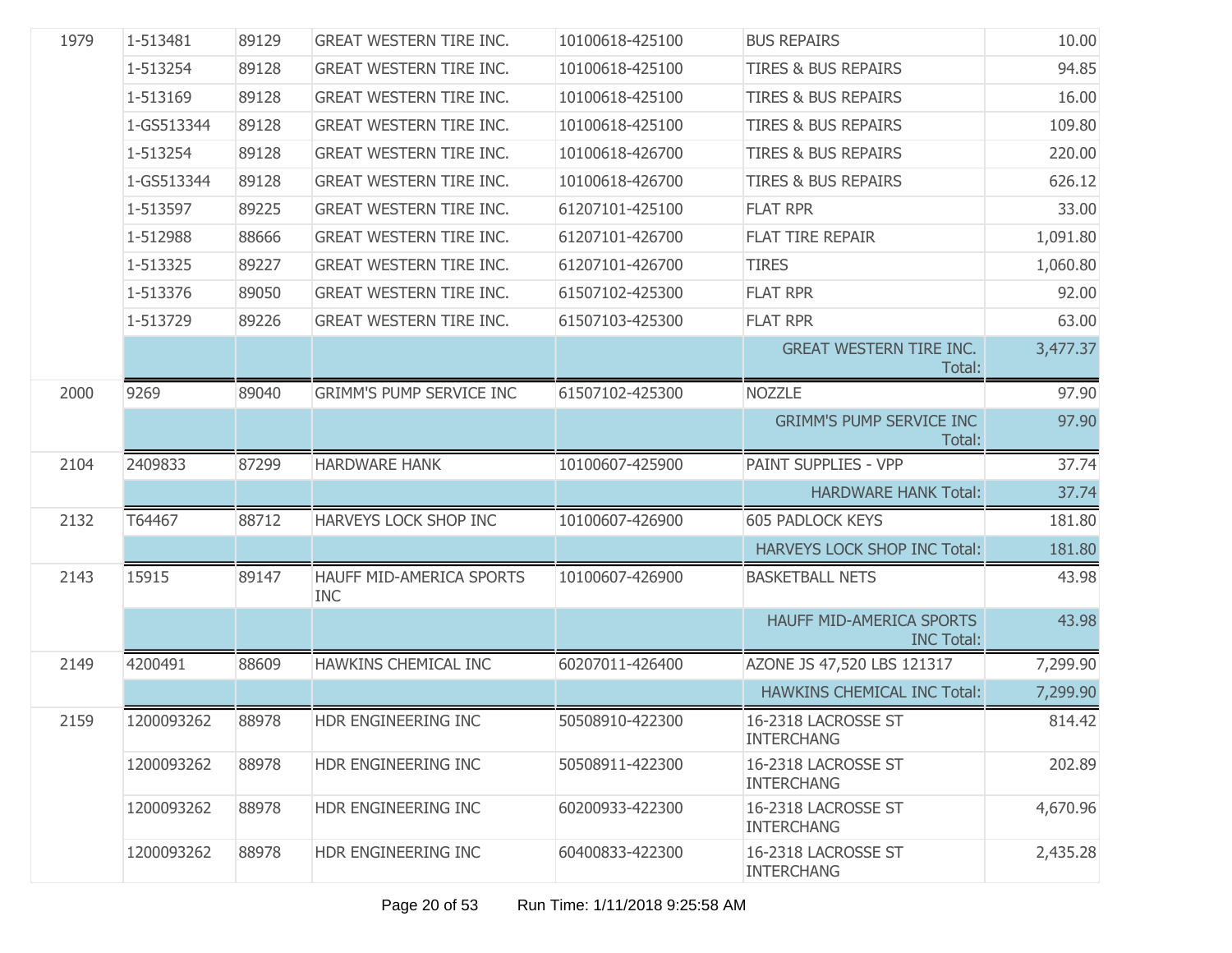| 2159 | 1200093156 | 88829 | HDR ENGINEERING INC        | 60400833-422300 | 17-2404 WRF ARC FLASH<br><b>ANALYSIS</b> | 2,497.50   |
|------|------------|-------|----------------------------|-----------------|------------------------------------------|------------|
|      |            |       |                            |                 | HDR ENGINEERING INC Total:               | 10,621.05  |
| 7104 | 19346      | 89060 | HENNEN EQUIPMENT INC       | 61507103-425300 | MAUFACT SERVICE                          | 9,599.20   |
|      |            |       |                            |                 | HENNEN EQUIPMENT INC Total:              | 9,599.20   |
| 2207 | 48433005   | 88868 | HENRY SCHEIN INC           | 61800890-426900 | NON-DISPOSABLE EMS SUPPLIES              | 462.60     |
|      | 48442282   | 88870 | <b>HENRY SCHEIN INC</b>    | 61800890-426900 | NON-DISPOSABLE EMS SUPPLIES              | 65.49      |
|      | 47859090   | 88936 | HENRY SCHEIN INC           | 61800890-429700 | <b>EMS DISPOSABLES</b>                   | 6.46       |
|      | 48614513   | 88933 | HENRY SCHEIN INC           | 61800890-429700 | <b>EMS DISPOSABLES</b>                   | 19.38      |
|      | 48622611   | 88934 | HENRY SCHEIN INC           | 61800890-429700 | <b>EMS DISPOSABLES</b>                   | 371.68     |
|      | 48441577   | 88869 | HENRY SCHEIN INC           | 61800890-429700 | DISPOSABLE EMS SUPPLIES                  | 242.58     |
|      | 48453016   | 88871 | HENRY SCHEIN INC           | 61800890-429700 | DISPOSABLE EMS SUPPLIES                  | 36.75      |
|      | 48463337   | 88872 | HENRY SCHEIN INC           | 61800890-429700 | DISPOSABLE EMS SUPPLIES                  | 95.44      |
|      |            |       |                            |                 | <b>HENRY SCHEIN INC Total:</b>           | 1,300.38   |
| 2243 | 2268 9F    | 87016 | <b>HIGHMARK INC</b>        | 50508910-437000 | 15-2268 SEGER DRIVE<br><b>RECONSTRUC</b> | 45,962.33  |
|      | 2268 9F    | 87016 | <b>HIGHMARK INC</b>        | 50508911-437100 | 15-2268 SEGER DRIVE<br><b>RECONSTRUC</b> | 17,316.70  |
|      | 2268 9F    | 87016 | <b>HIGHMARK INC</b>        | 60200941-438100 | 15-2268 SEGER DRIVE<br><b>RECONSTRUC</b> | 23,534.92  |
|      | 2268 9F    | 87016 | <b>HIGHMARK INC</b>        | 60400831-438000 | 15-2268 SEGER DRIVE<br><b>RECONSTRUC</b> | 8,984.21   |
|      | 2268 9F    | 87016 | <b>HIGHMARK INC</b>        | 50589101-437000 | 15-2268 SEGER DRIVE<br><b>RECONSTRUC</b> | 158,007.96 |
|      |            |       |                            |                 | <b>HIGHMARK INC Total:</b>               | 253,806.12 |
| 2262 | 14739      | 89096 | <b>HILLS MATERIALS CO</b>  | 60400833-438000 | 07-1473 ANAMOSA STREET<br><b>RECONST</b> | 2,461.88   |
|      | 14739      | 89096 | <b>HILLS MATERIALS CO</b>  | 50589101-437000 | 07-1473 ANAMOSA STREET<br><b>RECONST</b> | 230,934.51 |
|      |            |       |                            |                 | <b>HILLS MATERIALS CO Total:</b>         | 233,396.39 |
| 2292 | 191384     | 88782 | <b>HOLIDAY INN EXPRESS</b> | 10100108-427000 | <b>CONCRETE PAVING COURSE</b>            | 186.00     |
|      | 191385     | 88782 | <b>HOLIDAY INN EXPRESS</b> | 10100108-427000 | CONCRETE PAVING COURSE                   | 186.00     |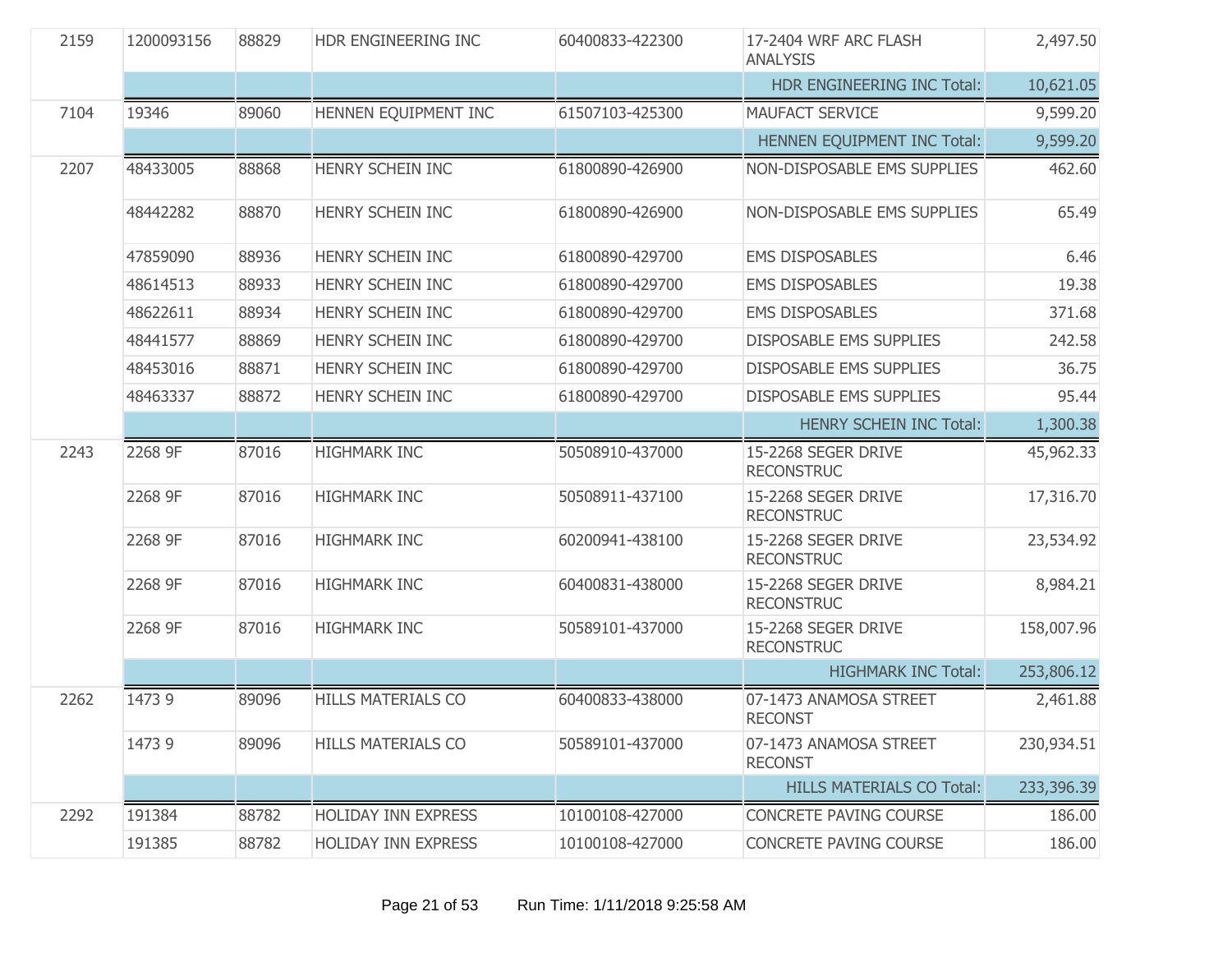| 2292  |                      |       |                                 |                 | <b>HOLIDAY INN EXPRESS Total:</b>         | 372.00   |
|-------|----------------------|-------|---------------------------------|-----------------|-------------------------------------------|----------|
| 2409  | 3041342              | 87486 | <b>INDOFF INC</b>               | 10100618-426100 | <b>OFFICE SUPPLIES</b>                    | 75.46    |
|       | 3043594              |       | <b>INDOFF INC</b>               | 10100618-426100 | CR RTN WALL PLANNER                       | (21.35)  |
|       | 3048372              | 88248 | <b>INDOFF INC</b>               | 60407073-426900 | <b>BROTHER LABELING TAPE</b>              | 85.76    |
|       |                      |       |                                 |                 | <b>INDOFF INC Total:</b>                  | 139.87   |
| 2453  | 61128981             | 89148 | <b>INTERSTATE BATTERIES INC</b> | 10100607-426900 | MT-69 BATTERY                             | 91.95    |
|       |                      |       |                                 |                 | <b>INTERSTATE BATTERIES INC</b><br>Total: | 91.95    |
| 8651  | 583641               | 82988 | <b>INTOXIMETERS INC</b>         | 10100201-426900 | <b>ALCO-SENSOR III PBT'S</b>              | 2,019.25 |
|       |                      |       |                                 |                 | <b>INTOXIMETERS INC Total:</b>            | 2,019.25 |
| 10396 | 277                  | 89072 | <b>IROL OPERATIONS INC</b>      | 10102030-429200 | ANNUAL FEE FOR INSPECTORS<br><b>REPO</b>  | 5,700.00 |
|       |                      |       |                                 |                 | <b>IROL OPERATIONS INC Total:</b>         | 5,700.00 |
| 2470  | 45510                | 88225 | J & D PRECAST INC               | 60407071-425500 | MANHOLE RISER FOR COUNTRY<br>RD,          | 110.00   |
|       |                      |       |                                 |                 | J & D PRECAST INC Total:                  | 110.00   |
| 6238  | 412                  | 88463 | <b>JEFF THAYER</b>              | 10100201-422500 | <b>DEF TACTICS</b>                        | 3,700.00 |
|       | 411                  | 88463 | <b>JEFF THAYER</b>              | 10100201-422500 | <b>DEF TACTICS</b>                        | 200.00   |
|       |                      |       |                                 |                 | <b>JEFF THAYER Total:</b>                 | 3,900.00 |
| 6699  | 9737                 | 88784 | <b>JMD EXCAVATING</b>           | 61000870-422500 | <b>PROF SERVICES</b>                      | 2,855.00 |
|       | 9743                 | 89127 | <b>JMD EXCAVATING</b>           | 61000870-422500 | PROF SERVICES                             | 1,075.00 |
|       |                      |       |                                 |                 | <b>JMD EXCAVATING</b><br>Total:           | 3,930.00 |
| 2552  | $1 -$<br>59433124382 | 89062 | JOHNSON CONTROLS INC            | 61507103-425300 | ROOFTOP UNIT RPR                          | 1,294.73 |
|       |                      |       |                                 |                 | JOHNSON CONTROLS INC Total:               | 1,294.73 |
| 2554  | 201680               | 88911 | JOHNSON MACHINE INC.            | 10100201-425100 | <b>BREAKLEEN UNIT 152</b>                 | 8.37     |
|       | 201487               | 88467 | JOHNSON MACHINE INC.            | 10100201-425100 | <b>CAR PARTS</b>                          | 41.99    |
|       | 201681               | 88467 | JOHNSON MACHINE INC.            | 10100201-425100 | <b>CAR PARTS</b>                          | 5.58     |
|       | 201385               | 88467 | JOHNSON MACHINE INC.            | 10100201-425100 | <b>CAR PARTS</b>                          | 7.79     |
|       | 204437               | 88916 | JOHNSON MACHINE INC.            | 10100202-426500 | TRANS JACK AND FUEL TANK<br><b>ADAPT</b>  | 1,230.14 |
|       | 203767               | 89037 | JOHNSON MACHINE INC.            | 10100301-425300 | <b>UNITS</b>                              | 266.29   |
|       | 203794               | 89037 | JOHNSON MACHINE INC.            | 10100301-425300 | <b>UNITS</b>                              | 696.17   |

Page 22 of 53 Run Time: 1/11/2018 9:25:58 AM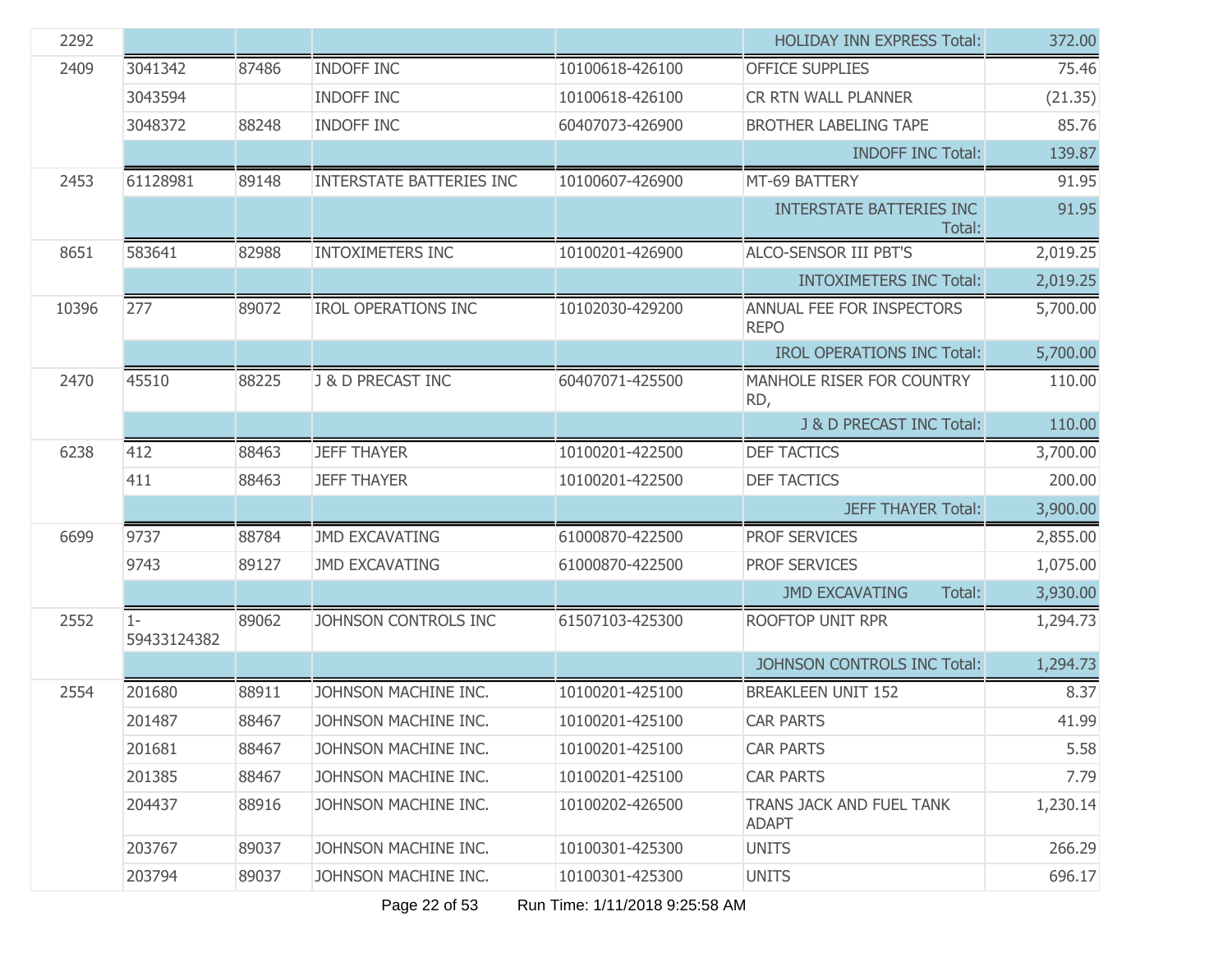| 2554 | 203958   |       | JOHNSON MACHINE INC. | 10100301-425300 | CR RTN CORE DEPOSITS                     | (211.02) |
|------|----------|-------|----------------------|-----------------|------------------------------------------|----------|
|      | 203909   | 89037 | JOHNSON MACHINE INC. | 10100301-425300 | <b>UNITS</b>                             | 6.71     |
|      | 203741   | 89037 | JOHNSON MACHINE INC. | 10100301-425300 | <b>UNITS</b>                             | 32.79    |
|      | 203466   | 89037 | JOHNSON MACHINE INC. | 10100301-425300 | <b>UNITS</b>                             | 64.53    |
|      | 204415   | 89049 | JOHNSON MACHINE INC. | 10100302-425300 | <b>SUPPLIES &amp; UNITS</b>              | 11.98    |
|      | 202047   | 89008 | JOHNSON MACHINE INC. | 10100302-425300 | <b>UNITS</b>                             | 11.85    |
|      | 199889   | 89008 | JOHNSON MACHINE INC. | 10100302-425300 | <b>UNITS</b>                             | 35.18    |
|      | 203963   | 89049 | JOHNSON MACHINE INC. | 10100302-425300 | <b>SUPPLIES &amp; UNITS</b>              | 15.54    |
|      | 203941   | 89049 | JOHNSON MACHINE INC. | 10100302-425300 | <b>SUPPLIES &amp; UNITS</b>              | 17.39    |
|      | 204531   | 89049 | JOHNSON MACHINE INC. | 10100302-425300 | <b>SUPPLIES &amp; UNITS</b>              | 26.71    |
|      | 201677   | 89335 | JOHNSON MACHINE INC. | 10100304-425100 | T702 Radiator                            | 137.28   |
|      | 203299   | 89009 | JOHNSON MACHINE INC. | 10100305-426900 | <b>UNIT &amp; SUPPLIES</b>               | 56.46    |
|      | 202957   | 89009 | JOHNSON MACHINE INC. | 10100401-425300 | <b>UNIT &amp; SUPPLIES</b>               | 18.84    |
|      | 740502   | 89149 | JOHNSON MACHINE INC. | 10100607-425100 | THERMOSTAT #61                           | 6.44     |
|      | 740863   | 89264 | JOHNSON MACHINE INC. | 10100607-425100 | BRAKE PADS, ROTOR #503                   | 170.22   |
|      | 738848   | 88610 | JOHNSON MACHINE INC. | 60207011-425900 | COOLANT FOR REDROCKS BSTR<br><b>GENE</b> | 15.98    |
|      | 203800   | 88855 | JOHNSON MACHINE INC. | 60207012-425100 | W302                                     | 34.78    |
|      | 203165   | 88994 | JOHNSON MACHINE INC. | 61207101-425100 | <b>BLADE AND LOCTITE</b>                 | 70.86    |
|      | 202939   | 88993 | JOHNSON MACHINE INC. | 61207101-425100 | <b>BLADE</b>                             | 34.78    |
|      | 204979   | 89174 | JOHNSON MACHINE INC. | 10102023-425100 | OIL FILTER - MAINT 2                     | 28.26    |
|      | 203237   | 89079 | JOHNSON MACHINE INC. | 10102026-425300 | <b>HEATER HOSE - ST 6</b>                | 8.61     |
|      | 204364   | 88930 | JOHNSON MACHINE INC. | 10102026-426400 | FLOOR DRY FOR STATION 6                  | 387.45   |
|      | 204243   | 89210 | JOHNSON MACHINE INC. | 61800891-425100 | OIL FILTER - M12                         | 3.87     |
|      | 204244   | 89209 | JOHNSON MACHINE INC. | 61800894-425100 | OIL FILTER - M4                          | 3.87     |
|      | 204364   | 88930 | JOHNSON MACHINE INC. | 61800896-426400 | FLOOR DRY FOR STATION 6                  | 166.05   |
|      | 204797   | 89208 | JOHNSON MACHINE INC. | 61800897-425100 | OIL FILTER - M17                         | 8.85     |
|      |          |       |                      |                 | JOHNSON MACHINE INC. Total:              | 3,420.59 |
| 848  | 12/22/17 | 88929 | <b>JON BUXTON</b>    | 61800890-427000 | PER DIEM - BUXTON                        | 35.00    |
|      | 12/27/17 | 89252 | <b>JON BUXTON</b>    | 61800890-427000 | PER DIEM - BUXTON                        | 12.00    |
|      |          |       |                      |                 | <b>JON BUXTON Total:</b>                 | 47.00    |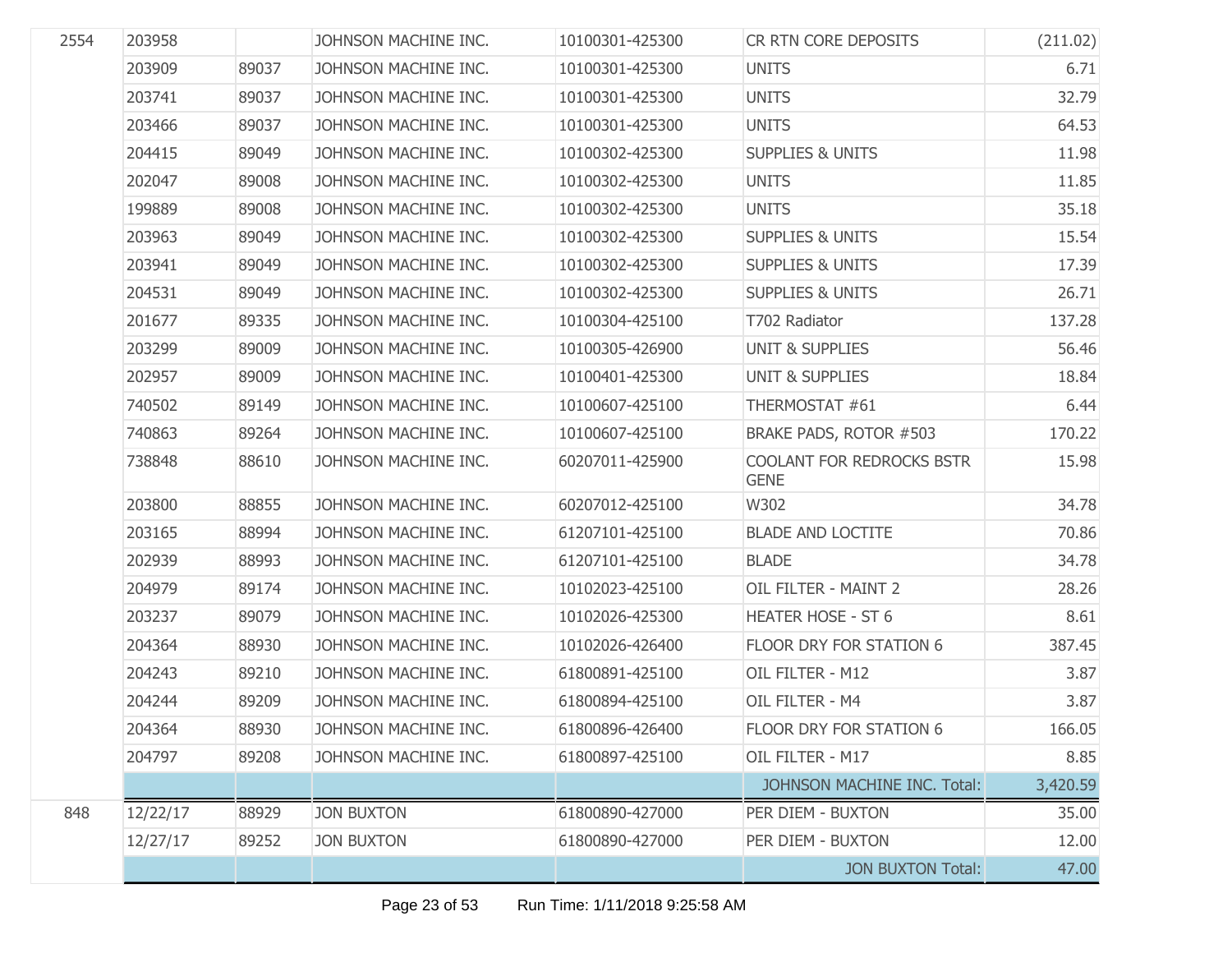| 10389 | 12/18-20/17 | 88783 | <b>JUSTIN FISCHER</b>       | 10100108-427000 | CONCRETE PAVING COURSE            | 104.00   |
|-------|-------------|-------|-----------------------------|-----------------|-----------------------------------|----------|
|       |             |       |                             |                 | <b>JUSTIN FISCHER Total:</b>      | 104.00   |
| 2682  | 6042873     | 89064 | <b>KIMBALL MIDWEST</b>      | 61507103-425300 | LUBE AND BRK CLN                  | 300.60   |
|       |             |       |                             |                 | <b>KIMBALL MIDWEST Total:</b>     | 300.60   |
| 2719  | 1458223     | 89150 | KNECHT HOME CENTER          | 10100607-425400 | 2X4 10' FIR                       | 5.40     |
|       | 1458277     | 89150 | <b>KNECHT HOME CENTER</b>   | 10100607-425400 | 2X4 10' FIR                       | 21.60    |
|       |             |       |                             |                 | <b>KNECHT HOME CENTER Total:</b>  | 27.00    |
| 2756  | 13813120    | 88935 | <b>KREISER'S LLC</b>        | 61800890-429700 | <b>EMS DISPOSABLES</b>            | 17.40    |
|       | 13808531    | 88865 | <b>KREISER'S LLC</b>        | 61800890-429700 | DISPOSABLE EMS SUPPLIES           | 2,329.44 |
|       | 13799075    | 88866 | <b>KREISER'S LLC</b>        | 61800890-429700 | <b>DISPOSABLE EMS SUPPLIES</b>    | 1,431.78 |
|       | 13799178    | 88867 | <b>KREISER'S LLC</b>        | 61800890-429700 | DISPOSABLE EMS SUPPLIES           | 1,257.70 |
|       |             |       |                             |                 | <b>KREISER'S LLC Total:</b>       | 5,036.32 |
| 7820  | 17ZR030     | 88966 | KTM DESIGN SOLUTIONS        | 10100204-453000 | Sign Refund                       | 40.00    |
|       | 17RZ034     | 88966 | <b>KTM DESIGN SOLUTIONS</b> | 10100204-453000 | Sign Refund                       | 40.00    |
|       |             |       |                             |                 | KTM DESIGN SOLUTIONS Total:       | 80.00    |
| 2816  | 100537929   | 88703 | <b>LANDAUER INC</b>         | 10100108-422500 | <b>TROXLER SERVICES</b>           | 1,202.35 |
|       |             |       |                             |                 | <b>LANDAUER INC Total:</b>        | 1,202.35 |
| 2859  | 9305443572  | 88673 | <b>LAWSON PRODUCTS INC</b>  | 61207101-425100 | FENDER WASHER ASSORTMENT<br>& SMA | 165.80   |
|       |             |       |                             |                 | <b>LAWSON PRODUCTS INC Total:</b> | 165.80   |
| 6816  | 148539      | 88913 | <b>LIBERTY SUPERSTORES</b>  | 10100201-425100 | <b>CAR PARTS</b>                  | 59.64    |
|       | 148596      | 88913 | <b>LIBERTY SUPERSTORES</b>  | 10100201-425100 | <b>CAR PARTS</b>                  | 168.00   |
|       | 148687      | 88913 | <b>LIBERTY SUPERSTORES</b>  | 10100201-425100 | <b>CAR PARTS</b>                  | 74.80    |
|       | CM148539    |       | <b>LIBERTY SUPERSTORES</b>  | 10100201-425100 | CR RTN AA FILTER                  | (26.48)  |
|       | 148658      | 88913 | <b>LIBERTY SUPERSTORES</b>  | 10100201-425100 | <b>CAR PARTS</b>                  | 39.96    |
|       |             |       |                             |                 | <b>LIBERTY SUPERSTORES Total:</b> | 315.92   |
| 2935  | 122918      |       | <b>LIFEWAYS INC</b>         | 10100621-460900 | <b>JAN18 LIFEWAYS</b>             | 5,000.00 |
|       |             |       |                             |                 | <b>LIFEWAYS INC Total:</b>        | 5,000.00 |
| 2938  | 81655       | 89126 | LIGHTING MAINTENANCE CO     | 10100304-422500 | Monthly Maintenance - November    | 4,250.40 |
|       | 81959       | 89126 | LIGHTING MAINTENANCE CO     | 10100304-422500 | Monthly Maintenance - November    | 4,250.40 |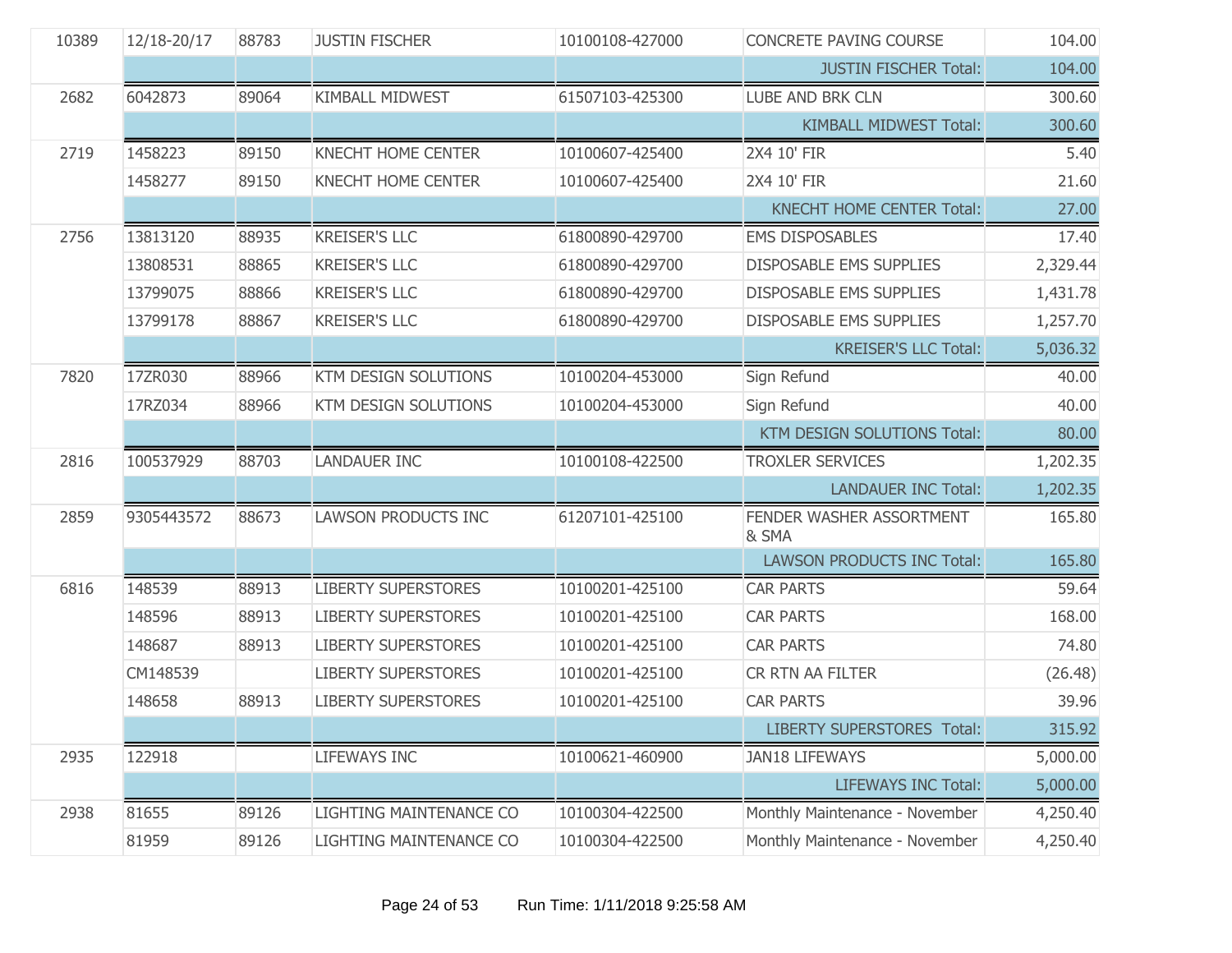| 2938 | 82003              | 88839 | LIGHTING MAINTENANCE CO    | 10100607-425700 | 400W U VENTURE - PARKVIEW                           | 11.70      |
|------|--------------------|-------|----------------------------|-----------------|-----------------------------------------------------|------------|
|      |                    |       |                            |                 | <b>LIGHTING MAINTENANCE CO</b><br>Total:            | 8,512.50   |
| 2951 | 2316 10            | 88985 | LIND-EXCO INC              | 50508910-437000 | 15-2316 WEST OMAHA UTILITY<br><b>REC</b>            | 2,339.12   |
|      | 2316 10            | 88985 | LIND-EXCO INC              | 50508911-437100 | 15-2316 WEST OMAHA UTILITY<br><b>REC</b>            | 98,632.28  |
|      | 2316 10            | 88985 | LIND-EXCO INC              | 60200933-438100 | 15-2316 WEST OMAHA UTILITY<br><b>REC</b>            | 1,947.57   |
|      | 2193 9F            | 87449 | LIND-EXCO INC              | 60200934-438100 | 14-2193 ERCWSE SOUTHSIDE DR<br><b>WA</b>            | 35,070.75  |
|      | 2316 10            | 88985 | LIND-EXCO INC              | 60400833-438000 | 15-2316 WEST OMAHA UTILITY<br><b>REC</b>            | 3,317.07   |
|      |                    |       |                            |                 | LIND-EXCO INC Total:                                | 141,306.79 |
| 3004 | 990843             | 89169 | LOWE'S                     | 10100202-459700 | ROLLING TOOL CHEST - WRT                            | 1,079.85   |
|      | 911048<br>12/12/17 | 88096 | LOWE'S                     | 10100607-426900 | LEVEL, WHEELBARROW                                  | 148.17     |
|      | 909460             | 86930 | LOWE'S                     | 10100607-426900 | <b>SHELF &amp; BRACET - SECURITY</b><br><b>SYST</b> | 22.84      |
|      |                    |       |                            |                 | <b>LOWE'S Total:</b>                                | 1,250.86   |
| 3036 | IN-347200          | 88726 | M G OIL CO                 | 60407072-426200 | GASOLINE, 85 & 91; DIESEL #1                        | 2,519.93   |
|      |                    |       |                            |                 | M G OIL CO Total:                                   | 2,519.93   |
| 7864 | 0000025259         | 88629 | MANAGERPLUS SOLUTIONS, LLC | 10100607-429500 | <b>ENTERPRISE DESKTOP</b><br>SOFTWARE -             | 1,917.90   |
|      |                    |       |                            |                 | MANAGERPLUS SOLUTIONS, LLC<br>Total:                | 1,917.90   |
| 3084 | INV4845523         | 88883 | MARCO TECHNOLOGIES INC     | 10100106-425300 | Contract charge 12/18/17-3/17/                      | 155.25     |
|      | INV4841596         | 88884 | MARCO TECHNOLOGIES INC     | 10100106-425300 | Contract overage charge 9/17-1                      | 68.37      |
|      |                    |       |                            |                 | MARCO TECHNOLOGIES INC<br>Total:                    | 223.62     |
| 3115 | 16706614           | 89028 | MATHESON TRI-GAS INC       | 61507103-425300 | <b>WELDING WIRE</b>                                 | 644.01     |
|      |                    |       |                            |                 | MATHESON TRI-GAS INC Total:                         | 644.01     |
| 2684 | 12/21-31/17        | 89317 | MATT KIMBALL'S GOLF SHOP   | 61300604-422500 | DECEMBER 21-31, 2017<br><b>CONTRACT</b>             | 571.92     |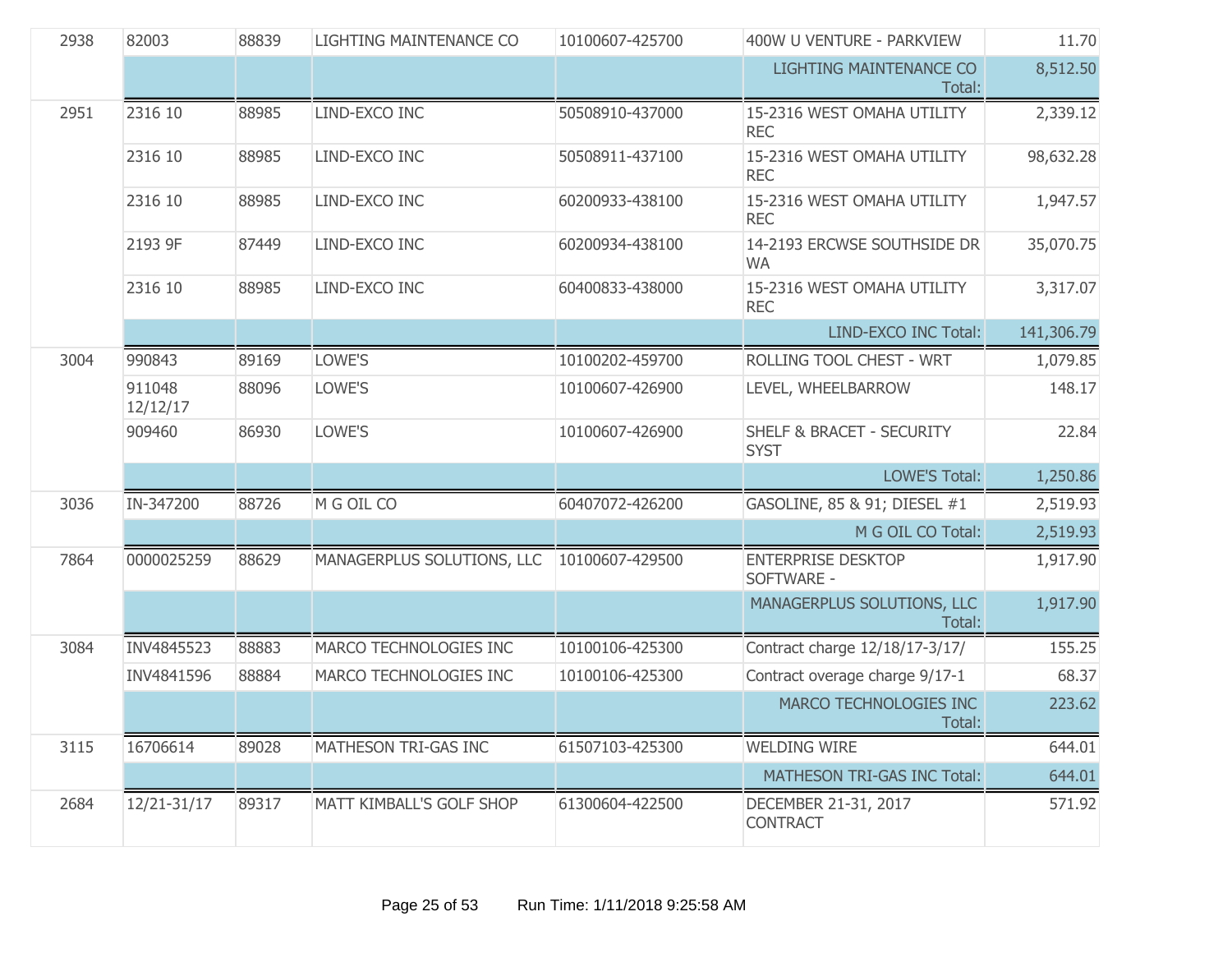| 2684 | 9099     | 89316 | MATT KIMBALL'S GOLF SHOP                                      | 61300604-422500 | 2018 JAN MANAGEMENT<br><b>CONTRACT</b>   | 3,500.00 |
|------|----------|-------|---------------------------------------------------------------|-----------------|------------------------------------------|----------|
|      |          |       |                                                               |                 | MATT KIMBALL'S GOLF SHOP<br>Total:       | 4,071.92 |
| 3164 | 16049216 | 86770 | MCKIE FORD INC                                                | 10100108-425100 | <b>VEHICLE MAINTENANCE - E228</b>        | 1,284.04 |
|      | 15051700 | 88466 | MCKIE FORD INC                                                | 10100201-425100 | <b>CAR PARTS</b>                         | 22.20    |
|      | 15051723 | 88466 | MCKIE FORD INC                                                | 10100201-425100 | <b>CAR PARTS</b>                         | 44.84    |
|      | 15051827 | 88912 | MCKIE FORD INC                                                | 10100201-425100 | <b>CAR PARTS</b>                         | 172.98   |
|      | 15051980 | 88912 | MCKIE FORD INC                                                | 10100201-425100 | <b>CAR PARTS</b>                         | 45.08    |
|      | 15051685 | 88466 | MCKIE FORD INC                                                | 10100201-425100 | <b>CAR PARTS</b>                         | 291.56   |
|      | 15051717 | 88466 | MCKIE FORD INC                                                | 10100201-425100 | <b>CAR PARTS</b>                         | 254.81   |
|      | 15051715 | 88466 | MCKIE FORD INC                                                | 10100201-425100 | <b>CAR PARTS</b>                         | 66.07    |
|      | 15051724 | 88466 | MCKIE FORD INC                                                | 10100201-425100 | <b>CAR PARTS</b>                         | 30.16    |
|      | 15051931 | 89046 | MCKIE FORD INC                                                | 10100302-425300 | <b>UNIT S018</b>                         | 100.07   |
|      |          |       |                                                               |                 | MCKIE FORD INC Total:                    | 2,311.81 |
| 3208 | 55612    | 88915 | <b>MENARDS</b>                                                | 10100201-426100 | <b>STORAGE TOTE</b>                      | 19.97    |
|      | 55245    | 88843 | <b>MENARDS</b>                                                | 60407072-425300 | MAINT SHOP: PANELING,<br><b>FURRING</b>  | 10.52    |
|      | 55245    | 88843 | <b>MENARDS</b>                                                | 60407072-426400 | MAINT SHOP: PANELING,<br><b>FURRING</b>  | 8.08     |
|      | 55245    | 88843 | <b>MENARDS</b>                                                | 60407072-426500 | MAINT SHOP: PANELING,<br><b>FURRING</b>  | 113.60   |
|      | 55245    | 88843 | <b>MENARDS</b>                                                | 60407072-426900 | MAINT SHOP: PANELING,<br><b>FURRING</b>  | 48.17    |
|      | 55383    | 88717 | <b>MENARDS</b>                                                | 60407072-426900 | HARDWARE: JOIST HANGERS,<br><b>NAILS</b> | 9.91     |
|      | 55388    | 88724 | <b>MENARDS</b>                                                | 60407073-426400 | RETAINING BLOCKS,<br>WINDSHIELD W        | 76.96    |
|      | 55388    | 88724 | <b>MENARDS</b>                                                | 60407073-426900 | RETAINING BLOCKS,<br>WINDSHIELD W        | 16.47    |
|      |          |       |                                                               |                 | <b>MENARDS Total:</b>                    | 303.68   |
| 3225 | 00090    |       | METROPOLITAN LIFE INSURANCE 70200922-454200<br><b>COMPANY</b> |                 | FEB18 LIFE                               | 5,998.88 |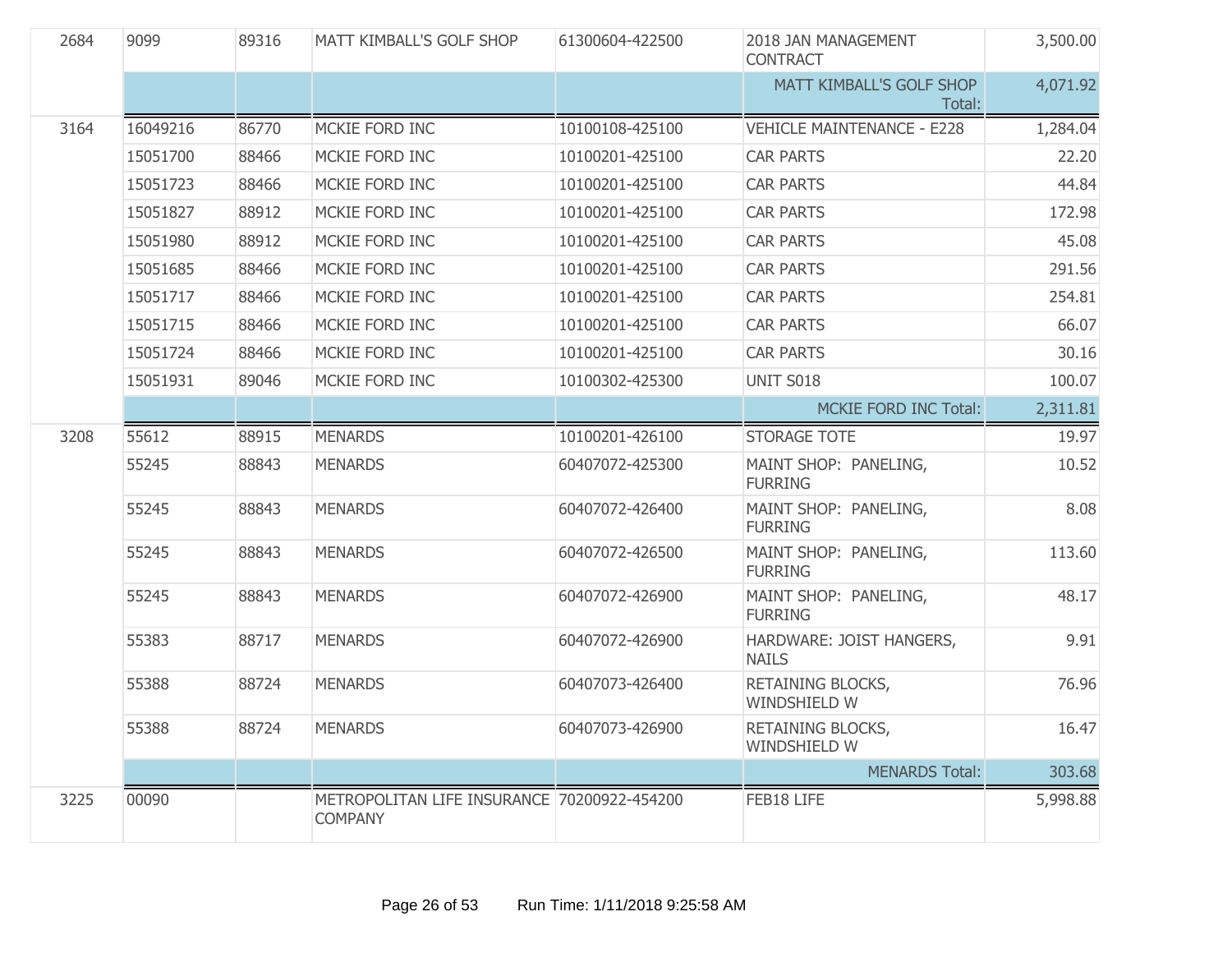| 3225  |             |       |                                             |                 | METROPOLITAN LIFE INSURANCE<br><b>COMPANY Total:</b> | 5,998.88  |
|-------|-------------|-------|---------------------------------------------|-----------------|------------------------------------------------------|-----------|
| 10398 | 11/28/17    | 89100 | MICHAEL ZENAHLIK                            | 10100301-426300 | <b>SAFETY GLASSES</b>                                | 100.00    |
|       |             |       |                                             |                 | MICHAEL ZENAHLIK Total:                              | 100.00    |
| 3243  | 93257       | 84326 | MIDCONTINENT TESTING LABS<br><b>INC</b>     | 61507103-422500 | NOV 2017, BLEND COCOMPOST<br><b>META</b>             | 193.51    |
|       |             |       |                                             |                 | MIDCONTINENT TESTING LABS<br><b>INC Total:</b>       | 193.51    |
| 3353  | MT01-240975 | 89010 | MOTION INDUSTRIES INC                       | 10100401-426900 | <b>SUPPLIES</b>                                      | 362.34    |
|       |             |       |                                             |                 | MOTION INDUSTRIES INC Total:                         | 362.34    |
| 3371  | 13862       | 89151 | MT STATES SECURITY                          | 10100607-422500 | PARK SECURITY - DECEMBER                             | 975.00    |
|       | 13862       | 89151 | <b>MT STATES SECURITY</b>                   | 10100860-422500 | PARK SECURITY - DECEMBER                             | 253.00    |
|       |             |       |                                             |                 | MT STATES SECURITY Total:                            | 1,228.00  |
| 3395  | 01/31/18    |       | MUSEUM ALLIANCE OF RC                       | 10106064-460600 | <b>JAN18 JOURNEY MUSEUM</b>                          | 36,000.00 |
|       |             |       |                                             |                 | MUSEUM ALLIANCE OF RC Total:                         | 36,000.00 |
| 3424  | 11957       | 89011 | NATIVE SUN NEWS                             | 10100401-422500 | <b>OUTSIDE SERVICES</b>                              | 40.00     |
|       |             |       |                                             |                 | <b>NATIVE SUN NEWS Total:</b>                        | 40.00     |
| 3525  | 16123       | 89000 | NORTHERN TRUCK EQUIPMENT<br><b>CORP</b>     | 61207101-425100 | <b>BEARINGS</b>                                      | 453.60    |
|       |             |       |                                             |                 | NORTHERN TRUCK EQUIPMENT<br><b>CORP Total:</b>       | 453.60    |
| 3530  | 1172769     | 88713 | NORTHWEST PIPE FITTINGS INC                 | 10100607-425500 | 1/2 STD BLK 90 ELL, INSOLINE H                       | 477.57    |
|       | 1172823     | 88713 | NORTHWEST PIPE FITTINGS INC                 | 10100607-425500 | 1/2 STD BLK 90 ELL, INSOLINE H                       | 173.79    |
|       | 1172158     | 89152 | NORTHWEST PIPE FITTINGS INC                 | 10100607-425500 | MISC PARTS FOR SHOP VAC                              | 60.81     |
|       | 1172252     | 89152 | NORTHWEST PIPE FITTINGS INC                 | 10100607-425500 | MISC PARTS FOR SHOP VAC                              | 22.70     |
|       | 1172641     | 88713 | NORTHWEST PIPE FITTINGS INC                 | 10100607-426900 | 1/2 STD BLK 90 ELL, INSOLINE H                       | 8.78      |
|       | 1173183     | 89152 | NORTHWEST PIPE FITTINGS INC                 | 10100607-426900 | MISC PARTS FOR SHOP VAC                              | 222.98    |
|       | 1172505     | 88351 | NORTHWEST PIPE FITTINGS INC 60407072-425300 |                 | ADMIN BLDG HEAT EXCHANGER<br><b>PUMP</b>             | 203.73    |
|       | 1172505     | 88351 | NORTHWEST PIPE FITTINGS INC                 | 60407072-426900 | ADMIN BLDG HEAT EXCHANGER<br><b>PUMP</b>             | 12.11     |
|       | CM1159026   |       | NORTHWEST PIPE FITTINGS INC                 | 10100860-425500 | CR WATER BOOSTER PUMP                                | (668.39)  |
|       |             |       |                                             |                 | NORTHWEST PIPE FITTINGS INC<br>Total:                | 514.08    |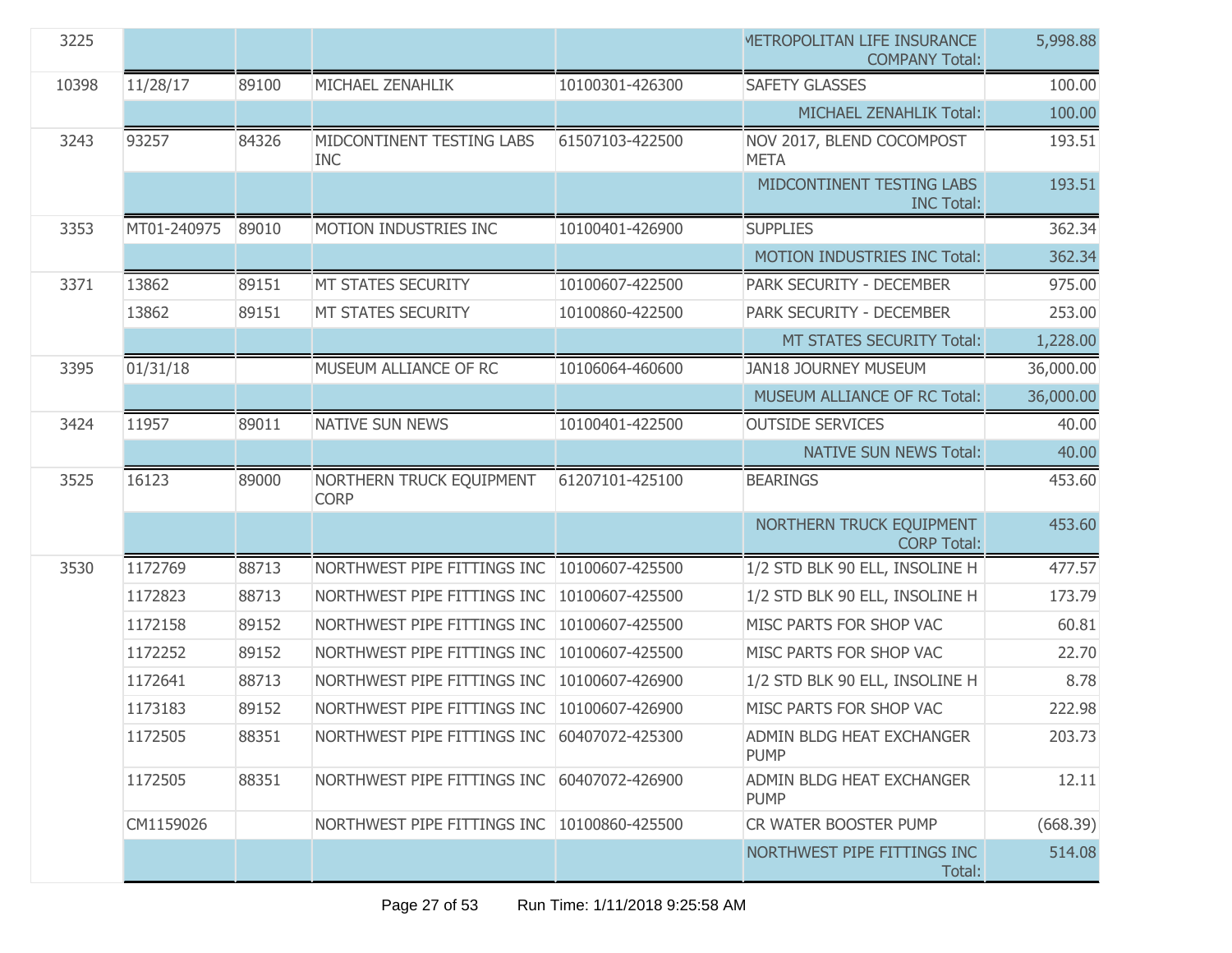| 3604 | 3749-345332        | 88864 | O'REILLY AUTO PARTS                           | 61800893-425100 | WIPER BLADES FOR MEDIC 3                            | 47.44      |
|------|--------------------|-------|-----------------------------------------------|-----------------|-----------------------------------------------------|------------|
|      |                    |       |                                               |                 | <b>O'REILLY AUTO PARTS Total:</b>                   | 47.44      |
| 3625 | 6287653            | 88980 | PACIFIC STEEL & RECYCLING INC 10100301-426900 |                 | <b>SUPPLIES</b>                                     | 24.15      |
|      | 6295401            | 89265 | PACIFIC STEEL & RECYCLING INC 10100607-425300 |                 | HR FLAT, HR STRIP                                   | 33.53      |
|      | 6293759            | 89153 | PACIFIC STEEL & RECYCLING INC 10100607-426900 |                 | HR STRIP - PARK SIGNS                               | 30.49      |
|      | 6295401            | 89265 | PACIFIC STEEL & RECYCLING INC 10100607-426900 |                 | HR FLAT, HR STRIP                                   | 20.85      |
|      |                    |       |                                               |                 | <b>PACIFIC STEEL &amp; RECYCLING INC</b><br>Total:  | 109.02     |
| 3688 | 018887             | 88831 | PEAK SOFTWARE SYSTEMS INC                     | 10100620-429500 | Department software                                 | 4,517.00   |
|      |                    |       |                                               |                 | PEAK SOFTWARE SYSTEMS INC<br>Total:                 | 4,517.00   |
| 3601 | 2018               | 89329 | PENNINGTON COUNTY                             | 10100106-429200 | 2018 Pennington County Bar Ass                      | 200.00     |
|      | 01-31-2018         |       | PENNINGTON COUNTY                             | 10100621-456600 | <b>JAN18 DETOX</b>                                  | 50,935.58  |
|      | 01/31/18           |       | PENNINGTON COUNTY                             | 10100621-458200 | <b>JAN18 DISPATCH</b>                               | 120,021.58 |
|      | 01/31/2018         |       | PENNINGTON COUNTY                             | 10100621-459600 | <b>JAN18 EMERG MGMT</b>                             | 11,666.67  |
|      | $01 - 31 - 18$     |       | PENNINGTON COUNTY                             | 10100621-459700 | <b>JAN18 SEARCH/RECUE</b>                           | 1,833.33   |
|      | DEC17              | 88880 | PENNINGTON COUNTY                             | 10120113-421100 | PSB OPERATIONAL EXPENSES                            | 8,410.13   |
|      |                    |       |                                               |                 | PENNINGTON COUNTY Total:                            | 193,067.29 |
| 5432 | 01/31/18           |       | PERFORMING ARTS CENTER OF<br>RAPID CITY INC   | 10100621-462000 | <b>JAN18 PERFORMING ARTS</b><br><b>CENTER OF RC</b> | 3,008.33   |
|      |                    |       |                                               |                 | PERFORMING ARTS CENTER OF<br>RAPID CITY INC Total:  | 3,008.33   |
| 5444 | 12/11/17           | 88898 | PET GIANT                                     | 10100201-429800 | DOG SUPPLIES HOWER                                  | 31.97      |
|      |                    |       |                                               |                 | PET GIANT Total:                                    | 31.97      |
| 2928 | 17POS/153647 89012 |       | PETE LIEN & SONS INC                          | 10100301-425400 | <b>CONCRETE</b>                                     | 125.25     |
|      | 17POS/156518 88714 |       | PETE LIEN & SONS INC                          | 10100607-425400 | <b>CONCRETE - HARNEY</b><br><b>CONCESSION S</b>     | 375.75     |
|      |                    |       |                                               |                 | PETE LIEN & SONS INC Total:                         | 501.00     |
| 5497 | 02/05/18           |       | PIONEER BANK & TRUST                          | 50508919-441000 | FINANCIAL SOFTWARE PRINC &<br>INT                   | 28,473.84  |
|      | 02/05/18           |       | PIONEER BANK & TRUST                          | 50508919-442000 | <b>FINANCIAL SOFTWARE PRINC &amp;</b><br>INT        | 1,718.19   |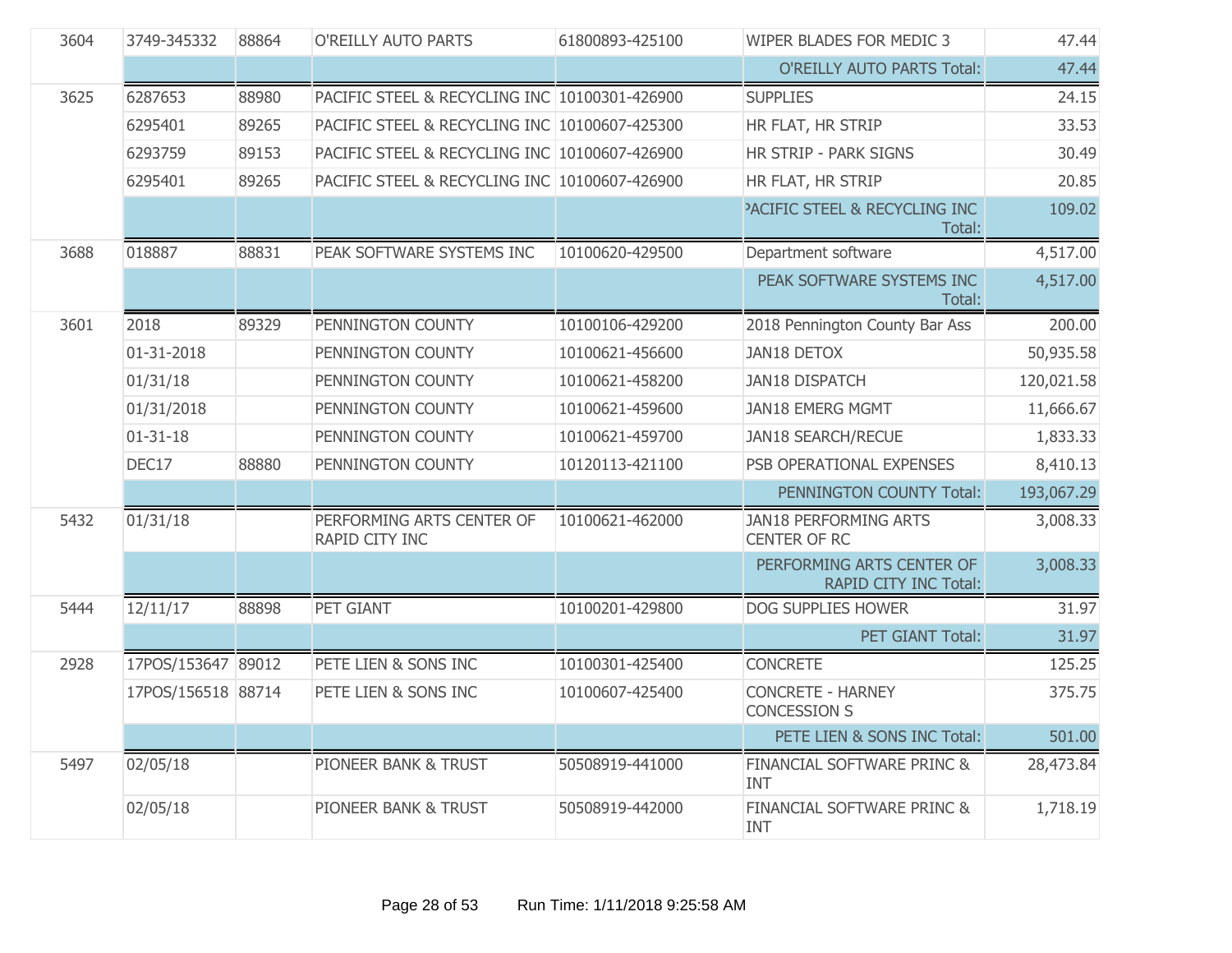| 5497  | 02/03/18        |       | PIONEER BANK & TRUST                                      | 73000904-441000 | <b>GOLF EQUIP PRINC &amp; INT</b>                     | 4,228.50  |
|-------|-----------------|-------|-----------------------------------------------------------|-----------------|-------------------------------------------------------|-----------|
|       | 02/03/18        |       | PIONEER BANK & TRUST                                      | 73000904-442000 | <b>GOLF EQUIP PRINC &amp; INT</b>                     | 337.76    |
|       |                 |       |                                                           |                 | PIONEER BANK & TRUST Total:                           | 34,758.29 |
| 3704  | E 42100         | 87937 | PONDEROSA SPORTSWEAR                                      | 10100201-426300 | POLOS STOCK                                           | 622.73    |
|       |                 |       |                                                           |                 | PONDEROSA SPORTSWEAR Total:                           | 622.73    |
| 3722  | 178368          | 88715 | POWER HOUSE HONDA                                         | 10100607-425300 | <b>SPARK PLUG</b>                                     | 3.15      |
|       | 178384          | 89154 | POWER HOUSE HONDA                                         | 10100607-426900 | <b>CARBURETOR - LEAF BLOWER</b>                       | 42.14     |
|       |                 |       |                                                           |                 | POWER HOUSE HONDA Total:                              | 45.29     |
| 10368 | <b>AAAI1117</b> | 87964 | <b>PRO-TECH SALES</b>                                     | 10120104-426100 | PTS-C-CAT-TX CRYSTAL CLEAR<br>AU                      | 20.00     |
|       | <b>AAAI1117</b> | 87964 | <b>PRO-TECH SALES</b>                                     | 10120104-426900 | PTS-C-CAT-TX CRYSTAL CLEAR<br>AU                      | 4,995.00  |
|       |                 |       |                                                           |                 | <b>PRO-TECH SALES Total:</b>                          | 5,015.00  |
| 7323  | 8054823         | 88087 | PROVANTAGE LLC                                            | 60602073-429500 | <b>WIFI UPGRADE</b>                                   | 2,324.00  |
|       |                 |       |                                                           |                 | PROVANTAGE LLC<br>Total:                              | 2,324.00  |
| 3843  | 464311          | 89155 | RAPID CHEVROLET CO INC.                                   | 10100607-425100 | LAMP - #516                                           | 86.14     |
|       |                 |       |                                                           |                 | RAPID CHEVROLET CO INC.<br>Total:                     | 86.14     |
| 3845  | 01/31/18        |       | RAPID CITY AREA CHAMBER OF<br><b>COMMERCE</b>             | 10100621-460800 | <b>JAN18 CHAMBER</b>                                  | 2,833.33  |
|       |                 |       |                                                           |                 | RAPID CITY AREA CHAMBER OF<br><b>COMMERCE Total:</b>  | 2,833.33  |
| 3846  | 01/31/18        |       | RAPID CITY AREA ECONOMIC<br><b>DEVELOPMENT</b>            | 10100621-457600 | JAN18 ECON DEV                                        | 29,166.67 |
|       |                 |       |                                                           |                 | RAPID CITY AREA ECONOMIC<br><b>DEVELOPMENT Total:</b> | 29,166.67 |
| 3848  | 3600050890      | 89207 | RAPID CITY AREA SCHOOL DIST<br>$51 - 4$                   | 10100108-426100 | CSAC MAINT OCT-DEC 2017                               | 9.00      |
|       | 3600050890      | 89207 | RAPID CITY AREA SCHOOL DIST   10106021-426100<br>$51 - 4$ |                 | CSAC MAINT OCT-DEC 2017                               | 4.50      |
|       | 3600050890      | 89207 | RAPID CITY AREA SCHOOL DIST<br>$51 - 4$                   | 10106026-426100 | CSAC MAINT OCT-DEC 2017                               | 4.50      |
|       | 3600050890      | 89207 | RAPID CITY AREA SCHOOL DIST<br>$51 - 4$                   | 10106061-422500 | CSAC MAINT OCT-DEC 2017                               | 20,612.07 |
|       | 3600050890      | 89207 | RAPID CITY AREA SCHOOL DIST<br>$51 - 4$                   | 10106061-424600 | CSAC MAINT OCT-DEC 2017                               | 33.32     |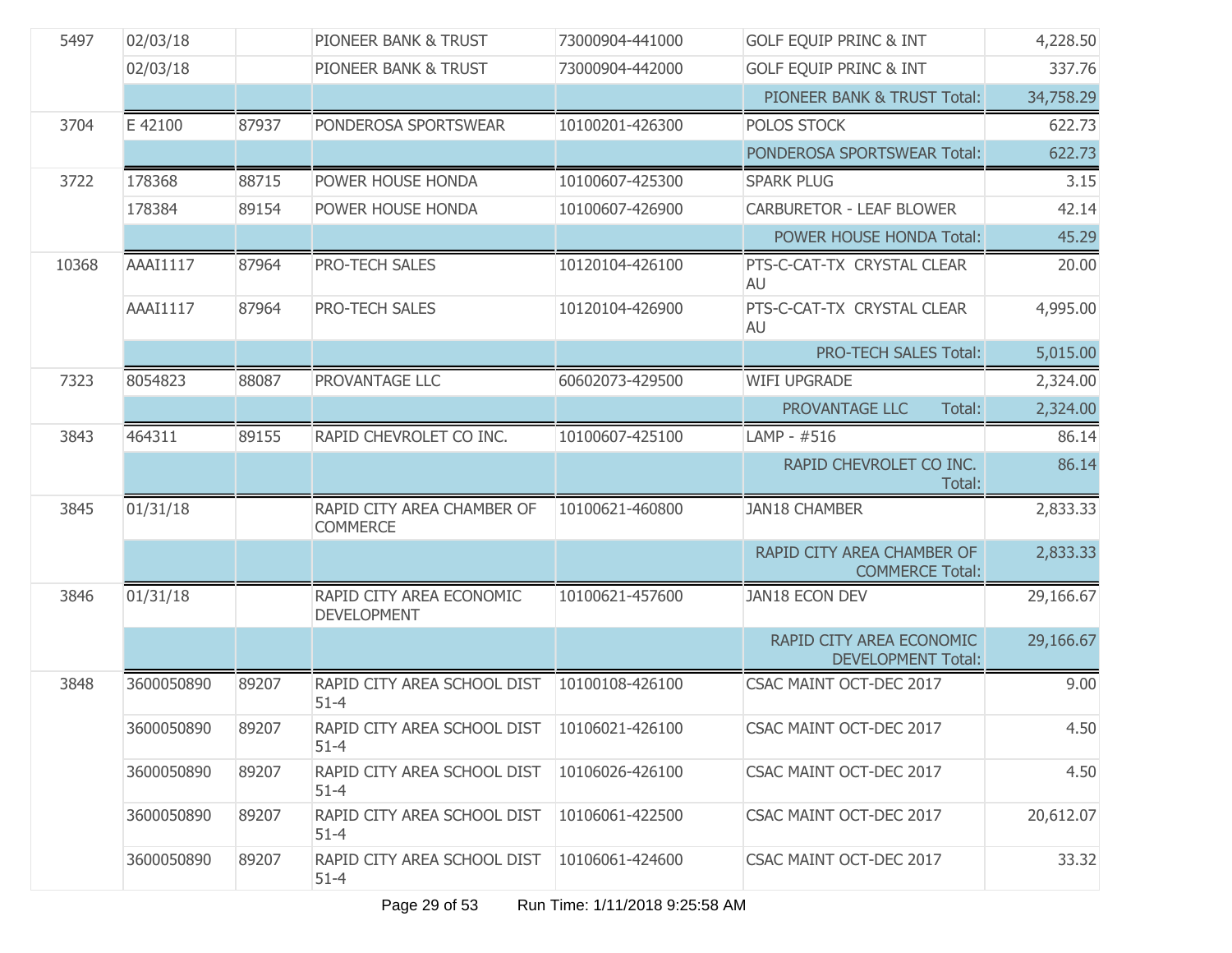| 3848 | 3600050890 | 89207 | RAPID CITY AREA SCHOOL DIST   10106061-425300<br>$51 - 4$ |                 | CSAC MAINT OCT-DEC 2017                           | 9,757.38  |
|------|------------|-------|-----------------------------------------------------------|-----------------|---------------------------------------------------|-----------|
|      | 3600050890 | 89207 | RAPID CITY AREA SCHOOL DIST<br>$51 - 4$                   | 10106061-426400 | CSAC MAINT OCT-DEC 2017                           | 1,036.75  |
|      | 3600050890 | 89207 | RAPID CITY AREA SCHOOL DIST<br>$51 - 4$                   | 10106061-426500 | CSAC MAINT OCT-DEC 2017                           | 14.75     |
|      | 3600050890 | 89207 | RAPID CITY AREA SCHOOL DIST<br>$51 - 4$                   | 10106061-426900 | CSAC MAINT OCT-DEC 2017                           | 193.47    |
|      | 3600050890 | 89207 | RAPID CITY AREA SCHOOL DIST<br>$51 - 4$                   | 10101010-426100 | CSAC MAINT OCT-DEC 2017                           | 62.10     |
|      |            |       |                                                           |                 | RAPID CITY AREA SCHOOL DIST<br>51-4 Total:        | 31,727.84 |
| 3849 | 12/15/17   | 88850 | RAPID CITY ARTS COUNCIL                                   | 10106062-422500 | <b>SALARIES 12/15/17</b>                          | 739.71    |
|      | 12/15/2017 | 89382 | RAPID CITY ARTS COUNCIL                                   | 10106062-426400 | TOILET PAPER, PAPER TOWELS                        | 93.23     |
|      | 12/11/17   | 88852 | RAPID CITY ARTS COUNCIL                                   | 10106062-426900 | <b>SUPPLIES</b>                                   | 32.36     |
|      |            |       |                                                           |                 | RAPID CITY ARTS COUNCIL<br>Total:                 | 865.30    |
| 3863 | 21068941   | 89250 | RAPID CITY JOURNAL -<br><b>ADVERTISING</b>                | 10100108-423000 | <b>JOB ADVERTISING</b>                            | 452.00    |
|      | 21068827   | 88854 | RAPID CITY JOURNAL -<br><b>ADVERTISING</b>                | 10106021-423000 | <b>PUBLISHING</b>                                 | 1,708.89  |
|      | 21069139   | 88854 | RAPID CITY JOURNAL -<br><b>ADVERTISING</b>                | 10106021-423000 | <b>PUBLISHING</b>                                 | 439.94    |
|      | 21069656   | 89258 | RAPID CITY JOURNAL -<br><b>ADVERTISING</b>                | 10106021-423000 | <b>PUBLISHING</b>                                 | 45.84     |
|      | 21069635   | 89258 | RAPID CITY JOURNAL -<br><b>ADVERTISING</b>                | 10106021-423000 | <b>PUBLISHING</b>                                 | 20.56     |
|      | 21069654   | 89258 | RAPID CITY JOURNAL -<br><b>ADVERTISING</b>                | 10106021-423000 | <b>PUBLISHING</b>                                 | 42.84     |
|      | 21068825   | 89258 | RAPID CITY JOURNAL -<br><b>ADVERTISING</b>                | 10106021-423000 | <b>PUBLISHING</b>                                 | 29.99     |
|      | 21069638   | 89258 | RAPID CITY JOURNAL -<br><b>ADVERTISING</b>                | 10106021-423000 | <b>PUBLISHING</b>                                 | 86.11     |
|      | 21067127   | 89246 | RAPID CITY JOURNAL -<br><b>ADVERTISING</b>                | 61507103-423000 | <b>OPERATOR 1 AD</b>                              | 463.00    |
|      |            |       |                                                           |                 | RAPID CITY JOURNAL -<br><b>ADVERTISING Total:</b> | 3,289.17  |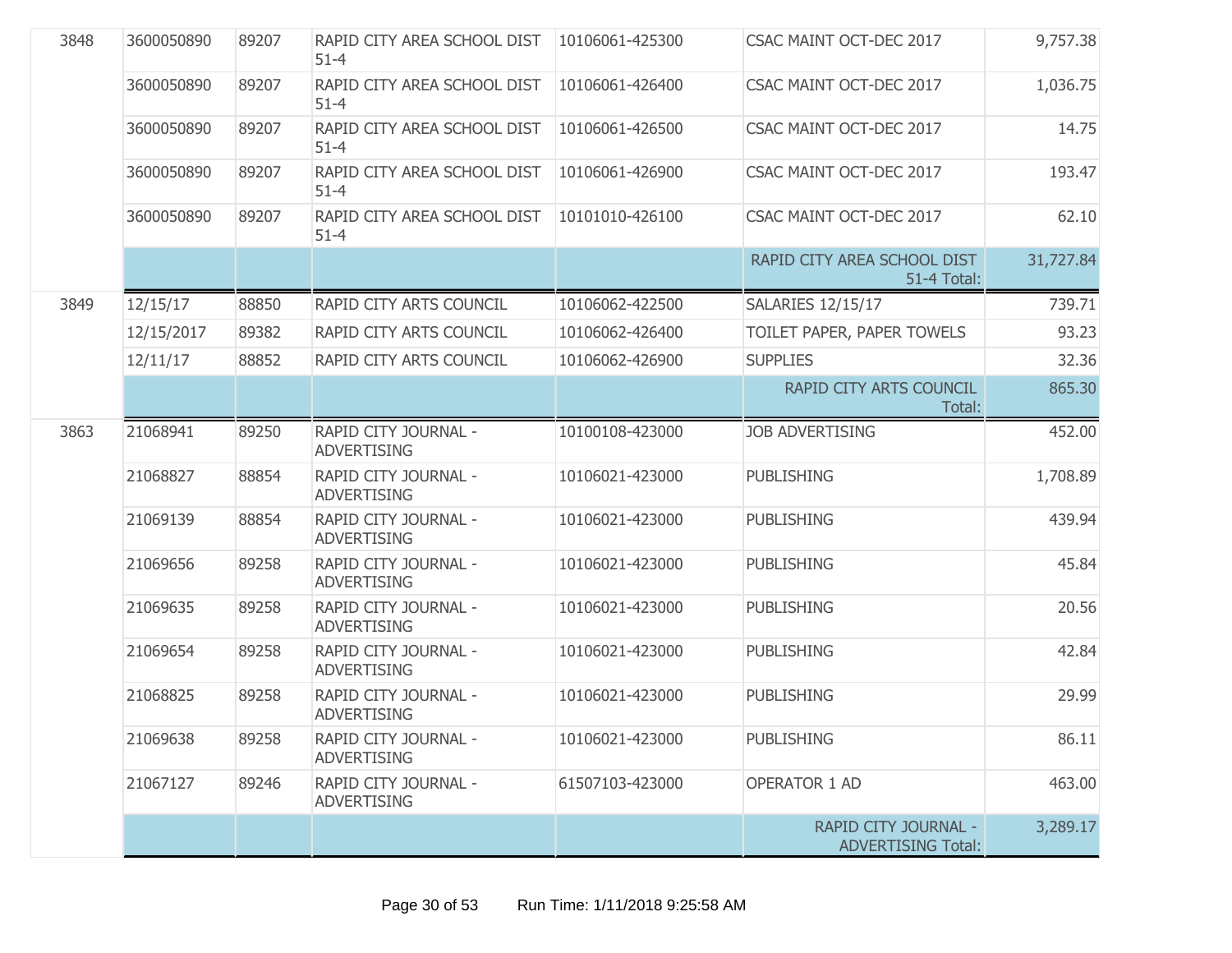| 3892 | 055931    | 86700 | RAPID PACKAGING CO                        | 10100201-426900 | <b>RANGE TARGET BACKING</b>                      | 229.63     |
|------|-----------|-------|-------------------------------------------|-----------------|--------------------------------------------------|------------|
|      |           |       |                                           |                 | RAPID PACKAGING CO Total:                        | 229.63     |
| 3905 | 36370     | 88623 | <b>RAPP SALES CO</b>                      | 10100305-425900 | <b>SANDBLASTER PARTS</b>                         | 38.00      |
|      |           |       |                                           |                 | RAPP SALES CO Total:                             | 38.00      |
| 3934 | 22533     | 89095 | RCS CONSTRUCTION INC.                     | 50508911-437100 | 15-2253 ROBBINSDALE UTILITY<br>AN                | 92,017.61  |
|      | 22533     | 89095 | RCS CONSTRUCTION INC.                     | 50508912-437200 | 15-2253 ROBBINSDALE UTILITY<br>AN                | 179,086.16 |
|      | 22533     | 89095 | RCS CONSTRUCTION INC.                     | 60200933-438100 | 15-2253 ROBBINSDALE UTILITY<br>AN                | 31,560.54  |
|      | 22533     | 89095 | RCS CONSTRUCTION INC.                     | 60907402-437100 | 15-2253 ROBBINSDALE UTILITY<br>AN                | 108,369.92 |
|      |           |       |                                           |                 | RCS CONSTRUCTION INC. Total:                     | 411,034.23 |
| 3938 | P36146    | 89016 | RDO EQUIPMENT CO                          | 10100301-425300 | UNIT S045                                        | 574.96     |
|      |           |       |                                           |                 | RDO EQUIPMENT CO Total:                          | 574.96     |
| 6322 | 2139 12F  | 88379 | REEDE CONSTRUCTION INC                    | 10700132-437000 | 13-2139 MT RUSHMORE RD ST<br><b>JAME</b>         | 32,143.02  |
|      | 2139 12F  | 88379 | REEDE CONSTRUCTION INC                    | 50508911-437100 | 13-2139 MT RUSHMORE RD ST<br><b>JAME</b>         | 338.74     |
|      | 2139 12F  | 88379 | REEDE CONSTRUCTION INC                    | 60200933-438100 | 13-2139 MT RUSHMORE RD ST<br><b>JAME</b>         | 40,350.83  |
|      | 2139 12F  | 88379 | REEDE CONSTRUCTION INC                    | 60400833-438000 | 13-2139 MT RUSHMORE RD ST<br><b>JAME</b>         | 37,319.41  |
|      |           |       |                                           |                 | REEDE CONSTRUCTION INC<br>Total:                 | 110,152.00 |
| 3967 | RCPHAR296 | 88873 | REGIONAL HEALTH                           | 61800890-429700 | <b>DISPOSABLE EMS SUPPLIES</b>                   | 40.00      |
|      |           |       |                                           |                 | <b>REGIONAL HEALTH Total:</b>                    | 40.00      |
| 4052 | 8839      | 89073 | RISS & ASSOCIATES CABINETS                | 10102025-425200 | <b>LAMINATE BASE - ST 5</b>                      | 460.00     |
|      |           |       |                                           |                 | RISS & ASSOCIATES CABINETS<br>Total:             | 460.00     |
| 9848 | 157987    | 88691 | ROCK-N-RESCUE / J.E. WEINEL<br><b>INC</b> | 10100202-459700 | CARABINER, SCARAB AND<br><b>HOLLOW B</b>         | 1,814.92   |
|      |           |       |                                           |                 | ROCK-N-RESCUE / J.E. WEINEL<br><b>INC Total:</b> | 1,814.92   |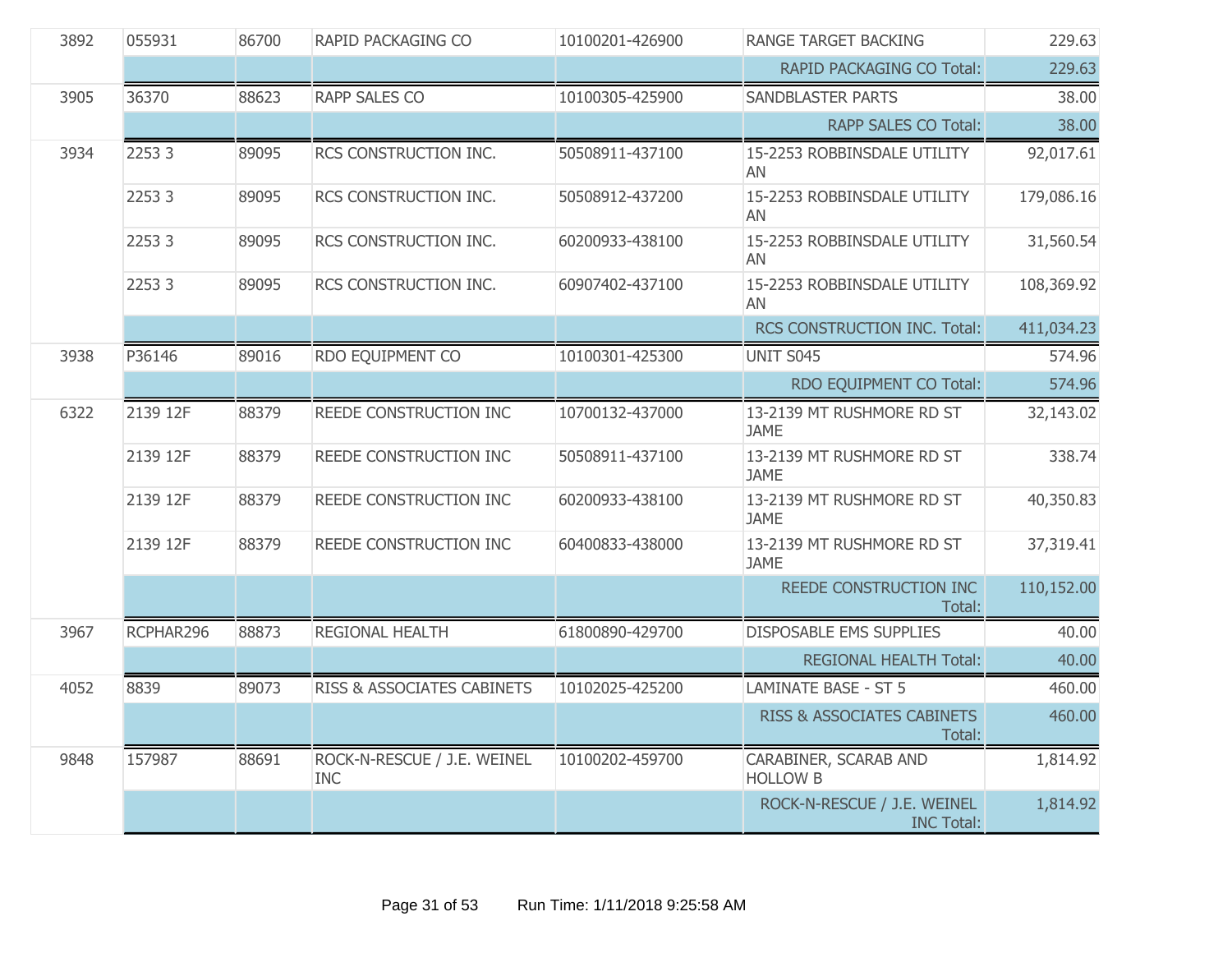| 4125 | 4743338            | 88917 | RUNNINGS SUPPLY INC          | 10100202-426400 | <b>BROOMS FOR MAINTENANCE</b><br><b>SHOP</b>        | 51.98    |
|------|--------------------|-------|------------------------------|-----------------|-----------------------------------------------------|----------|
|      | 4745788            | 89365 | <b>RUNNINGS SUPPLY INC</b>   | 60207014-426300 | <b>OVERSHOE JERRY WANGSNESS</b>                     | 38.99    |
|      | 4744944            | 89160 | RUNNINGS SUPPLY INC          | 10102021-426500 | COMBO TOOL KIT - ST 1                               | 429.99   |
|      | 4743975            | 89081 | RUNNINGS SUPPLY INC          | 10102023-426500 | <b>IMPACT DRIVER &amp; DRILL KIT -</b><br><b>ST</b> | 259.00   |
|      |                    |       |                              |                 | <b>RUNNINGS SUPPLY INC Total:</b>                   | 779.96   |
| 4163 | 75354312           | 88241 | <b>SAFETY KLEEN CORP</b>     | 10100607-422500 | MACHINE SERVICE                                     | 375.07   |
|      |                    |       |                              |                 | <b>SAFETY KLEEN CORP Total:</b>                     | 375.07   |
| 4182 | 003035             | 88299 | <b>SAM'S CLUB</b>            | 10100202-426400 | STATION CLEANING SUPPLIES                           | 129.44   |
|      | 007428<br>12/14/17 | 88062 | <b>SAM'S CLUB</b>            | 10100204-426100 | MISC OFFICE SUPPLIES                                | 124.19   |
|      | 007428<br>12/14/17 | 88062 | <b>SAM'S CLUB</b>            | 10100204-426300 | MISC OFFICE SUPPLIES                                | 9.92     |
|      | 002545             | 86374 | <b>SAM'S CLUB</b>            | 10100204-426300 | MISC OFFICE SUPPLIES                                | 40.35    |
|      | 003713             | 86374 | <b>SAM'S CLUB</b>            | 10100204-426300 | MISC OFFICE SUPPLIES                                | 24.78    |
|      | 007428<br>12/14/17 | 88062 | <b>SAM'S CLUB</b>            | 10100204-429500 | MISC OFFICE SUPPLIES                                | 79.86    |
|      | 000000<br>11/15/17 | 85663 | <b>SAM'S CLUB</b>            | 10100305-426100 | <b>OFFICE SUPPLY</b>                                | 349.00   |
|      | 009454             | 88693 | <b>SAM'S CLUB</b>            | 10100618-426900 | <b>MISC SUPPLIES</b>                                | 334.35   |
|      | 005582             | 87877 | <b>SAM'S CLUB</b>            | 10100620-426900 | staff meeting supplies                              | 57.21    |
|      | 009122             | 88218 | <b>SAM'S CLUB</b>            | 60407072-429600 | VIZIO SMART TV, 70 INCH                             | 1,168.00 |
|      | 006908             | 87069 | <b>SAM'S CLUB</b>            | 61507103-426400 | <b>CLEANING SUPPLIES</b>                            | 107.70   |
|      | 003035             | 88299 | <b>SAM'S CLUB</b>            | 61800890-426400 | STATION CLEANING SUPPLIES                           | 55.48    |
|      | 000301             | 87088 | <b>SAM'S CLUB</b>            | 10101010-426300 | FOOD & CLOTHING                                     | 29.72    |
|      |                    |       |                              |                 | <b>SAM'S CLUB Total:</b>                            | 2,510.00 |
| 4215 | 12442              | 88944 | <b>SCHEELS ALL SPORTS</b>    | 10100202-459700 | <b>HOODIES FOR WATER RESCUE</b><br>TEAM,            | 1,155.00 |
|      |                    |       |                              |                 | <b>SCHEELS ALL SPORTS Total:</b>                    | 1,155.00 |
| 4271 | 58580              | 88279 | <b>SCOTT PETERSON MOTORS</b> | 10100201-425100 | WINDSHIELD WASHER HOSE<br><b>UNIT 13</b>            | 67.10    |
|      |                    |       |                              |                 | <b>SCOTT PETERSON MOTORS</b><br>Total:              | 67.10    |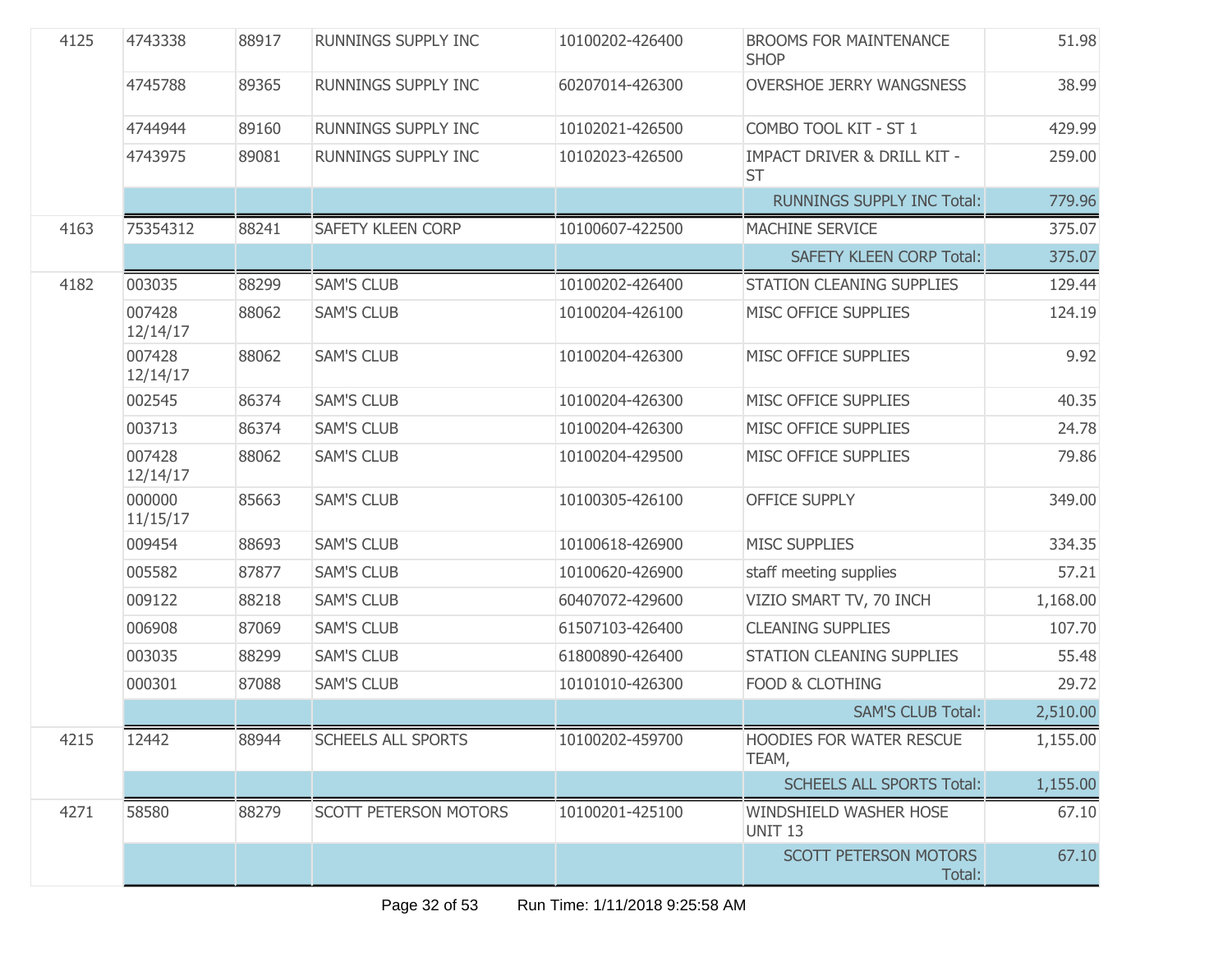| 4325 | ZA17030623 | 88611 | <b>SENSUS METERING SYSTEMS</b>         | 60207014-422500 | REPAIR AR5502                                 | 540.95    |
|------|------------|-------|----------------------------------------|-----------------|-----------------------------------------------|-----------|
|      |            |       |                                        |                 | SENSUS METERING SYSTEMS<br>Total:             | 540.95    |
| 4330 | 2690145    | 88863 | SERVALL UNIFORM/LINEN CO<br><b>INC</b> | 10100202-426400 | <b>LINEN SERVICE</b>                          | 44.68     |
|      | 2686155    | 88851 | SERVALL UNIFORM/LINEN CO<br><b>INC</b> | 10106062-426400 | <b>JANITORIAL SUPPLIES</b>                    | 32.53     |
|      | 2689165    | 88851 | SERVALL UNIFORM/LINEN CO<br><b>INC</b> | 10106062-426400 | <b>JANITORIAL SUPPLIES</b>                    | 195.55    |
|      | 2693168    | 89366 | SERVALL UNIFORM/LINEN CO<br><b>INC</b> | 60207011-426400 | MATS, MOPS 122717                             | 35.39     |
|      | 2691331    | 88229 | SERVALL UNIFORM/LINEN CO<br><b>INC</b> | 60407072-426400 | 12/22/2017: MATS, MOPS, SHOP                  | 56.41     |
|      | 2694160    | 88230 | SERVALL UNIFORM/LINEN CO<br><b>INC</b> | 60407072-426400 | 12/29/2017: MATS, MOPS, SHOP                  | 56.41     |
|      | 2691296    | 88720 | SERVALL UNIFORM/LINEN CO<br><b>INC</b> | 61507103-426300 | <b>LAUNDRY SERVICES</b>                       | 33.00     |
|      | 2694121    | 89244 | SERVALL UNIFORM/LINEN CO<br><b>INC</b> | 61507103-426300 | COVERALL LAUNDRY SERVICE                      | 33.00     |
|      | 2690145    | 88863 | SERVALL UNIFORM/LINEN CO<br><b>INC</b> | 61800890-426400 | <b>LINEN SERVICE</b>                          | 104.26    |
|      |            |       |                                        |                 | SERVALL UNIFORM/LINEN CO<br><b>INC Total:</b> | 591.23    |
| 4360 | B07551922  | 88456 | SHI INTERNATIONAL CORP                 | 10100204-429500 | <b>COMPUTER SOFTWARE</b>                      | 329.85    |
|      | B07551922  | 88456 | SHI INTERNATIONAL CORP                 | 10100706-429500 | <b>COMPUTER SOFTWARE</b>                      | 329.85    |
|      | B07552049  | 88032 | SHI INTERNATIONAL CORP                 | 10106024-429500 | SERVER CAL LICENSES                           | 22,248.00 |
|      | B07551917  | 88028 | SHI INTERNATIONAL CORP                 | 10106024-429500 | <b>VISIO PRO LICENSES</b>                     | 3,275.40  |
|      | B07525164  | 87921 | SHI INTERNATIONAL CORP                 | 10106024-429500 | <b>NESSUS LICENSE</b>                         | 5,519.00  |
|      |            |       |                                        |                 | SHI INTERNATIONAL CORP Total:                 | 31,702.10 |
| 4366 | 86789      | 88844 | SHOENER MACHINE & TOOL INC             | 60407072-426400 | <b>COLLETS, LAYOUT FLUID</b>                  | 9.90      |
|      | 86789      | 88844 | SHOENER MACHINE & TOOL INC             | 60407072-426500 | COLLETS, LAYOUT FLUID                         | 168.00    |
|      | 86788      | 88519 | SHOENER MACHINE & TOOL INC             | 60407072-435000 | MACHINE SHOP MACHINES:<br>MILL M              | 8,600.00  |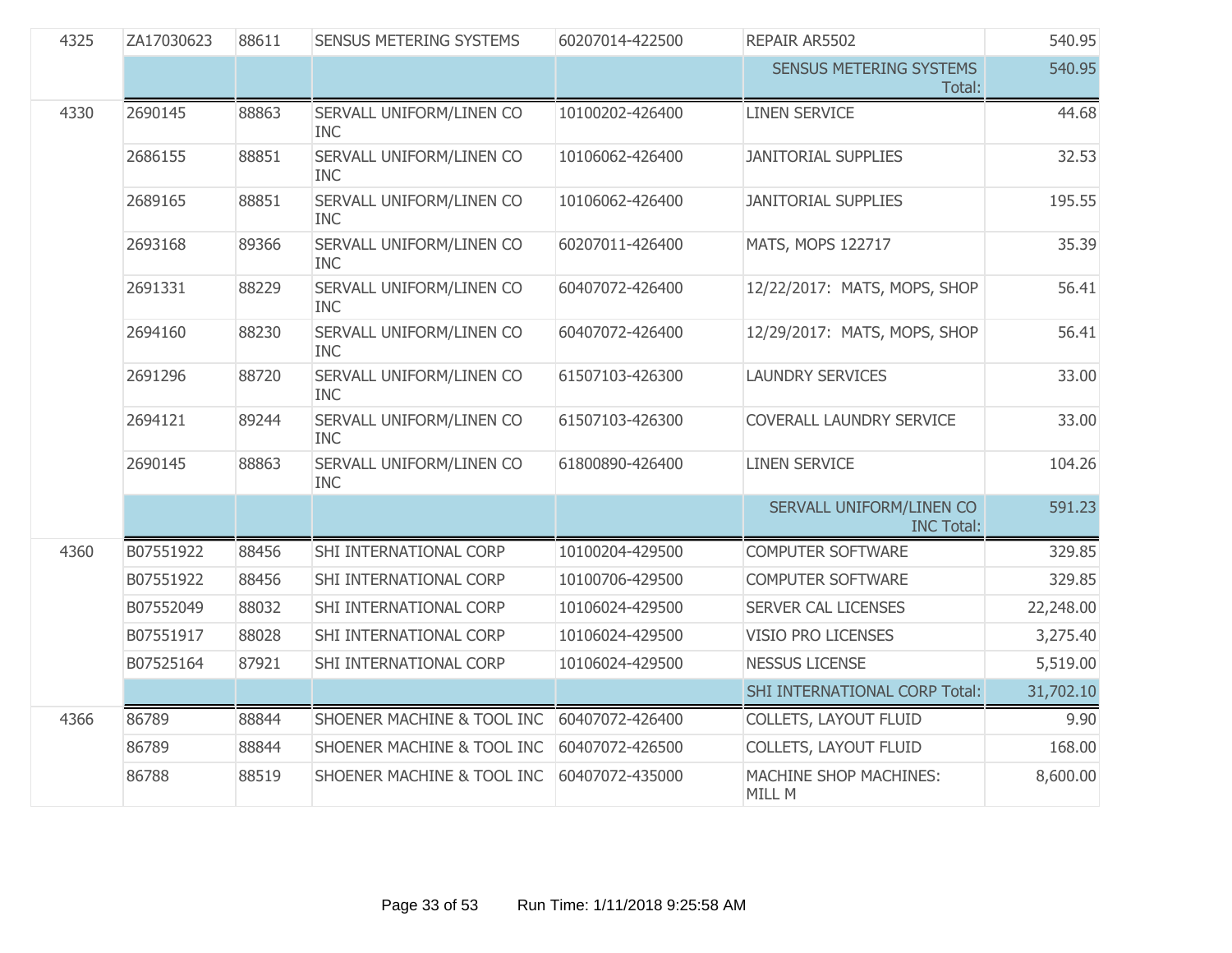| 4366 |           |       |                                                      |                 | SHOENER MACHINE & TOOL INC<br>Total:            | 8,777.90 |
|------|-----------|-------|------------------------------------------------------|-----------------|-------------------------------------------------|----------|
| 4405 | 67894     | 88271 | SIMPSON'S PRINTING                                   | 10100201-426100 | <b>CARDS CHASTAIN</b>                           | 53.00    |
|      | 68109     | 88903 | SIMPSON'S PRINTING                                   | 10120111-426100 | <b>EMPLOYEE CHART</b>                           | 180.00   |
|      | 68106     | 88903 | SIMPSON'S PRINTING                                   | 10120111-426900 | <b>EMPLOYEE CHART</b>                           | 190.80   |
|      |           |       |                                                      |                 | <b>SIMPSON'S PRINTING Total:</b>                | 423.80   |
| 4496 | 3116 2018 | 89350 | SOUTH DAKOTA BRD OF<br>OPERATOR CERTIFICATION        | 10100108-429200 | <b>CERTIFICATION RENEWAL</b><br><b>WILLIAM</b>  | 6.00     |
|      | 3025 2018 | 89350 | SOUTH DAKOTA BRD OF<br>OPERATOR CERTIFICATION        | 60207011-429200 | <b>CERTIFICATION RENEWAL</b><br><b>WILLIAM</b>  | 6.00     |
|      | 877 2018  | 89350 | <b>SOUTH DAKOTA BRD OF</b><br>OPERATOR CERTIFICATION | 60207011-429200 | <b>CERTIFICATION RENEWAL</b><br><b>WILLIAM</b>  | 12.00    |
|      | 753 2018  | 89350 | SOUTH DAKOTA BRD OF<br>OPERATOR CERTIFICATION        | 60207011-429200 | <b>CERTIFICATION RENEWAL</b><br><b>WILLIAM</b>  | 6.00     |
|      | 2620 2018 | 89350 | <b>SOUTH DAKOTA BRD OF</b><br>OPERATOR CERTIFICATION | 60207011-429200 | <b>CERTIFICATION RENEWAL</b><br><b>WILLIAM</b>  | 6.00     |
|      | 1981 2018 | 89350 | SOUTH DAKOTA BRD OF<br>OPERATOR CERTIFICATION        | 60207011-429200 | <b>CERTIFICATION RENEWAL</b><br><b>WILLIAM</b>  | 6.00     |
|      | 1114 2018 | 89350 | SOUTH DAKOTA BRD OF<br>OPERATOR CERTIFICATION        | 60207011-429200 | <b>CERTIFICATION RENEWAL</b><br><b>WILLIAM</b>  | 6.00     |
|      | 3180 2018 | 89350 | SOUTH DAKOTA BRD OF<br>OPERATOR CERTIFICATION        | 60207011-429200 | <b>CERTIFICATION RENEWAL</b><br><b>WILLIAM</b>  | 6.00     |
|      | 179 2018  | 89350 | SOUTH DAKOTA BRD OF<br>OPERATOR CERTIFICATION        | 60207011-429200 | <b>CERTIFICATION RENEWAL</b><br><b>WILLIAM</b>  | 6.00     |
|      | 2245 2018 | 89350 | SOUTH DAKOTA BRD OF<br>OPERATOR CERTIFICATION        | 60207011-429200 | <b>CERTIFICATION RENEWAL</b><br><b>WILLIAM</b>  | 6.00     |
|      | 2180 2018 | 89350 | SOUTH DAKOTA BRD OF<br>OPERATOR CERTIFICATION        | 60207011-429200 | <b>CERTIFICATION RENEWAL</b><br>WILLIAM         | 6.00     |
|      | 1344 2018 | 89350 | SOUTH DAKOTA BRD OF<br>OPERATOR CERTIFICATION        | 60207011-429200 | <b>CERTIFICATION RENEWAL</b><br><b>WILLIAM</b>  | 6.00     |
|      | 3489 2018 | 89383 | SOUTH DAKOTA BRD OF<br>OPERATOR CERTIFICATION        | 60207012-429200 | <b>CERTIFICATE RENEWAL</b><br><b>TIMOTHY CA</b> | 6.00     |
|      | 3438 2018 | 89383 | SOUTH DAKOTA BRD OF<br>OPERATOR CERTIFICATION        | 60207012-429200 | <b>CERTIFICATE RENEWAL</b><br><b>TIMOTHY CA</b> | 6.00     |
|      | 3435 2018 | 89383 | SOUTH DAKOTA BRD OF<br>OPERATOR CERTIFICATION        | 60207012-429200 | <b>CERTIFICATE RENEWAL</b><br><b>TIMOTHY CA</b> | 6.00     |
|      | 1372 2018 | 89350 | SOUTH DAKOTA BRD OF<br>OPERATOR CERTIFICATION        | 60207012-429200 | <b>CERTIFICATION RENEWAL</b><br>WILLIAM         | 6.00     |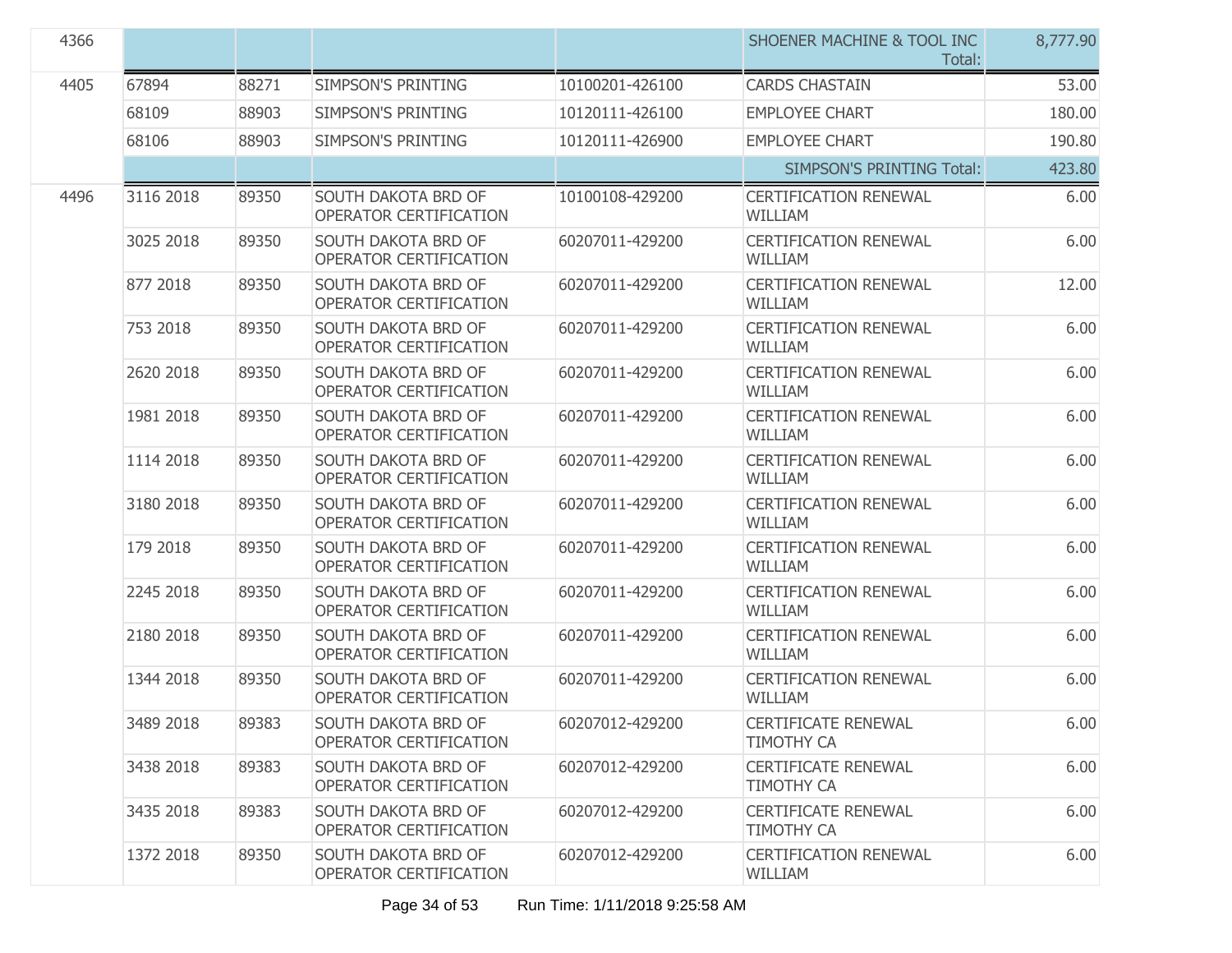| 4496 | 1433 2018 | 89350 | <b>SOUTH DAKOTA BRD OF</b><br>OPERATOR CERTIFICATION | 60207012-429200 | <b>CERTIFICATION RENEWAL</b><br><b>WILLIAM</b>              | 6.00  |
|------|-----------|-------|------------------------------------------------------|-----------------|-------------------------------------------------------------|-------|
|      | 751 2018  | 89350 | <b>SOUTH DAKOTA BRD OF</b><br>OPERATOR CERTIFICATION | 60207012-429200 | <b>CERTIFICATION RENEWAL</b><br><b>WILLIAM</b>              | 12.00 |
|      | 3083 2018 | 89350 | <b>SOUTH DAKOTA BRD OF</b><br>OPERATOR CERTIFICATION | 60207012-429200 | <b>CERTIFICATION RENEWAL</b><br><b>WILLIAM</b>              | 6.00  |
|      | 3193 2018 | 89350 | SOUTH DAKOTA BRD OF<br>OPERATOR CERTIFICATION        | 60207012-429200 | <b>CERTIFICATION RENEWAL</b><br><b>WILLIAM</b>              | 6.00  |
|      | 969 2018  | 89350 | <b>SOUTH DAKOTA BRD OF</b><br>OPERATOR CERTIFICATION | 60207012-429200 | <b>CERTIFICATION RENEWAL</b><br><b>WILLIAM</b>              | 6.00  |
|      | 1155 2018 | 89350 | SOUTH DAKOTA BRD OF<br>OPERATOR CERTIFICATION        | 60207012-429200 | <b>CERTIFICATION RENEWAL</b><br><b>WILLIAM</b>              | 6.00  |
|      | 2604 2018 | 89350 | SOUTH DAKOTA BRD OF<br>OPERATOR CERTIFICATION        | 60207012-429200 | <b>CERTIFICATION RENEWAL</b><br><b>WILLIAM</b>              | 6.00  |
|      | 3171      | 89350 | SOUTH DAKOTA BRD OF<br>OPERATOR CERTIFICATION        | 60207012-429200 | <b>CERTIFICATION RENEWAL</b><br><b>WILLIAM</b>              | 6.00  |
|      | 3419 2018 | 89350 | SOUTH DAKOTA BRD OF<br>OPERATOR CERTIFICATION        | 60207013-429200 | <b>CERTIFICATION RENEWAL</b><br><b>WILLIAM</b>              | 6.00  |
|      | 3174 2018 |       | SOUTH DAKOTA BRD OF<br>OPERATOR CERTIFICATION        | 60407071-429200 | HAROLD SMITH: 2018<br>OPERATOR CERT RENEWAL                 | 6.00  |
|      | 3432 2018 |       | SOUTH DAKOTA BRD OF<br>OPERATOR CERTIFICATION        | 60407071-429200 | JASON SOLANO: 2018 OPERATOR<br><b>CERT RENEWAL</b>          | 6.00  |
|      | 3431 2018 |       | SOUTH DAKOTA BRD OF<br>OPERATOR CERTIFICATION        | 60407071-429200 | JACOB HUSMAN: 2018<br><b>OPERATOR CERT RENEWAL</b>          | 6.00  |
|      | 3085 2018 |       | SOUTH DAKOTA BRD OF<br>OPERATOR CERTIFICATION        | 60407071-429200 | ALAN KIEFFER: 2018 OPERATOR<br><b>CERT RENEWAL</b>          | 6.00  |
|      | 2698 2018 |       | SOUTH DAKOTA BRD OF<br>OPERATOR CERTIFICATION        | 60407071-429200 | RICHARD LANE: 2018 OPERATOR<br><b>CERT RENEWAL</b>          | 12.00 |
|      | 2921 2018 |       | SOUTH DAKOTA BRD OF<br>OPERATOR CERTIFICATION        | 60407071-429200 | <b>JESS LEITHEISER: 2018</b><br>OPERATOR CERT RENEWAL       | 12.00 |
|      | 2500 2018 |       | SOUTH DAKOTA BRD OF<br>OPERATOR CERTIFICATION        | 60407071-429200 | LANY REBER: 2018 OPERATOR<br><b>CERT RENEWAL</b>            | 6.00  |
|      | 3173 2018 |       | SOUTH DAKOTA BRD OF<br>OPERATOR CERTIFICATION        | 60407071-429200 | <b>CHARLES BARNES: 2018</b><br><b>OPERATOR CERT RENEWAL</b> | 6.00  |
|      | 3394 2018 |       | SOUTH DAKOTA BRD OF<br>OPERATOR CERTIFICATION        | 60407071-429200 | <b>VERNON BINTLIFF: 2018</b><br>OPERATOR CERT RENEWAL       | 6.00  |
|      | 1997 2018 |       | SOUTH DAKOTA BRD OF<br>OPERATOR CERTIFICATION        | 60407071-429200 | TYLER FODE: 2018 OPERATOR<br><b>CERT RENEWAL</b>            | 12.00 |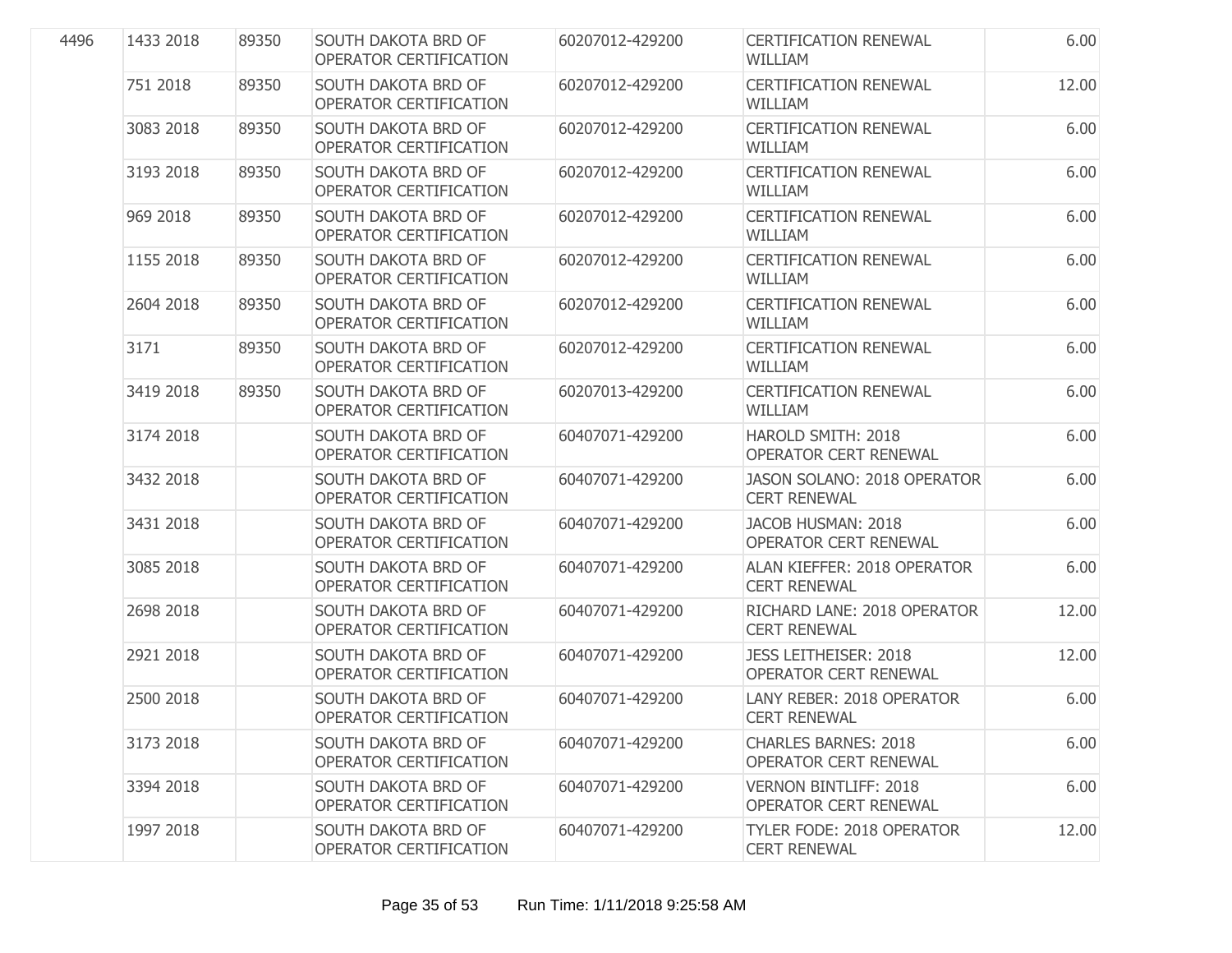| 4496 | 2705 2018 | SOUTH DAKOTA BRD OF<br>OPERATOR CERTIFICATION        | 60407071-429200 | NATE HALVORSON: 2018<br><b>OPERATOR CERT RENEWAL</b>         | 6.00  |
|------|-----------|------------------------------------------------------|-----------------|--------------------------------------------------------------|-------|
|      | 1179 2018 | SOUTH DAKOTA BRD OF<br>OPERATOR CERTIFICATION        | 60407072-429200 | DONALD MITCHELL: 2018<br>OPERATOR CERT RENEWAL               | 24.00 |
|      | 2216 2018 | SOUTH DAKOTA BRD OF<br>OPERATOR CERTIFICATION        | 60407072-429200 | DANIEL SCOTT SCHULTZ: 2018<br>OPERATOR CERT RENEWAL          | 6.00  |
|      | 2898 2018 | SOUTH DAKOTA BRD OF<br>OPERATOR CERTIFICATION        | 60407072-429200 | JAMES SILVERNAGEL: 2018<br><b>OPERATOR CERT RENEWAL</b>      | 12.00 |
|      | 2357 2018 | SOUTH DAKOTA BRD OF<br>OPERATOR CERTIFICATION        | 60407072-429200 | JOHN TRUJILLO: 2018<br>OPERATOR CERT RENEWAL                 | 6.00  |
|      | 732 2018  | SOUTH DAKOTA BRD OF<br>OPERATOR CERTIFICATION        | 60407072-429200 | DAVID VAN CLEAVE: 2018<br>OPERATOR CERT RENEWAL              | 12.00 |
|      | 2151 2018 | SOUTH DAKOTA BRD OF<br>OPERATOR CERTIFICATION        | 60407072-429200 | DAVE HANSON: 2018 OPERATOR<br><b>CERT RENEWAL</b>            | 6.00  |
|      | 3439 2018 | SOUTH DAKOTA BRD OF<br>OPERATOR CERTIFICATION        | 60407072-429200 | <b>DEAN HARTFORD: 2018</b><br><b>OPERATOR CERT RENEWAL</b>   | 6.00  |
|      | 1496 2018 | SOUTH DAKOTA BRD OF<br>OPERATOR CERTIFICATION        | 60407072-429200 | <b>CLYDE JONES: 2018 OPERATOR</b><br><b>CERT RENEWAL</b>     | 6.00  |
|      | 934 2018  | SOUTH DAKOTA BRD OF<br>OPERATOR CERTIFICATION        | 60407072-429200 | <b>JERRY MAGGARD: 2018</b><br>OPERATOR CERT RENEWAL          | 6.00  |
|      | 2800 2018 | <b>SOUTH DAKOTA BRD OF</b><br>OPERATOR CERTIFICATION | 60407072-429200 | JOHN BALE: 2018 OPERATORE<br><b>CERT RENEWAL</b>             | 30.00 |
|      | 2803 2018 | SOUTH DAKOTA BRD OF<br>OPERATOR CERTIFICATION        | 60407072-429200 | CHRIS BEESLEY: 2018 OPERATOR<br><b>CERT RENEWAL</b>          | 30.00 |
|      | 2356 2018 | SOUTH DAKOTA BRD OF<br>OPERATOR CERTIFICATION        | 60407072-429200 | DOUG CRAWFORD: 2018<br>OPERATOR CERT RENEWAL                 | 6.00  |
|      | 729 2018  | SOUTH DAKOTA BRD OF<br>OPERATOR CERTIFICATION        | 60407073-429200 | <b>ROBERT DRUCKREY: 2018</b><br><b>OPERATOR CERT RENEWAL</b> | 6.00  |
|      | 3243 2018 | SOUTH DAKOTA BRD OF<br>OPERATOR CERTIFICATION        | 60407073-429200 | LEAH HARRIS: 2018 OPERATOR<br><b>CERT RENEWAL</b>            | 6.00  |
|      | 3072 2018 | SOUTH DAKOTA BRD OF<br>OPERATOR CERTIFICATION        | 60907401-429200 | <b>BRENTEN HASKELL: 2018</b><br>OPERATOR CERT RENEWAL        | 6.00  |
|      | 2500 2018 | SOUTH DAKOTA BRD OF<br>OPERATOR CERTIFICATION        | 60907401-429200 | LANY REBER: 2018 OPERATOR<br><b>CERT RENEWAL</b>             | 6.00  |
|      | 3172 2018 | SOUTH DAKOTA BRD OF<br>OPERATOR CERTIFICATION        | 60907401-429200 | <b>ROBERT FIEDLER: 2018</b><br><b>OPERATOR CERT RENEWAL</b>  | 6.00  |
|      | 3192 2018 | SOUTH DAKOTA BRD OF<br>OPERATOR CERTIFICATION        | 60907401-429200 | WADE HANNA: 2018 OPERATOR<br><b>CERT RENEWAL</b>             | 6.00  |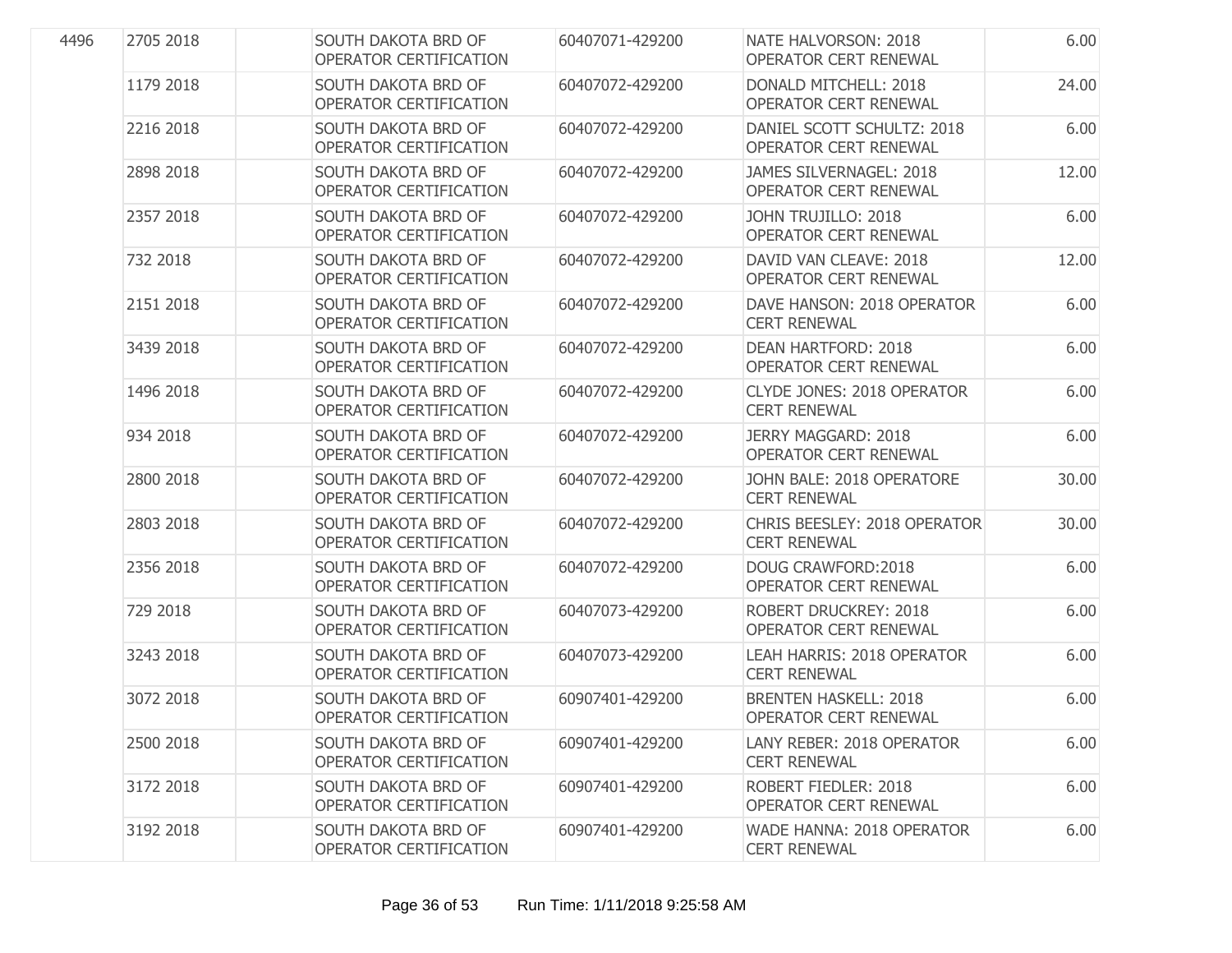| 4496 | 2209 2018              |       | SOUTH DAKOTA BRD OF<br>60907401-429200<br>LYNN AGA: 2018 OPERATOR<br>OPERATOR CERTIFICATION<br><b>CERT RENEWAL</b> |                 | 6.00                                                                         |        |
|------|------------------------|-------|--------------------------------------------------------------------------------------------------------------------|-----------------|------------------------------------------------------------------------------|--------|
|      |                        |       |                                                                                                                    |                 | SOUTH DAKOTA BRD OF<br>OPERATOR CERTIFICATION<br>Total:                      | 438.00 |
| 4510 | <b>2018 DUES</b>       | 89322 | SOUTH DAKOTA GOVERNMENTAL 10106021-429200<br>FINANCE OFFICERS' ASSOC                                               |                 | <b>MEMBERSHIPS</b>                                                           | 70.00  |
|      |                        |       |                                                                                                                    |                 | <b>SOUTH DAKOTA GOVERNMENTAL</b><br><b>FINANCE OFFICERS' ASSOC</b><br>Total: | 70.00  |
| 4511 | <b>2018 DUES</b>       | 89338 | SOUTH DAKOTA GOVERNMENTAL 10106021-429200<br>HUMAN RESOURCE ASSOC                                                  |                 | <b>MEMBERSHIPS</b>                                                           | 50.00  |
|      |                        |       |                                                                                                                    |                 | <b>SOUTH DAKOTA GOVERNMENTAL</b><br><b>HUMAN RESOURCE ASSOC Total:</b>       | 50.00  |
| 4517 | 2018 GROOTE 89332      |       | SOUTH DAKOTA MUNICIPAL<br><b>ATTORNEY'S ASSOCIATION</b>                                                            | 10100106-429200 | 2018 SD Municipal Attorney's A                                               | 35.00  |
|      | 2018 NYBERG            | 89332 | SOUTH DAKOTA MUNICIPAL<br><b>ATTORNEY'S ASSOCIATION</b>                                                            | 10100106-429200 | 2018 SD Municipal Attorney's A                                               | 35.00  |
|      | 2018 LANDEEN 89332     |       | <b>SOUTH DAKOTA MUNICIPAL</b><br><b>ATTORNEY'S ASSOCIATION</b>                                                     | 10100106-429200 | 2018 SD Municipal Attorney's A                                               | 35.00  |
|      | 2018<br><b>CUSHMAN</b> | 89332 | SOUTH DAKOTA MUNICIPAL<br><b>ATTORNEY'S ASSOCIATION</b>                                                            | 10100106-429200 | 2018 SD Municipal Attorney's A                                               | 35.00  |
|      | 2018 ROGERS            | 89332 | SOUTH DAKOTA MUNICIPAL<br><b>ATTORNEY'S ASSOCIATION</b>                                                            | 10100106-429200 | 2018 SD Municipal Attorney's A                                               | 35.00  |
|      |                        |       |                                                                                                                    |                 | SOUTH DAKOTA MUNICIPAL<br><b>ATTORNEY'S ASSOCIATION</b><br>Total:            | 175.00 |
| 4518 | 02/06-07/17            | 89321 | SOUTH DAKOTA MUNICIPAL<br><b>LEAGUE</b>                                                                            | 10106021-427000 | MUNICIPAL GOVT DAY REG                                                       | 50.00  |
|      |                        |       |                                                                                                                    |                 | SOUTH DAKOTA MUNICIPAL<br><b>LEAGUE Total:</b>                               | 50.00  |
| 4525 | 03/07-08/18            | 88027 | SOUTH DAKOTA READY MIXED<br>CONCRETE ASSOCIATION                                                                   | 10100108-427000 | <b>ACI FIELD TESTING</b><br><b>CERTIFICATIO</b>                              | 365.00 |
|      | 03/07-08/2018 88027    |       | <b>SOUTH DAKOTA READY MIXED</b><br><b>CONCRETE ASSOCIATION</b>                                                     | 10100108-427000 | <b>ACI FIELD TESTING</b><br><b>CERTIFICATIO</b>                              | 365.00 |
|      |                        |       |                                                                                                                    |                 | SOUTH DAKOTA READY MIXED<br><b>CONCRETE ASSOCIATION Total:</b>               | 730.00 |
| 4545 | 1427 2018              | 89362 | <b>SOUTH DAKOTA WATER &amp;</b><br><b>WASTEWATER</b>                                                               | 10100108-429200 | MEMBER RENEWAL WILLIAM<br>HAAS 14                                            | 10.00  |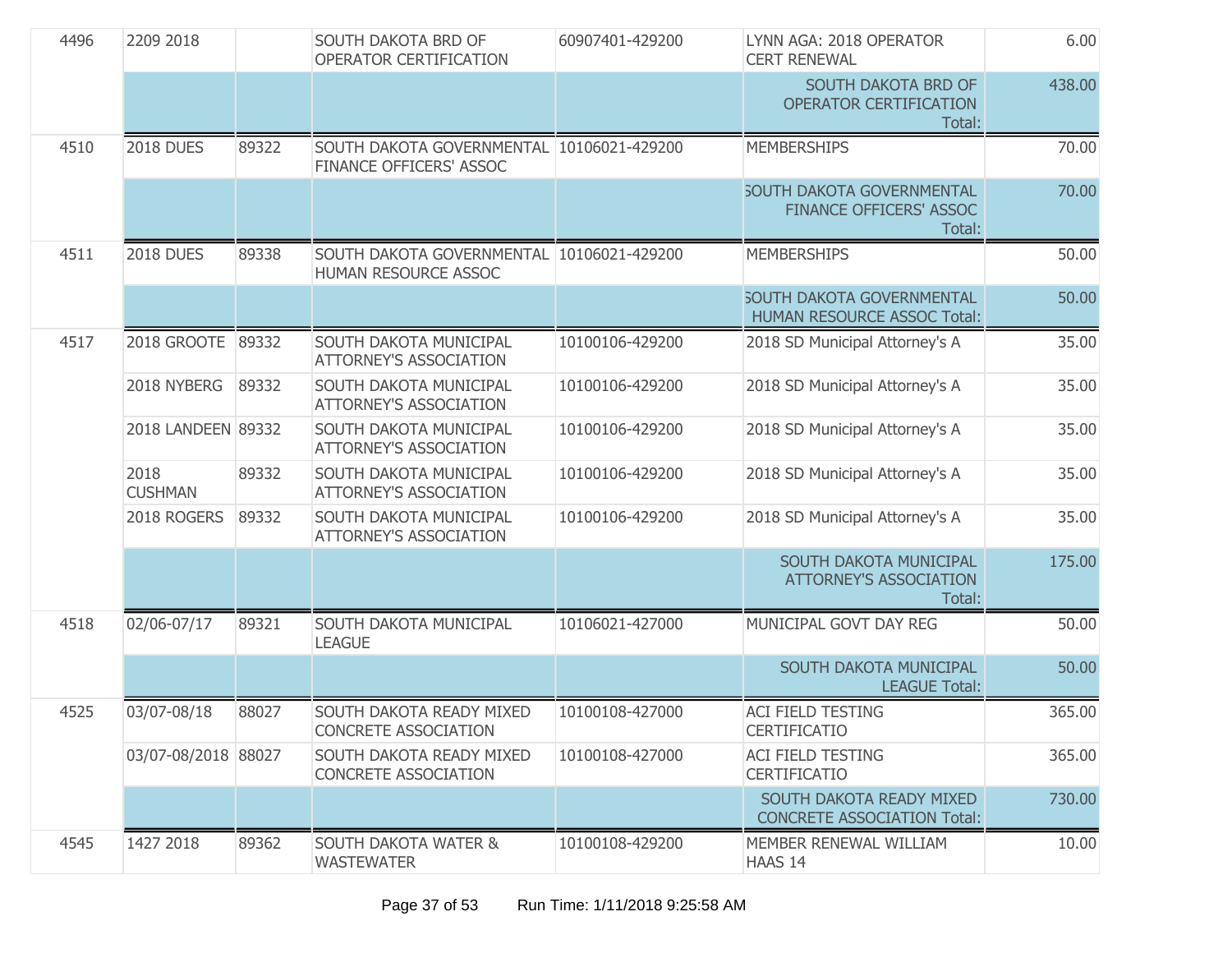| 4545 | 384 2018  | 88779 | <b>SOUTH DAKOTA WATER &amp;</b><br><b>WASTEWATER</b> | 10100108-429200 | <b>MEMBERSHIP DUES</b>                   | 10.00 |
|------|-----------|-------|------------------------------------------------------|-----------------|------------------------------------------|-------|
|      | 855 2018  | 88776 | <b>SOUTH DAKOTA WATER &amp;</b><br><b>WASTEWATER</b> | 10100108-429200 | <b>MEMBERSHIP DUES</b>                   | 10.00 |
|      | 1515 2018 | 88736 | <b>SOUTH DAKOTA WATER &amp;</b><br><b>WASTEWATER</b> | 10100108-429200 | <b>MEMBERSHIP DUES</b>                   | 10.00 |
|      | 1161 2018 | 88780 | <b>SOUTH DAKOTA WATER &amp;</b><br><b>WASTEWATER</b> | 10100108-429200 | <b>MEMBERSHIP DUES</b>                   | 10.00 |
|      | 1511 2018 | 88778 | <b>SOUTH DAKOTA WATER &amp;</b><br><b>WASTEWATER</b> | 10100108-429200 | <b>MEMBERSHIP DUES</b>                   | 10.00 |
|      | 1497 2018 | 88777 | <b>SOUTH DAKOTA WATER &amp;</b><br><b>WASTEWATER</b> | 10100108-429200 | <b>MEMBERSHIP DUES</b>                   | 10.00 |
|      | 682 2018  | 89362 | <b>SOUTH DAKOTA WATER &amp;</b><br><b>WASTEWATER</b> | 60207011-429200 | MEMBER RENEWAL WILLIAM<br><b>HAAS 14</b> | 10.00 |
|      | 3 2018    | 89362 | <b>SOUTH DAKOTA WATER &amp;</b><br><b>WASTEWATER</b> | 60207011-429200 | MEMBER RENEWAL WILLIAM<br>HAAS 14        | 10.00 |
|      | 71 2018   | 89362 | <b>SOUTH DAKOTA WATER &amp;</b><br><b>WASTEWATER</b> | 60207011-429200 | MEMBER RENEWAL WILLIAM<br>HAAS 14        | 10.00 |
|      | 824 2018  | 89362 | <b>SOUTH DAKOTA WATER &amp;</b><br><b>WASTEWATER</b> | 60207011-429200 | MEMBER RENEWAL WILLIAM<br>HAAS 14        | 10.00 |
|      | 242 2018  | 89362 | <b>SOUTH DAKOTA WATER &amp;</b><br><b>WASTEWATER</b> | 60207011-429200 | MEMBER RENEWAL WILLIAM<br>HAAS 14        | 10.00 |
|      | 272 2018  | 89362 | <b>SOUTH DAKOTA WATER &amp;</b><br><b>WASTEWATER</b> | 60207011-429200 | MEMBER RENEWAL WILLIAM<br>HAAS 14        | 10.00 |
|      | 449 2018  | 89362 | <b>SOUTH DAKOTA WATER &amp;</b><br><b>WASTEWATER</b> | 60207011-429200 | MEMBER RENEWAL WILLIAM<br>HAAS 14        | 10.00 |
|      | 1278 2018 | 89362 | <b>SOUTH DAKOTA WATER &amp;</b><br><b>WASTEWATER</b> | 60207011-429200 | MEMBER RENEWAL WILLIAM<br><b>HAAS 14</b> | 10.00 |
|      | 511 2018  | 89362 | <b>SOUTH DAKOTA WATER &amp;</b><br><b>WASTEWATER</b> | 60207011-429200 | MEMBER RENEWAL WILLIAM<br>HAAS 14        | 10.00 |
|      | 1534 2018 | 89362 | <b>SOUTH DAKOTA WATER &amp;</b><br><b>WASTEWATER</b> | 60207011-429200 | MEMBER RENEWAL WILLIAM<br><b>HAAS 14</b> | 10.00 |
|      | 807 2018  | 89362 | <b>SOUTH DAKOTA WATER &amp;</b><br><b>WASTEWATER</b> | 60207012-429200 | MEMBER RENEWAL WILLIAM<br>HAAS 14        | 10.00 |
|      | 240 2018  | 89362 | <b>SOUTH DAKOTA WATER &amp;</b><br><b>WASTEWATER</b> | 60207012-429200 | MEMBER RENEWAL WILLIAM<br>HAAS 14        | 10.00 |
|      | 1688 2018 | 89362 | <b>SOUTH DAKOTA WATER &amp;</b><br><b>WASTEWATER</b> | 60207012-429200 | MEMBER RENEWAL WILLIAM<br>HAAS 14        | 10.00 |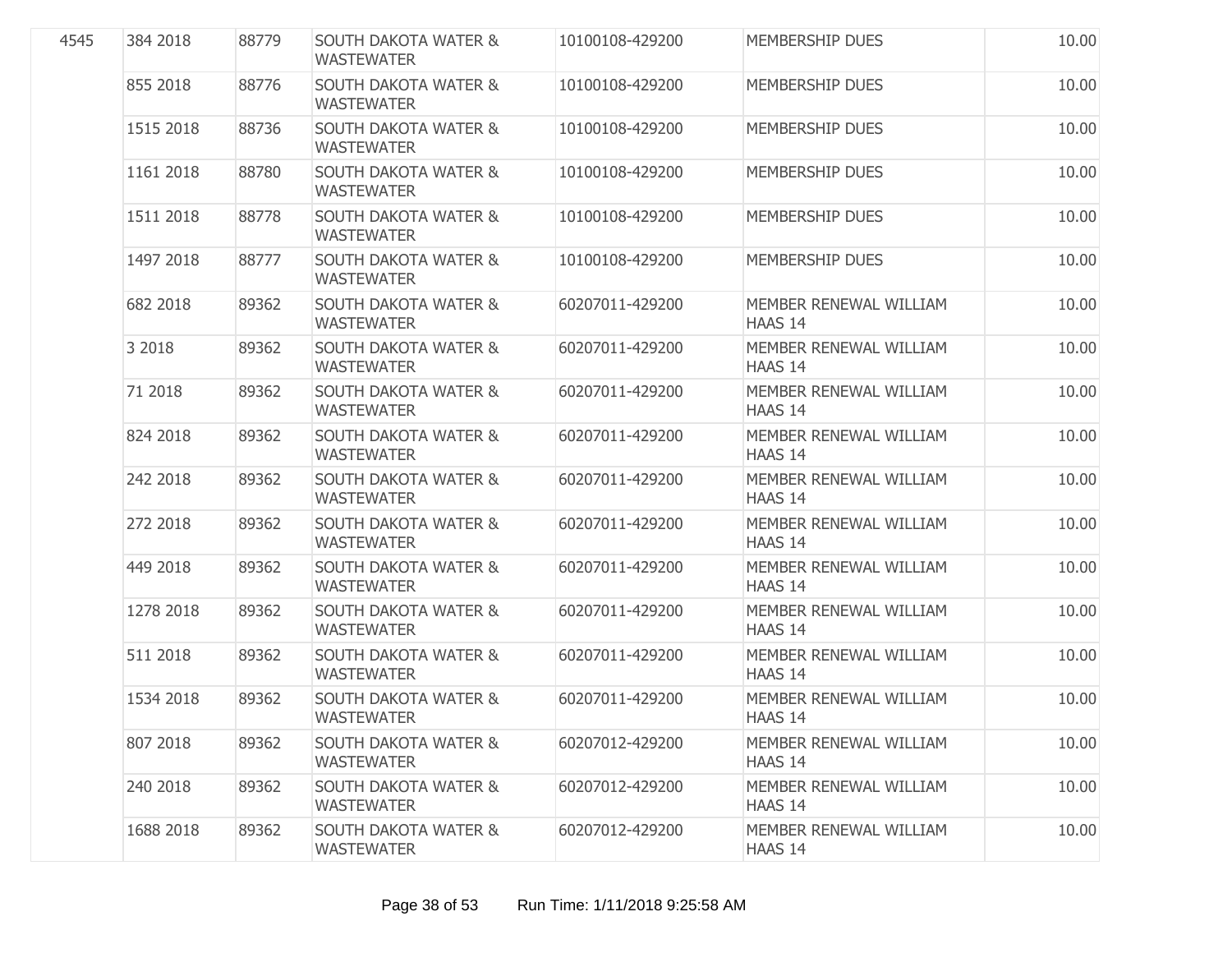| 4545 | 823 2018   | 89362 | <b>SOUTH DAKOTA WATER &amp;</b><br><b>WASTEWATER</b> | 60207012-429200 | MEMBER RENEWAL WILLIAM<br>HAAS 14                           | 10.00  |
|------|------------|-------|------------------------------------------------------|-----------------|-------------------------------------------------------------|--------|
|      | 806 2018   | 89362 | <b>SOUTH DAKOTA WATER &amp;</b><br><b>WASTEWATER</b> | 60207012-429200 | MEMBER RENEWAL WILLIAM<br>HAAS 14                           | 10.00  |
|      | 1428 2018  | 89362 | <b>SOUTH DAKOTA WATER &amp;</b><br><b>WASTEWATER</b> | 60207012-429200 | MEMBER RENEWAL WILLIAM<br>HAAS 14                           | 10.00  |
|      | 518 2018   | 88725 | <b>SOUTH DAKOTA WATER &amp;</b><br><b>WASTEWATER</b> | 60407072-429200 | 2018 MEMBERSHIP RENEWALS                                    | 10.00  |
|      | 686 2018   | 88725 | <b>SOUTH DAKOTA WATER &amp;</b><br><b>WASTEWATER</b> | 60407072-429200 | 2018 MEMBERSHIP RENEWALS                                    | 10.00  |
|      | 1277 2018  | 88725 | <b>SOUTH DAKOTA WATER &amp;</b><br><b>WASTEWATER</b> | 60407072-429200 | 2018 MEMBERSHIP RENEWALS                                    | 10.00  |
|      | 756 2018   | 88725 | <b>SOUTH DAKOTA WATER &amp;</b><br><b>WASTEWATER</b> | 60407072-429200 | 2018 MEMBERSHIP RENEWALS                                    | 10.00  |
|      | 286 2018   | 88725 | <b>SOUTH DAKOTA WATER &amp;</b><br><b>WASTEWATER</b> | 60407072-429200 | 2018 MEMBERSHIP RENEWALS                                    | 10.00  |
|      | 157 2018   | 88725 | <b>SOUTH DAKOTA WATER &amp;</b><br><b>WASTEWATER</b> | 60407072-429200 | 2018 MEMBERSHIP RENEWALS                                    | 10.00  |
|      | 388 2018   | 88725 | <b>SOUTH DAKOTA WATER &amp;</b><br><b>WASTEWATER</b> | 60407072-429200 | 2018 MEMBERSHIP RENEWALS                                    | 10.00  |
|      | 472 2018   | 88725 | <b>SOUTH DAKOTA WATER &amp;</b><br><b>WASTEWATER</b> | 60407072-429200 | 2018 MEMBERSHIP RENEWALS                                    | 10.00  |
|      | 1204 2018  | 88725 | <b>SOUTH DAKOTA WATER &amp;</b><br><b>WASTEWATER</b> | 60407072-429200 | 2018 MEMBERSHIP RENEWALS                                    | 10.00  |
|      | 1528 2018  | 88725 | <b>SOUTH DAKOTA WATER &amp;</b><br><b>WASTEWATER</b> | 60407072-429200 | 2018 MEMBERSHIP RENEWALS                                    | 10.00  |
|      | 7 2018     | 88725 | <b>SOUTH DAKOTA WATER &amp;</b><br><b>WASTEWATER</b> | 60407073-429200 | 2018 MEMBERSHIP RENEWALS                                    | 10.00  |
|      | 1102 2018  | 88725 | <b>SOUTH DAKOTA WATER &amp;</b><br><b>WASTEWATER</b> | 60407073-429200 | 2018 MEMBERSHIP RENEWALS                                    | 10.00  |
|      |            |       |                                                      |                 | <b>SOUTH DAKOTA WATER &amp;</b><br><b>WASTEWATER Total:</b> | 350.00 |
| 2332 | 02 609880  | 88085 | STAN HOUSTON EQUIP CO INC                            | 10100301-426900 | <b>SUPPLIES</b>                                             | 96.00  |
|      | 02 319361  | 88946 | STAN HOUSTON EQUIP CO INC                            | 10102027-426500 | METAL CUT SAW - ST7                                         | 279.99 |
|      |            |       |                                                      |                 | STAN HOUSTON EQUIP CO INC<br>Total:                         | 375.99 |
| 4599 | 3363327507 | 88704 | <b>STAPLES ADVANTAGE</b>                             | 10100108-426100 | <b>OFFICE SUPPLIES</b>                                      | 399.45 |
|      | 3363327508 | 88832 | <b>STAPLES ADVANTAGE</b>                             | 10100108-429500 | <b>COMPUTER SUPPLIES</b>                                    | 9.98   |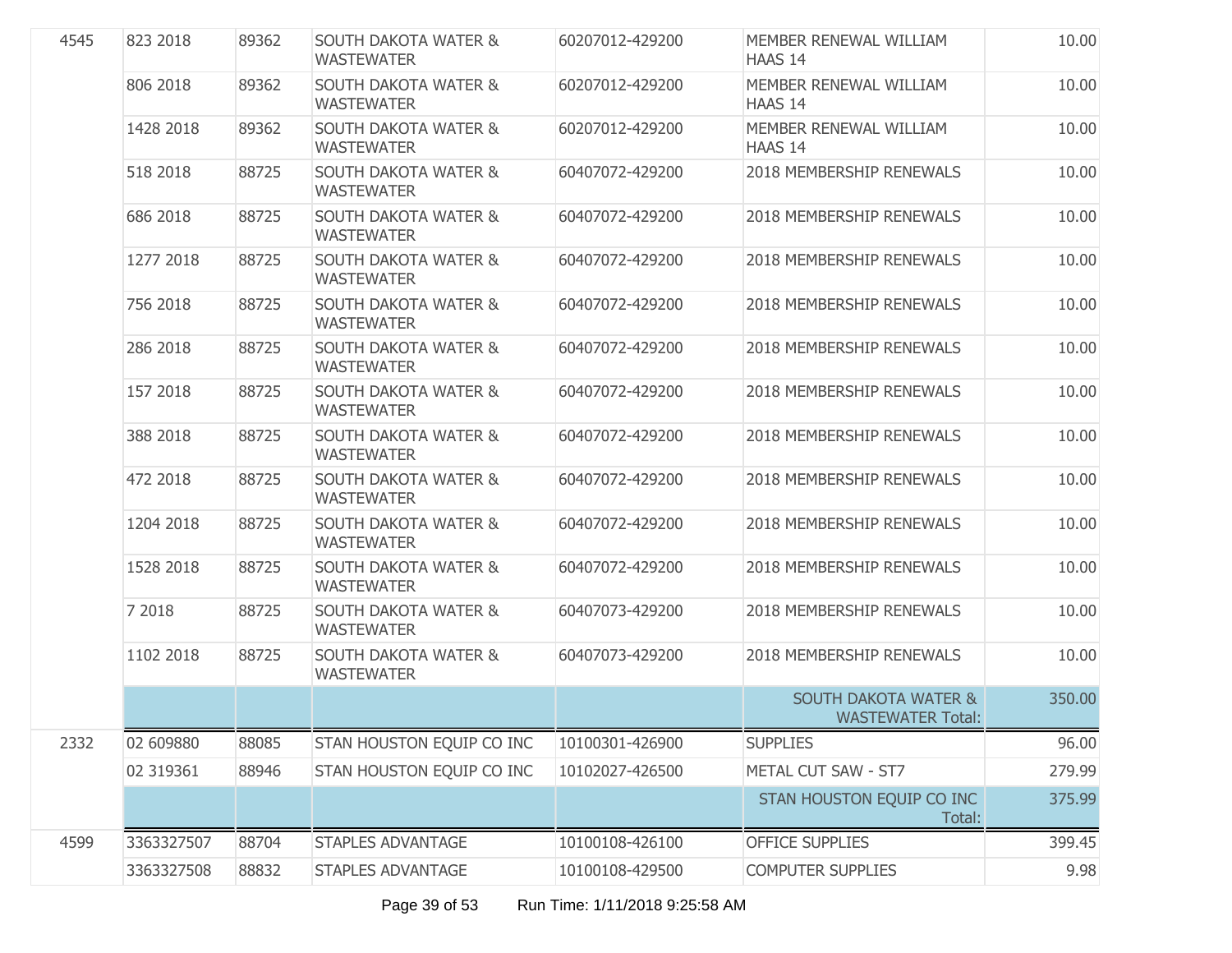| 4599  | 3363910010         | 88832 | <b>STAPLES ADVANTAGE</b>                                       | 10100108-429500 | <b>COMPUTER SUPPLIES</b>                                              | 38.38     |
|-------|--------------------|-------|----------------------------------------------------------------|-----------------|-----------------------------------------------------------------------|-----------|
|       | 3363910003         | 88832 | <b>STAPLES ADVANTAGE</b>                                       | 10100108-429500 | <b>COMPUTER SUPPLIES</b>                                              | 164.78    |
|       | 3363910015         | 89387 | <b>STAPLES ADVANTAGE</b>                                       | 10106021-426100 | <b>OFFICE SUPPLIES</b>                                                | 12.98     |
|       | 3363910015         | 89387 | <b>STAPLES ADVANTAGE</b>                                       | 10106022-426100 | <b>OFFICE SUPPLIES</b>                                                | 11.57     |
|       | 3363910015         | 89387 | <b>STAPLES ADVANTAGE</b>                                       | 10106023-426100 | <b>OFFICE SUPPLIES</b>                                                | 11.59     |
|       | 3362779947         | 88469 | <b>STAPLES ADVANTAGE</b>                                       | 10120104-426100 | <b>OFFICE SUPPLIES</b>                                                | 67.88     |
|       | 3362779943         | 88469 | <b>STAPLES ADVANTAGE</b>                                       | 10120104-426100 | <b>OFFICE SUPPLIES</b>                                                | 141.99    |
|       | 3363327504         | 88905 | <b>STAPLES ADVANTAGE</b>                                       | 10120115-426100 | <b>MEDIA READER</b>                                                   | 25.59     |
|       |                    |       |                                                                |                 | <b>STAPLES ADVANTAGE Total:</b>                                       | 884.19    |
| 4603  | 3046 2018          | 89337 | <b>STATE BAR</b>                                               | 10100106-429200 | 2018 State Bar of South Dakota                                        | 490.00    |
|       | 3405 2018          | 89337 | <b>STATE BAR</b>                                               | 10100106-429200 | 2018 State Bar of South Dakota                                        | 490.00    |
|       | 3842 2018          | 89337 | <b>STATE BAR</b>                                               | 10100106-429200 | 2018 State Bar of South Dakota                                        | 490.00    |
|       | 4198 2018          | 89337 | <b>STATE BAR</b>                                               | 10100106-429200 | 2018 State Bar of South Dakota                                        | 490.00    |
|       | 4634 2018          | 89337 | <b>STATE BAR</b>                                               | 10100106-429200 | 2018 State Bar of South Dakota                                        | 490.00    |
|       |                    |       |                                                                |                 | <b>STATE BAR Total:</b>                                               | 2,450.00  |
| 4504  | RCS-RCPD17         | 88895 | STATE OF SOUTH DAKOTA                                          | 10100201-426900 | OFFICE EQUIPMENT                                                      | 20,000.00 |
|       | 18INV0000950 89024 |       | STATE OF SOUTH DAKOTA                                          | 61507102-429200 | <b>DISCHARGE PERMIT</b>                                               | 300.00    |
|       | 18INV0000950 89024 |       | STATE OF SOUTH DAKOTA                                          | 61507103-429200 | <b>DISCHARGE PERMIT</b>                                               | 300.00    |
|       |                    |       |                                                                |                 | <b>STATE OF SOUTH DAKOTA Total:</b>                                   | 20,600.00 |
| 2649  | 12/20/17           | 89255 | <b>STEVEN KELLER</b>                                           | 61800890-427000 | PER DIEM - KELLER                                                     | 35.00     |
|       |                    |       |                                                                |                 | <b>STEVEN KELLER Total:</b>                                           | 35.00     |
| 10392 | 6676034 RI         | 89027 | <b>STEWART &amp; STEVENSON</b>                                 | 61507102-425300 | <b>FASTENERS</b>                                                      | 364.18    |
|       | 6681354 RI         | 89223 | <b>STEWART &amp; STEVENSON</b>                                 | 61507102-425300 | <b>TURBO</b>                                                          | 3,386.46  |
|       |                    |       |                                                                |                 | <b>STEWART &amp; STEVENSON Total:</b>                                 | 3,750.64  |
| 10400 | 12/12/17           | 89318 | <b>STOVER SPECIALTIES LLC &amp;</b><br><b>WELLS FARGO BANK</b> | 50508911-431000 | 11-2001 STURGIS RD AREA<br><b>UTILIT</b>                              | 2,023.20  |
|       | 12/12/17           | 89318 | <b>STOVER SPECIALTIES LLC &amp;</b><br><b>WELLS FARGO BANK</b> | 60200933-431000 | 11-2001 STURGIS RD AREA<br>UTILIT                                     | 14,612.00 |
|       | 12/12/17           | 89318 | <b>STOVER SPECIALTIES LLC &amp;</b><br><b>WELLS FARGO BANK</b> | 60400833-431000 | 11-2001 STURGIS RD AREA<br><b>UTILIT</b>                              | 5,844.80  |
|       |                    |       |                                                                |                 | <b>STOVER SPECIALTIES LLC &amp;</b><br><b>WELLS FARGO BANK Total:</b> | 22,480.00 |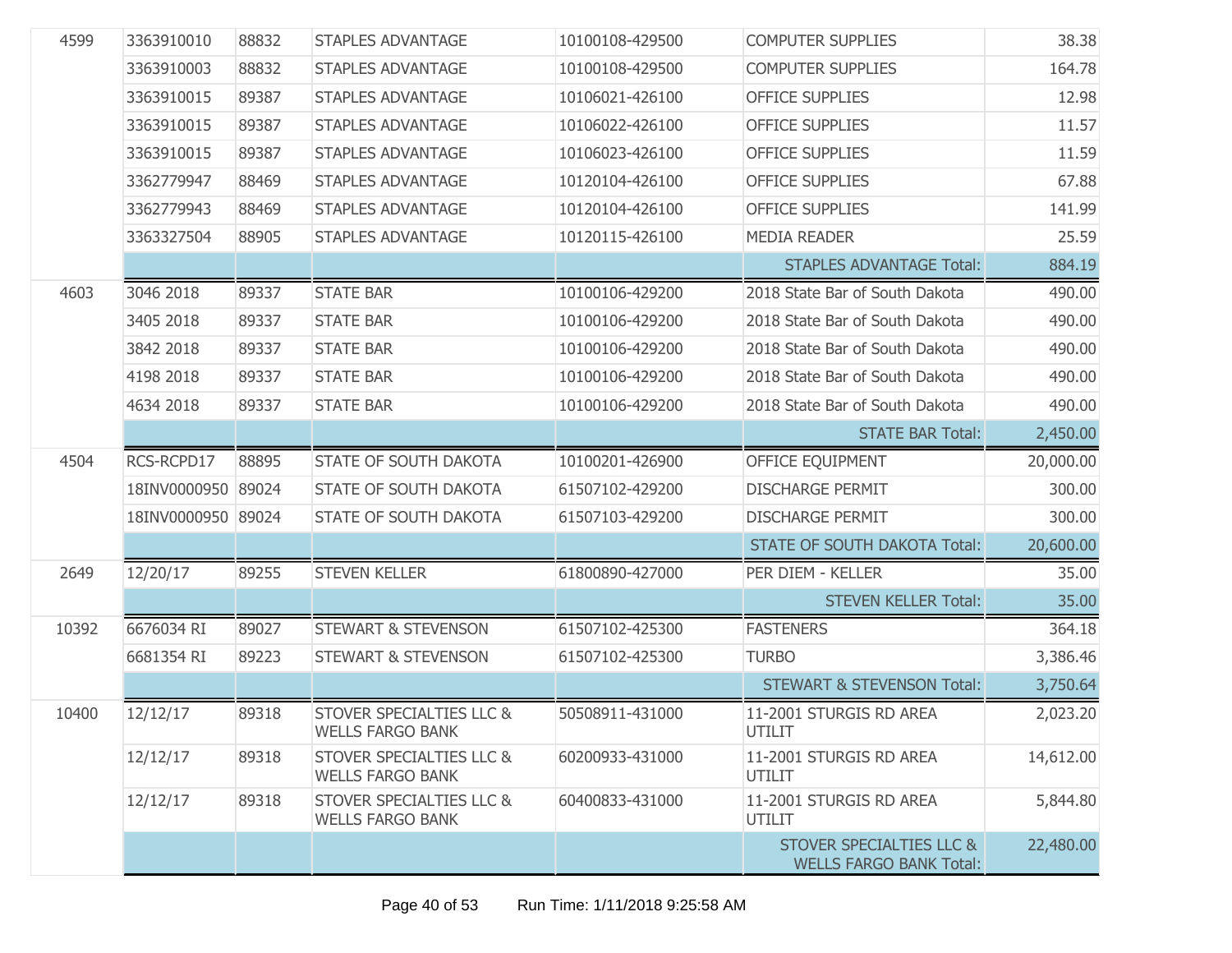| 4684  | 33-882099                | 89156 | STURDEVANT'S AUTO PARTS                                       | 10100607-425100 | OIL FILTERS, SHOP STOCK                              | 4.47     |
|-------|--------------------------|-------|---------------------------------------------------------------|-----------------|------------------------------------------------------|----------|
|       | 33-882023                | 89156 | <b>STURDEVANT'S AUTO PARTS</b>                                | 10100607-425100 | OIL FILTERS, SHOP STOCK                              | 41.56    |
|       | 33-881407                | 88840 | STURDEVANT'S AUTO PARTS                                       | 10100607-425100 | <b>WASHER FLUID</b>                                  | 34.68    |
|       | 33-880743                | 88708 | <b>STURDEVANT'S AUTO PARTS</b>                                | 10100607-425100 | FILTERS - SHOP STOCK                                 | 26.01    |
|       |                          |       |                                                               |                 | STURDEVANT'S AUTO PARTS<br>Total:                    | 106.72   |
| 4685  | 30-753832                | 89334 | STURDEVANT'S REFINISH SUPPLY 10100205-425100<br><b>CENTER</b> |                 | T704 filters                                         | 19.48    |
|       |                          |       |                                                               |                 | STURDEVANT'S REFINISH<br><b>SUPPLY CENTER Total:</b> | 19.48    |
| 4731  | SD880                    | 89029 | SWIFTEC INC                                                   | 61507102-425700 | ELECTRIC GRINDING PAD                                | 3,755.11 |
|       | SD879                    | 89033 | <b>SWIFTEC INC</b>                                            | 61507102-425700 | WIRE AND CONDUIT                                     | 1,346.48 |
|       |                          |       |                                                               |                 | <b>SWIFTEC INC Total:</b>                            | 5,101.59 |
| 9769  | 018196                   | 88419 | <b>TELEIRA</b>                                                | 10106024-422500 | MONTHLY CHARGE                                       | 165.00   |
|       |                          |       |                                                               |                 | <b>TELEIRA Total:</b>                                | 165.00   |
| 4011  | 94818                    | 89086 | THE REPAIR SHOP INC                                           | 10100202-425100 | <b>NEW STARTER - M15</b>                             | 150.00   |
|       |                          |       |                                                               |                 | THE REPAIR SHOP INC Total:                           | 150.00   |
| 8820  | 36826                    | 89051 | THECO INC                                                     | 61507102-425300 | <b>BLOCKS AND NUTS</b>                               | 144.03   |
|       |                          |       |                                                               |                 | <b>THECO INC Total:</b>                              | 144.03   |
| 4817  | 837109858CO<br><b>RR</b> | 88896 | THOMSON REUTERS - WEST                                        | 10100201-429300 | DOC DISPLAY                                          | 352.94   |
|       |                          |       |                                                               |                 | <b>THOMSON REUTERS - WEST</b><br>Total:              | 352.94   |
| 1271  | 12/12/17                 | 88830 | <b>TIM DALY</b>                                               | 10100202-427000 | PER DIEM FOR LEGION LAKE<br><b>FIRE</b>              | 45.00    |
|       |                          |       |                                                               |                 | TIM DALY Total:                                      | 45.00    |
| 4852  | 10271063                 | 89021 | <b>TITAN MACHINERY</b>                                        | 10100401-425300 | UNIT S044                                            | 66.68    |
|       |                          |       |                                                               |                 | <b>TITAN MACHINERY Total:</b>                        | 66.68    |
| 10249 | C51137                   | 89018 | <b>TRANSOURCE TRUCK &amp;</b><br>EQUIPMENT INC                | 10100401-425300 | UNIT S050                                            | 639.15   |
|       | C51700                   | 89054 | <b>TRANSOURCE TRUCK &amp;</b><br><b>EQUIPMENT INC</b>         | 61207101-425100 | <b>MIRROR</b>                                        | 39.54    |
|       | C51644                   | 89020 | <b>TRANSOURCE TRUCK &amp;</b><br><b>EQUIPMENT INC</b>         | 61207101-425100 | <b>LEVEL SE</b>                                      | 164.28   |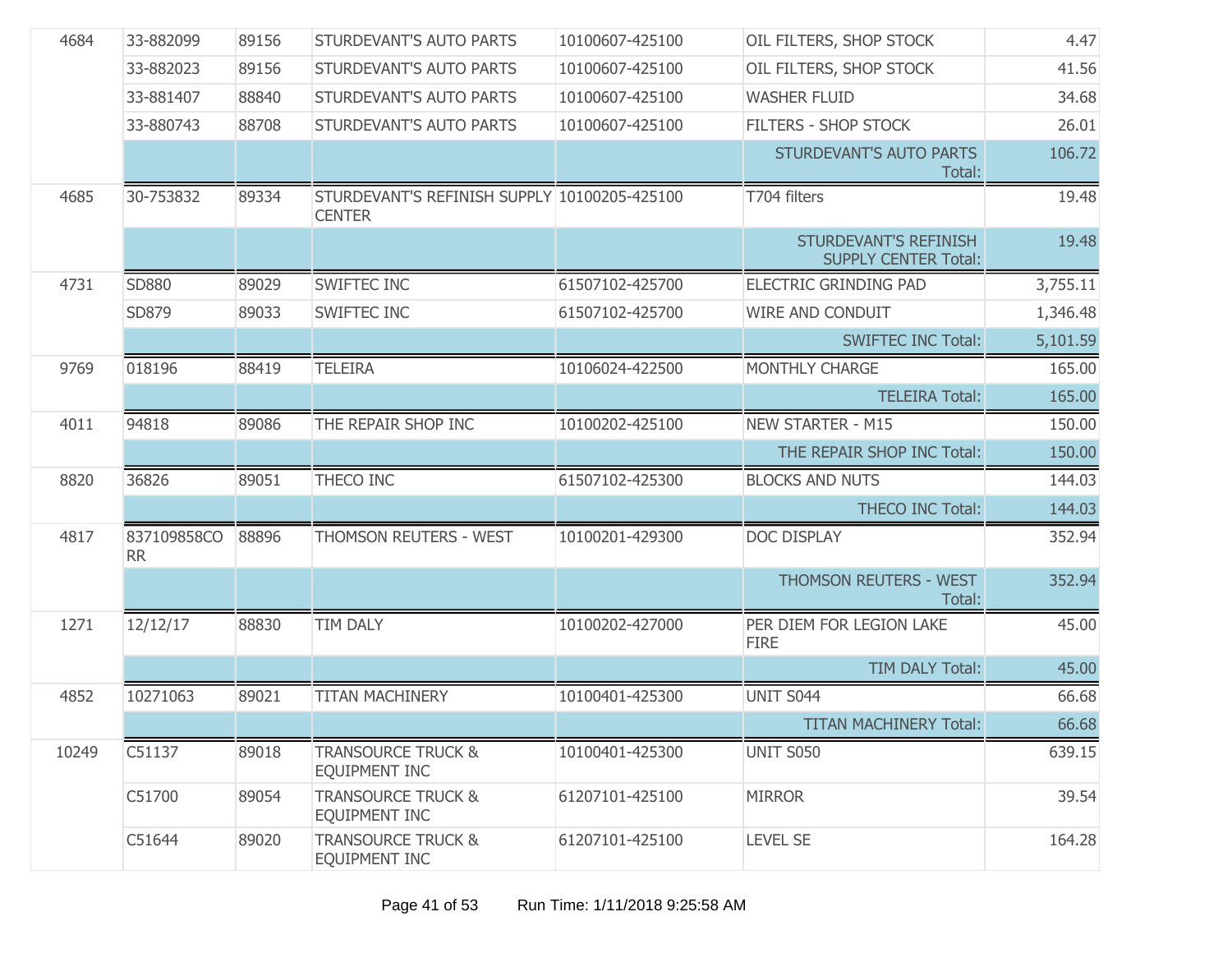| 10249 | C51647     | 89022 | <b>TRANSOURCE TRUCK &amp;</b><br><b>EQUIPMENT INC</b> | 61207101-425100 | <b>MIRROR</b>                                                | 108.40   |
|-------|------------|-------|-------------------------------------------------------|-----------------|--------------------------------------------------------------|----------|
|       | C51468     | 89035 | <b>TRANSOURCE TRUCK &amp;</b><br><b>EQUIPMENT INC</b> | 61207101-425100 | <b>CABLES</b>                                                | 2,433.00 |
|       |            |       |                                                       |                 | <b>TRANSOURCE TRUCK &amp;</b><br><b>EQUIPMENT INC Total:</b> | 3,384.37 |
| 2831  | 12/22/17   | 88941 | <b>TRAPPER LAPPE</b>                                  | 61800890-427000 | PER DIEM - LAPPE                                             | 45.00    |
|       |            |       |                                                       |                 | <b>TRAPPER LAPPE Total:</b>                                  | 45.00    |
| 4906  | INV057574  | 89202 | TRITECH EMERGENCY MEDICAL<br><b>SYSTEMS INC</b>       | 61808900-426100 | <b>BILLING FORM &amp;</b><br><b>IMPLEMENTATION</b>           | 500.00   |
|       |            |       |                                                       |                 | TRITECH EMERGENCY MEDICAL<br><b>SYSTEMS INC Total:</b>       | 500.00   |
| 4952  | 045-209879 | 88988 | <b>TYLER TECHNOLOGIES INC</b>                         | 10100301-422500 | WORK ORDER IMPLEMENTATION                                    | 273.16   |
|       | 045-209879 | 88988 | <b>TYLER TECHNOLOGIES INC</b>                         | 10100302-422500 | <b>WORK ORDER IMPLEMENTATION</b>                             | 273.16   |
|       | 045-209879 | 88988 | <b>TYLER TECHNOLOGIES INC</b>                         | 10100305-422500 | <b>WORK ORDER IMPLEMENTATION</b>                             | 273.16   |
|       | 045-209879 | 88988 | TYLER TECHNOLOGIES INC                                | 10100401-422500 | <b>WORK ORDER IMPLEMENTATION</b>                             | 273.17   |
|       | 045-209879 | 88988 | <b>TYLER TECHNOLOGIES INC</b>                         | 60207014-422500 | <b>WORK ORDER IMPLEMENTATION</b>                             | 1,092.65 |
|       | 045-209879 | 88988 | <b>TYLER TECHNOLOGIES INC</b>                         | 60407071-422500 | WORK ORDER IMPLEMENTATION                                    | 546.33   |
|       | 045-209879 | 88988 | TYLER TECHNOLOGIES INC                                | 60407072-422500 | <b>WORK ORDER IMPLEMENTATION</b>                             | 546.32   |
|       | 045-209879 | 88988 | TYLER TECHNOLOGIES INC                                | 61207101-422500 | <b>WORK ORDER IMPLEMENTATION</b>                             | 364.21   |
|       | 045-209879 | 88988 | TYLER TECHNOLOGIES INC                                | 61507102-422500 | WORK ORDER IMPLEMENTATION                                    | 364.22   |
|       | 045-209879 | 88988 | <b>TYLER TECHNOLOGIES INC</b>                         | 61507103-422500 | <b>WORK ORDER IMPLEMENTATION</b>                             | 364.22   |
|       |            |       |                                                       |                 | <b>TYLER TECHNOLOGIES INC Total:</b>                         | 4,370.60 |
| 4957  | 93329987   | 88474 | <b>ULINE INC</b>                                      | 60407072-426100 | CLIP BOARDS, WYPALL<br><b>WATERLESS</b>                      | 63.20    |
|       | 93329987   | 88474 | <b>ULINE INC</b>                                      | 60407072-426400 | CLIP BOARDS, WYPALL<br><b>WATERLESS</b>                      | 34.00    |
|       | 93254839   | 88910 | <b>ULINE INC</b>                                      | 10120100-426100 | <b>EVD SALINE</b>                                            | 75.52    |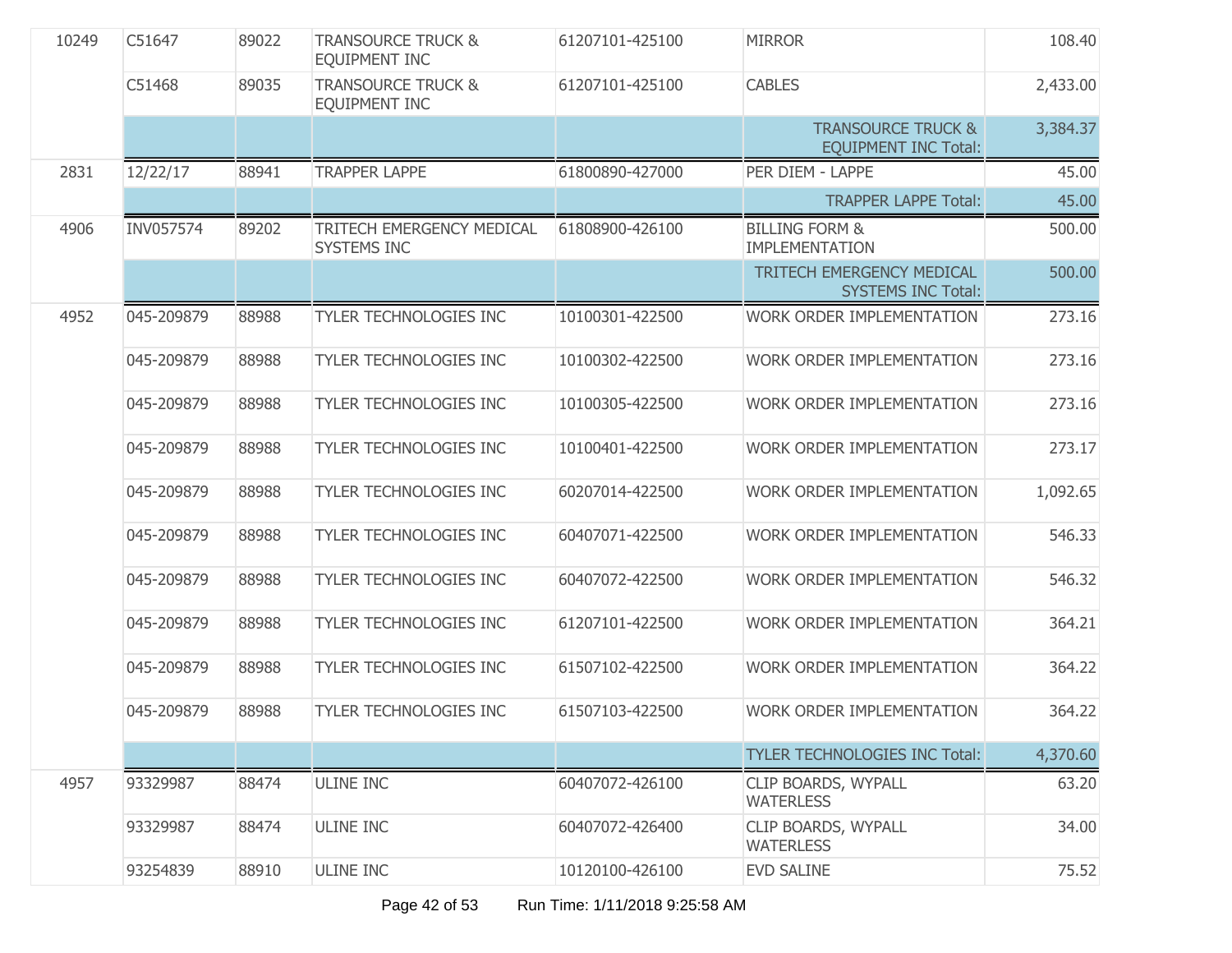| 4957 |                    |       |                                  |                 | <b>ULINE INC Total:</b>                    | 172.72  |
|------|--------------------|-------|----------------------------------|-----------------|--------------------------------------------|---------|
| 5013 | 3865               | 87865 | VALLEY GREEN SOD FARM INC        | 60207012-425500 | THERMAL BLUE TURFGRASS                     | 70.16   |
|      | 3903               |       | VALLEY GREEN SOD FARM INC        | 60207012-425500 | CREDIT RETURNED PALLET                     | (20.00) |
|      |                    |       |                                  |                 | <b>VALLEY GREEN SOD FARM INC</b><br>Total: | 50.16   |
| 5039 | 91456              | 88465 | <b>VANWAY TROPHY &amp; AWARD</b> | 10120104-426100 | <b>PLAQUE</b>                              | 10.05   |
|      |                    |       |                                  |                 | <b>VANWAY TROPHY &amp; AWARD</b><br>Total: | 10.05   |
| 6415 | 015147301<br>12/20 |       | <b>VAST BUSINESS</b>             | 10100101-428100 |                                            | 20.37   |
|      | 015147301<br>12/20 |       | <b>VAST BUSINESS</b>             | 10100101-428100 |                                            | 17.42   |
|      | 015147301<br>12/20 |       | <b>VAST BUSINESS</b>             | 10100106-428100 |                                            | 17.42   |
|      | 015147301<br>12/20 |       | <b>VAST BUSINESS</b>             | 10100108-428100 |                                            | 17.42   |
|      | 015147301<br>12/20 |       | <b>VAST BUSINESS</b>             | 10100108-428100 |                                            | 17.42   |
|      | 015147301<br>12/20 |       | <b>VAST BUSINESS</b>             | 10100108-428100 |                                            | 17.42   |
|      | 015147301<br>12/20 |       | <b>VAST BUSINESS</b>             | 10100111-428100 |                                            | 17.90   |
|      | 015147301<br>12/20 |       | <b>VAST BUSINESS</b>             | 10100111-428100 |                                            | 17.42   |
|      | 015188201<br>12/20 |       | <b>VAST BUSINESS</b>             | 10100201-428100 |                                            | 4.36    |
|      | 015188201<br>12/20 |       | <b>VAST BUSINESS</b>             | 10100201-428100 |                                            | 16.84   |
|      | 015100301<br>12/20 |       | <b>VAST BUSINESS</b>             | 10100201-428100 |                                            | 16.01   |
|      | 015100301<br>12/20 |       | <b>VAST BUSINESS</b>             | 10100201-428100 |                                            | 16.01   |
|      | 015100301<br>12/20 |       | <b>VAST BUSINESS</b>             | 10100201-428100 |                                            | 30.00   |
|      | 015100301<br>12/20 |       | <b>VAST BUSINESS</b>             | 10100201-428100 |                                            | 16.01   |
|      | 015100301<br>12/20 |       | <b>VAST BUSINESS</b>             | 10100201-428100 |                                            | 16.00   |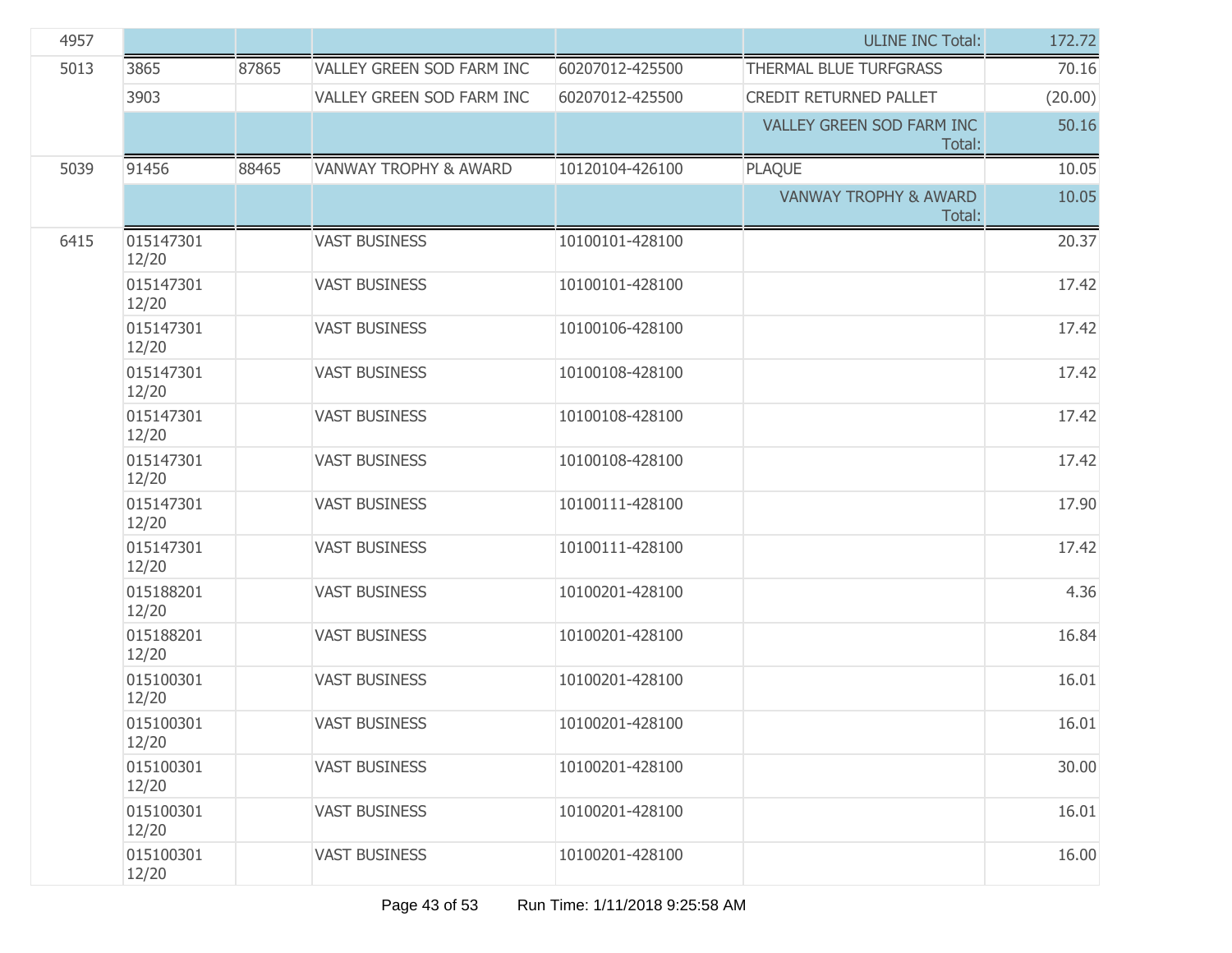| 6415 | 015100301<br>12/20 | <b>VAST BUSINESS</b> | 10100201-428100 | 16.00  |
|------|--------------------|----------------------|-----------------|--------|
|      | 015100301<br>12/20 | <b>VAST BUSINESS</b> | 10100201-428100 | 16.00  |
|      | 015100301<br>12/20 | <b>VAST BUSINESS</b> | 10100201-428100 | 16.00  |
|      | 015100301<br>12/20 | <b>VAST BUSINESS</b> | 10100201-428100 | 16.00  |
|      | 015100301<br>12/20 | <b>VAST BUSINESS</b> | 10100201-428100 | 16.00  |
|      | 015100301<br>12/20 | <b>VAST BUSINESS</b> | 10100201-428100 | 16.00  |
|      | 015100301<br>12/20 | <b>VAST BUSINESS</b> | 10100201-428100 | 16.00  |
|      | 015100301<br>12/20 | <b>VAST BUSINESS</b> | 10100201-428100 | 158.05 |
|      | 015100301<br>12/20 | <b>VAST BUSINESS</b> | 10100201-428100 | 16.00  |
|      | 015100301<br>12/20 | <b>VAST BUSINESS</b> | 10100201-428100 | 16.00  |
|      | 015100301<br>12/20 | <b>VAST BUSINESS</b> | 10100201-428100 | 16.00  |
|      | 015100301<br>12/20 | <b>VAST BUSINESS</b> | 10100201-428100 | 16.00  |
|      | 015100301<br>12/20 | <b>VAST BUSINESS</b> | 10100201-428100 | 16.00  |
|      | 015100301<br>12/20 | <b>VAST BUSINESS</b> | 10100201-428100 | 16.00  |
|      | 015100301<br>12/20 | <b>VAST BUSINESS</b> | 10100201-428100 | 16.01  |
|      | 015100301<br>12/20 | <b>VAST BUSINESS</b> | 10100201-428100 | 24.64  |
|      | 015100301<br>12/20 | <b>VAST BUSINESS</b> | 10100201-428100 | 16.01  |
|      | 015100301<br>12/20 | <b>VAST BUSINESS</b> | 10100201-428100 | 16.01  |
|      | 015100301<br>12/20 | <b>VAST BUSINESS</b> | 10100201-428100 | 16.01  |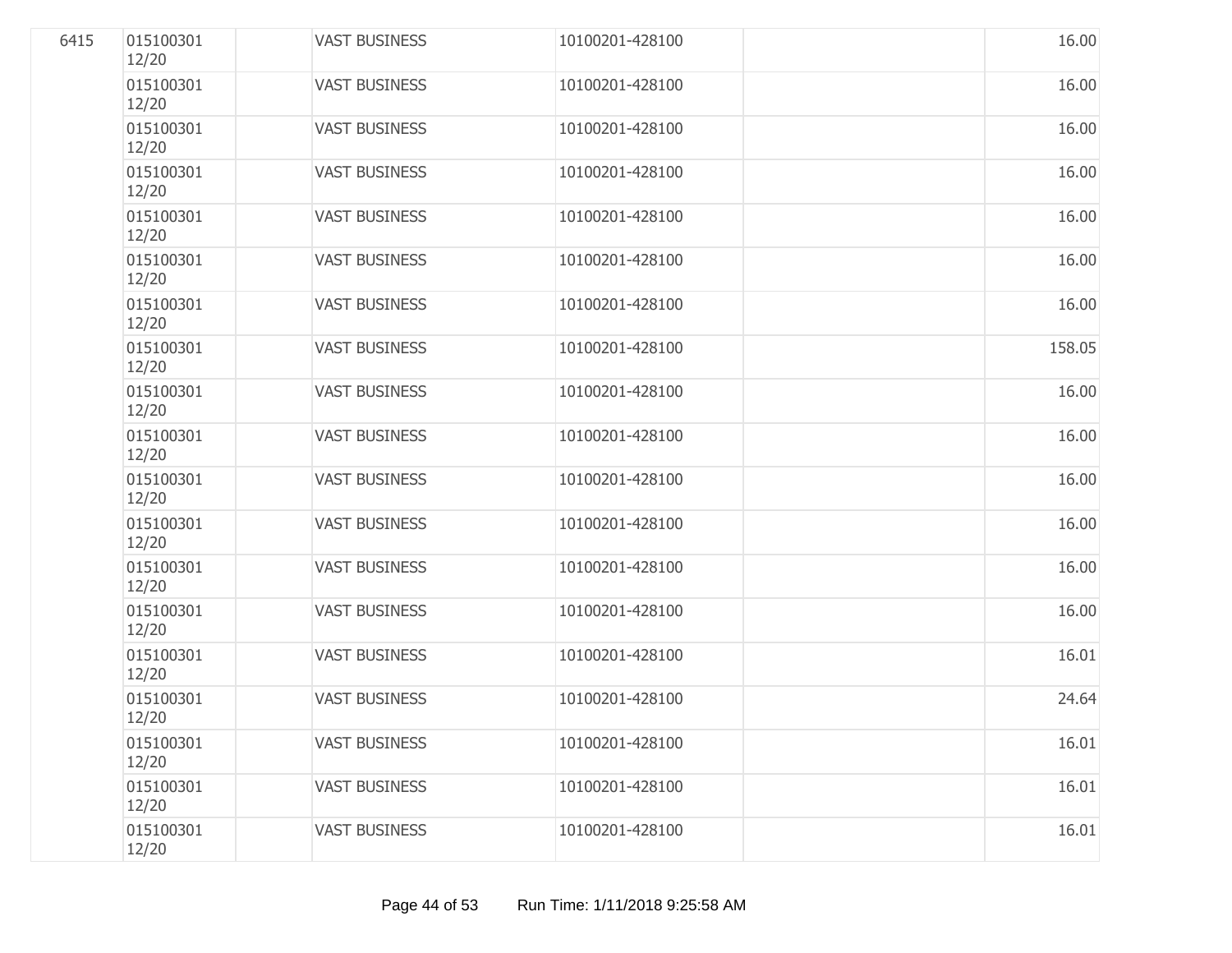| 6415 | 015100301<br>12/20 | <b>VAST BUSINESS</b> | 10100201-428100 | 16.00 |
|------|--------------------|----------------------|-----------------|-------|
|      | 015100301<br>12/20 | <b>VAST BUSINESS</b> | 10100201-428100 | 3.51  |
|      | 015100301<br>12/20 | <b>VAST BUSINESS</b> | 10100201-428100 | 16.01 |
|      | 015100301<br>12/20 | <b>VAST BUSINESS</b> | 10100201-428100 | 16.01 |
|      | 015100301<br>12/20 | <b>VAST BUSINESS</b> | 10100201-428100 | 16.01 |
|      | 015100301<br>12/20 | <b>VAST BUSINESS</b> | 10100201-428100 | 16.01 |
|      | 015100301<br>12/20 | <b>VAST BUSINESS</b> | 10100201-428100 | 16.00 |
|      | 015100301<br>12/20 | <b>VAST BUSINESS</b> | 10100201-428100 | 16.01 |
|      | 015100301<br>12/20 | <b>VAST BUSINESS</b> | 10100201-428100 | 30.00 |
|      | 015100301<br>12/20 | <b>VAST BUSINESS</b> | 10100201-428100 | 16.01 |
|      | 015100301<br>12/20 | <b>VAST BUSINESS</b> | 10100201-428100 | 16.01 |
|      | 015100301<br>12/20 | <b>VAST BUSINESS</b> | 10100201-428100 | 16.01 |
|      | 015100301<br>12/20 | <b>VAST BUSINESS</b> | 10100201-428100 | 16.01 |
|      | 015100301<br>12/20 | <b>VAST BUSINESS</b> | 10100201-428100 | 16.01 |
|      | 015100301<br>12/20 | <b>VAST BUSINESS</b> | 10100201-428100 | 16.01 |
|      | 015100301<br>12/20 | <b>VAST BUSINESS</b> | 10100201-428100 | 16.01 |
|      | 015100301<br>12/20 | <b>VAST BUSINESS</b> | 10100201-428100 | 16.01 |
|      | 015100301<br>12/20 | <b>VAST BUSINESS</b> | 10100201-428100 | 16.01 |
|      | 015100301<br>12/20 | <b>VAST BUSINESS</b> | 10100201-428100 | 16.01 |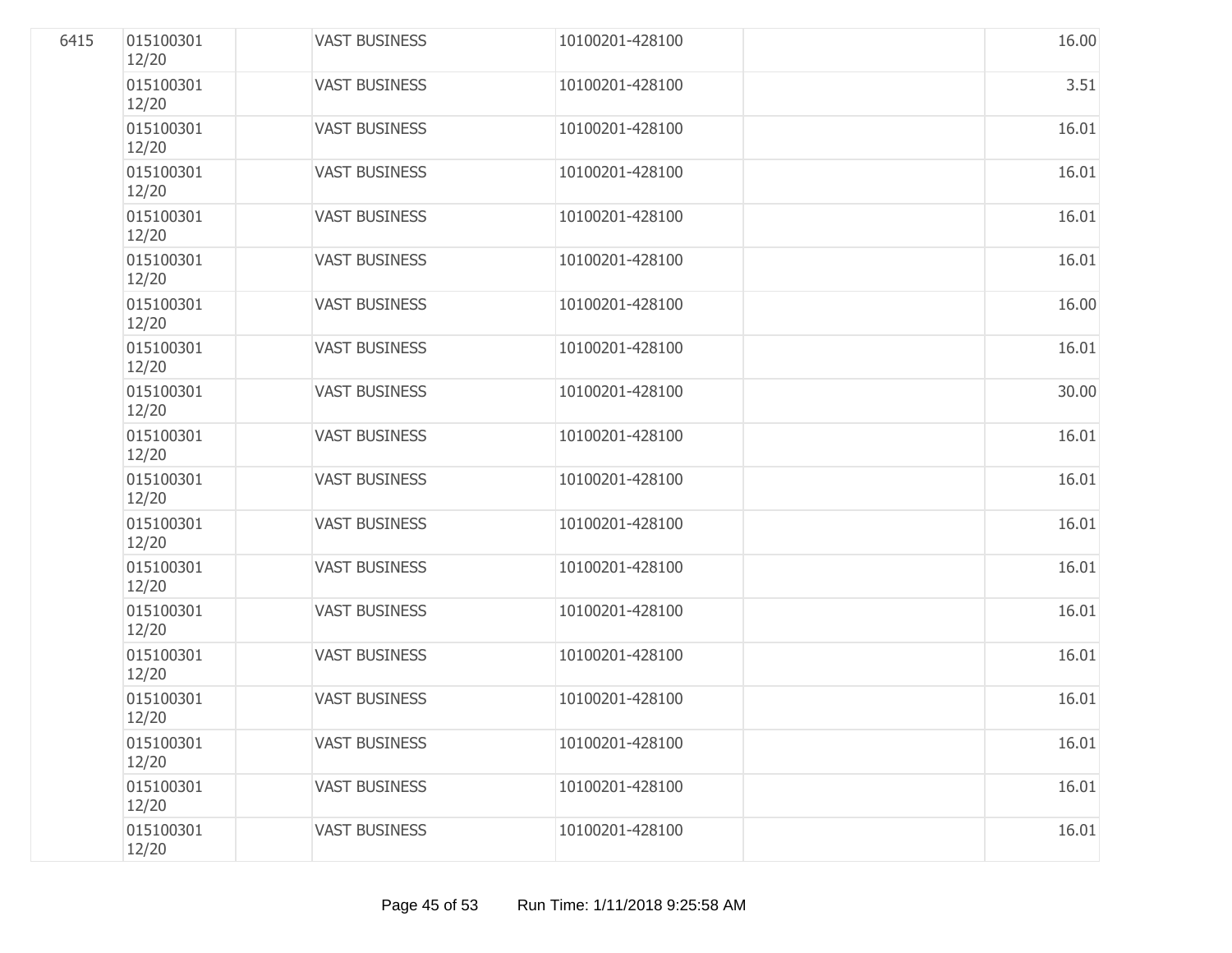| 6415 | 015146201<br>12/22 | <b>VAST BUSINESS</b> | 10100202-428100 | 13.75  |
|------|--------------------|----------------------|-----------------|--------|
|      | 015146201<br>12/22 | <b>VAST BUSINESS</b> | 10100202-428100 | 13.75  |
|      | 007674101<br>12/20 | <b>VAST BUSINESS</b> | 10100202-428100 | 84.60  |
|      | 007674101<br>12/20 | <b>VAST BUSINESS</b> | 10100202-428100 | 16.67  |
|      | 008075401<br>12/20 | <b>VAST BUSINESS</b> | 10100202-428100 | 35.34  |
|      | 011912101<br>12/20 | <b>VAST BUSINESS</b> | 10100202-428100 | 114.92 |
|      | 011912101<br>12/20 | <b>VAST BUSINESS</b> | 10100202-428100 | 17.42  |
|      | 008075401<br>12/20 | <b>VAST BUSINESS</b> | 10100202-428100 | 116.39 |
|      | 008309501<br>12/20 | <b>VAST BUSINESS</b> | 10100202-428100 | 18.41  |
|      | 008309501<br>12/20 | <b>VAST BUSINESS</b> | 10100202-428100 | 20.26  |
|      | 010531701<br>12/20 | <b>VAST BUSINESS</b> | 10100202-428100 | 17.94  |
|      | 010531701<br>12/20 | <b>VAST BUSINESS</b> | 10100202-428100 | 16.53  |
|      | 010531701<br>12/20 | <b>VAST BUSINESS</b> | 10100202-428100 | 135.17 |
|      | 010531701<br>12/20 | <b>VAST BUSINESS</b> | 10100202-428100 | 16.52  |
|      | 008309501<br>12/20 | <b>VAST BUSINESS</b> | 10100202-428100 | 22.94  |
|      | 008309501<br>12/20 | <b>VAST BUSINESS</b> | 10100202-428100 | 18.41  |
|      | 008309501<br>12/20 | <b>VAST BUSINESS</b> | 10100202-428100 | 19.00  |
|      | 008309501<br>12/20 | <b>VAST BUSINESS</b> | 10100202-428100 | 18.41  |
|      | 008309501<br>12/20 | <b>VAST BUSINESS</b> | 10100202-428100 | 18.40  |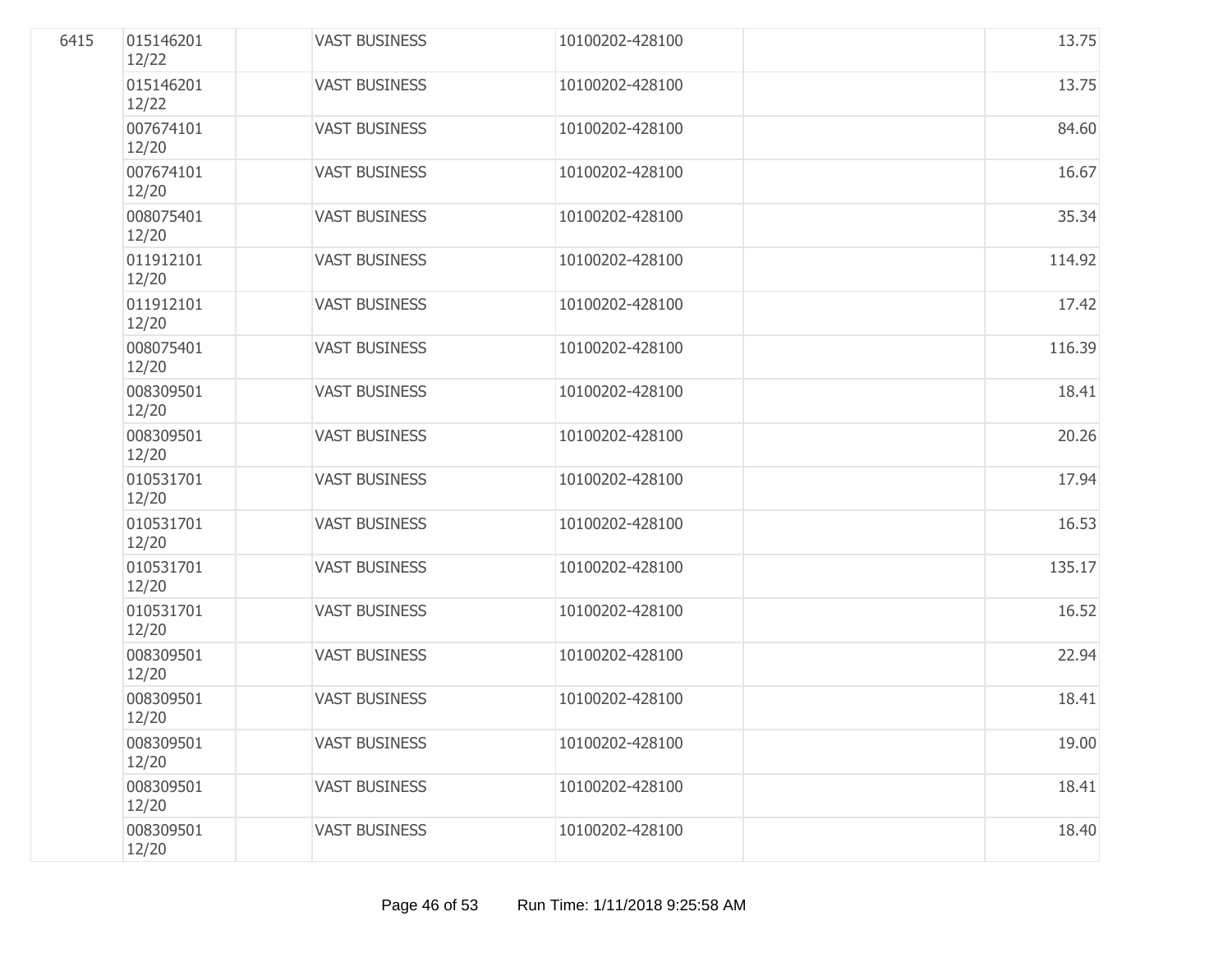| 6415 | 008309501<br>12/20 | <b>VAST BUSINESS</b> | 10100202-428100 | 139.69 |
|------|--------------------|----------------------|-----------------|--------|
|      | 015146201<br>12/22 | <b>VAST BUSINESS</b> | 10100202-428100 | 13.75  |
|      | 015146201<br>12/22 | <b>VAST BUSINESS</b> | 10100202-428100 | 13.75  |
|      | 008309501<br>12/20 | <b>VAST BUSINESS</b> | 10100202-428100 | 14.90  |
|      | 008309501<br>12/20 | <b>VAST BUSINESS</b> | 10100202-428100 | 18.40  |
|      | 008309501<br>12/20 | <b>VAST BUSINESS</b> | 10100202-428100 | 18.40  |
|      | 008309501<br>12/20 | <b>VAST BUSINESS</b> | 10100202-428100 | 24.47  |
|      | 015147301<br>12/20 | <b>VAST BUSINESS</b> | 10100204-428100 | 17.42  |
|      | 015147301<br>12/20 | <b>VAST BUSINESS</b> | 10100204-428100 | 17.42  |
|      | 008237701<br>12/20 | <b>VAST BUSINESS</b> | 10100205-428100 | 16.92  |
|      | 008669901<br>12/20 | <b>VAST BUSINESS</b> | 10100205-428100 | 16.92  |
|      | 009275401<br>12/20 | <b>VAST BUSINESS</b> | 10100205-428100 | 16.92  |
|      | 009435602<br>12/20 | <b>VAST BUSINESS</b> | 10100205-428100 | 16.92  |
|      | 015188201<br>12/20 | <b>VAST BUSINESS</b> | 10100205-428100 | 4.35   |
|      | 015188201<br>12/20 | <b>VAST BUSINESS</b> | 10100205-428100 | 29.34  |
|      | 011232501<br>12/20 | <b>VAST BUSINESS</b> | 10100205-428100 | 16.92  |
|      | 012518901<br>12/20 | <b>VAST BUSINESS</b> | 10100205-428100 | 38.87  |
|      | 009871902<br>12/20 | <b>VAST BUSINESS</b> | 10100205-428100 | 16.92  |
|      | 009518401<br>12/20 | <b>VAST BUSINESS</b> | 10100205-428100 | 16.92  |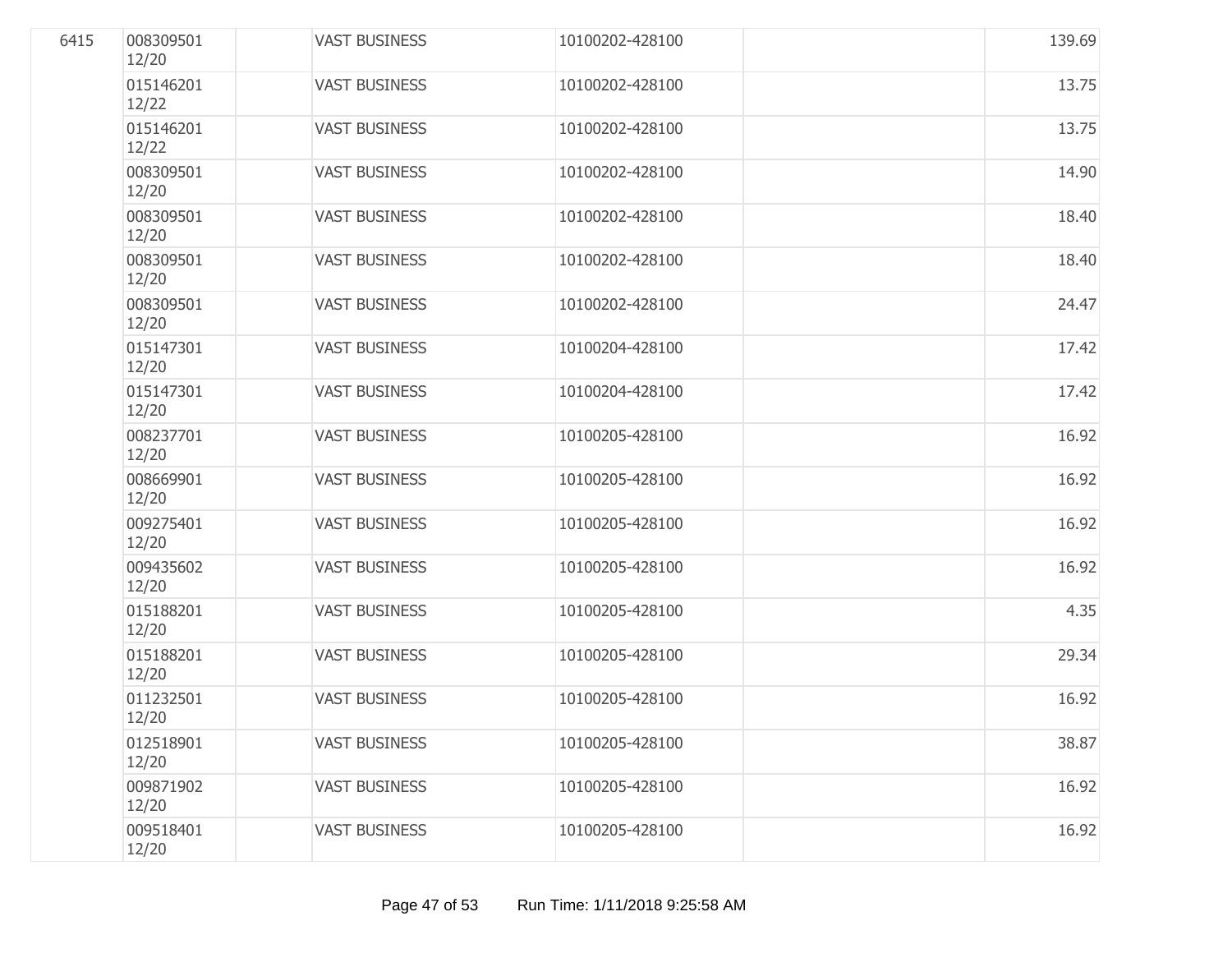| 6415 | 009964401<br>12/20 | <b>VAST BUSINESS</b> | 10100205-428100 | 16.92 |
|------|--------------------|----------------------|-----------------|-------|
|      | 010996401<br>12/20 | <b>VAST BUSINESS</b> | 10100205-428100 | 16.92 |
|      | 010233801<br>12/20 | <b>VAST BUSINESS</b> | 10100205-428100 | 16.92 |
|      | 007708801<br>12/20 | <b>VAST BUSINESS</b> | 10100205-428100 | 17.42 |
|      | 015163301<br>12/20 | <b>VAST BUSINESS</b> | 10100205-428100 | 16.92 |
|      | 015149901<br>12/20 | <b>VAST BUSINESS</b> | 10100205-428100 | 16.92 |
|      | 011264701<br>12/20 | <b>VAST BUSINESS</b> | 10100205-428100 | 16.92 |
|      | 011802001<br>12/20 | <b>VAST BUSINESS</b> | 10100205-428100 | 16.92 |
|      | 007765303<br>12/20 | <b>VAST BUSINESS</b> | 10100205-428100 | 19.92 |
|      | 007708801<br>12/20 | <b>VAST BUSINESS</b> | 10100301-428100 | 13.92 |
|      | 007708801<br>12/20 | <b>VAST BUSINESS</b> | 10100301-428100 | 17.42 |
|      | 015107001<br>12/20 | <b>VAST BUSINESS</b> | 10100603-428100 | 21.13 |
|      | 015107001<br>12/20 | <b>VAST BUSINESS</b> | 10100603-428100 | 18.58 |
|      | 015107001<br>12/20 | <b>VAST BUSINESS</b> | 10100603-428100 | 18.58 |
|      | 015107001<br>12/20 | <b>VAST BUSINESS</b> | 10100603-428100 | 24.63 |
|      | 015107001<br>12/20 | <b>VAST BUSINESS</b> | 10100603-428100 | 18.58 |
|      | 015107001<br>12/20 | <b>VAST BUSINESS</b> | 10100603-428100 | 18.58 |
|      | 008580401<br>12/20 | <b>VAST BUSINESS</b> | 10100607-428100 | 20.42 |
|      | 008580401<br>12/20 | <b>VAST BUSINESS</b> | 10100607-428100 | 17.42 |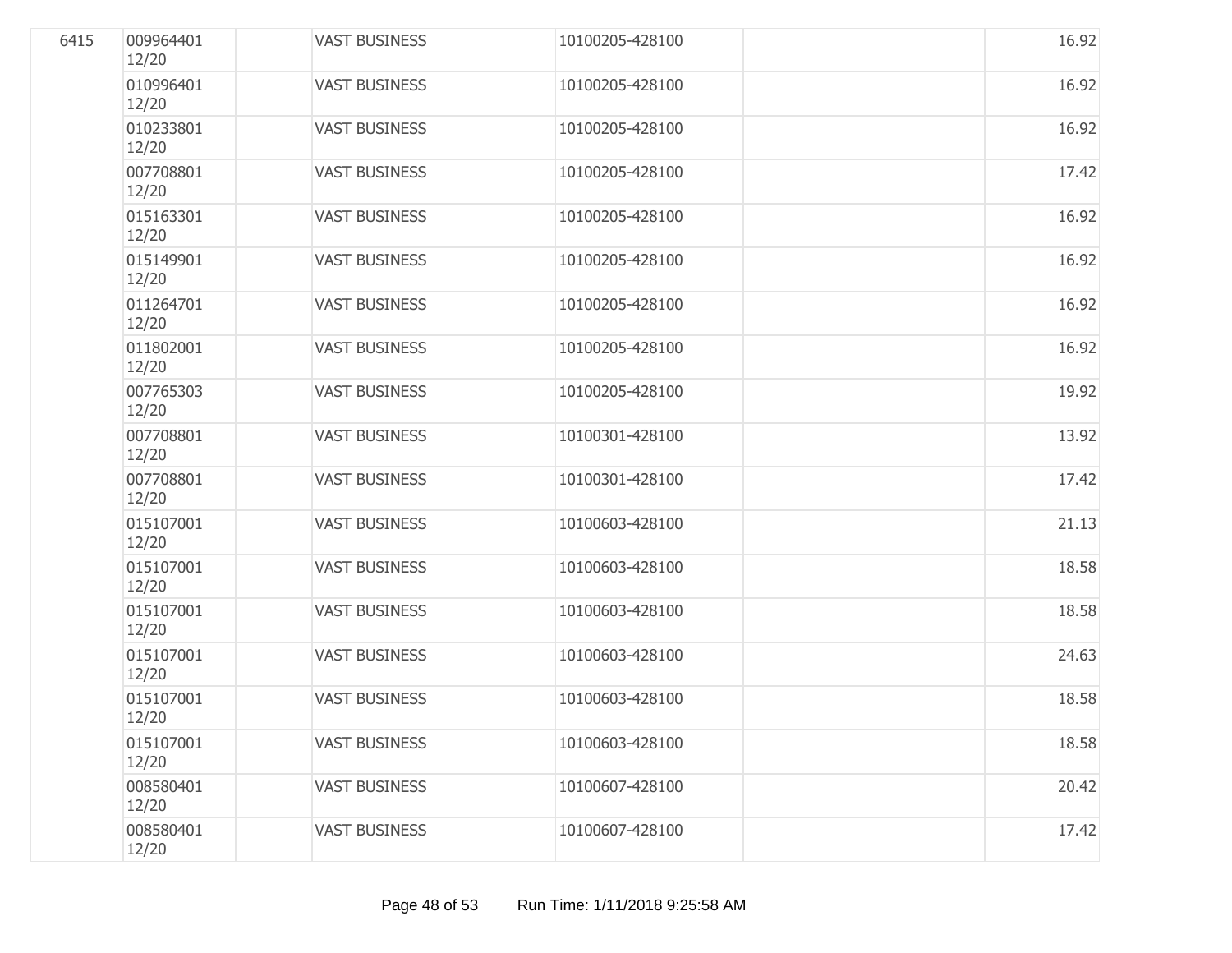| 6415 | 008580401<br>12/20 | <b>VAST BUSINESS</b> | 10100607-428100 | 17.42 |
|------|--------------------|----------------------|-----------------|-------|
|      | 015160501<br>12/20 | <b>VAST BUSINESS</b> | 10100612-428100 | 17.42 |
|      | 015160501<br>12/20 | <b>VAST BUSINESS</b> | 10100612-428100 | 17.42 |
|      | 015160501<br>12/20 | <b>VAST BUSINESS</b> | 10100612-428100 | 17.42 |
|      | 015160501<br>12/20 | <b>VAST BUSINESS</b> | 10100612-428100 | 17.42 |
|      | 009734101<br>12/20 | <b>VAST BUSINESS</b> | 10100617-428100 | 34.27 |
|      | 009734101<br>12/20 | <b>VAST BUSINESS</b> | 10100617-428100 | 41.22 |
|      | 009734101<br>12/20 | <b>VAST BUSINESS</b> | 10100617-428100 | 41.22 |
|      | 015092701<br>12/20 | <b>VAST BUSINESS</b> | 10100618-428100 | 17.42 |
|      | 015188201<br>12/20 | <b>VAST BUSINESS</b> | 10100618-428100 | 8.71  |
|      | 015188201<br>12/20 | <b>VAST BUSINESS</b> | 10100618-428100 | 21.19 |
|      | 015092701<br>12/20 | <b>VAST BUSINESS</b> | 10100714-428100 | 17.42 |
|      | 015147301<br>12/20 | <b>VAST BUSINESS</b> | 10106021-428100 | 17.42 |
|      | 015147301<br>12/20 | <b>VAST BUSINESS</b> | 10106021-428100 | 17.42 |
|      | 015147301<br>12/20 | <b>VAST BUSINESS</b> | 10106021-428100 | 17.42 |
|      | 015147301<br>12/20 | <b>VAST BUSINESS</b> | 10106024-428100 | 17.42 |
|      | 015147301<br>12/20 | <b>VAST BUSINESS</b> | 10106061-428100 | 17.42 |
|      | 015147301<br>12/20 | <b>VAST BUSINESS</b> | 10106061-428100 | 17.42 |
|      | 015147301<br>12/20 | <b>VAST BUSINESS</b> | 10106061-428100 | 17.42 |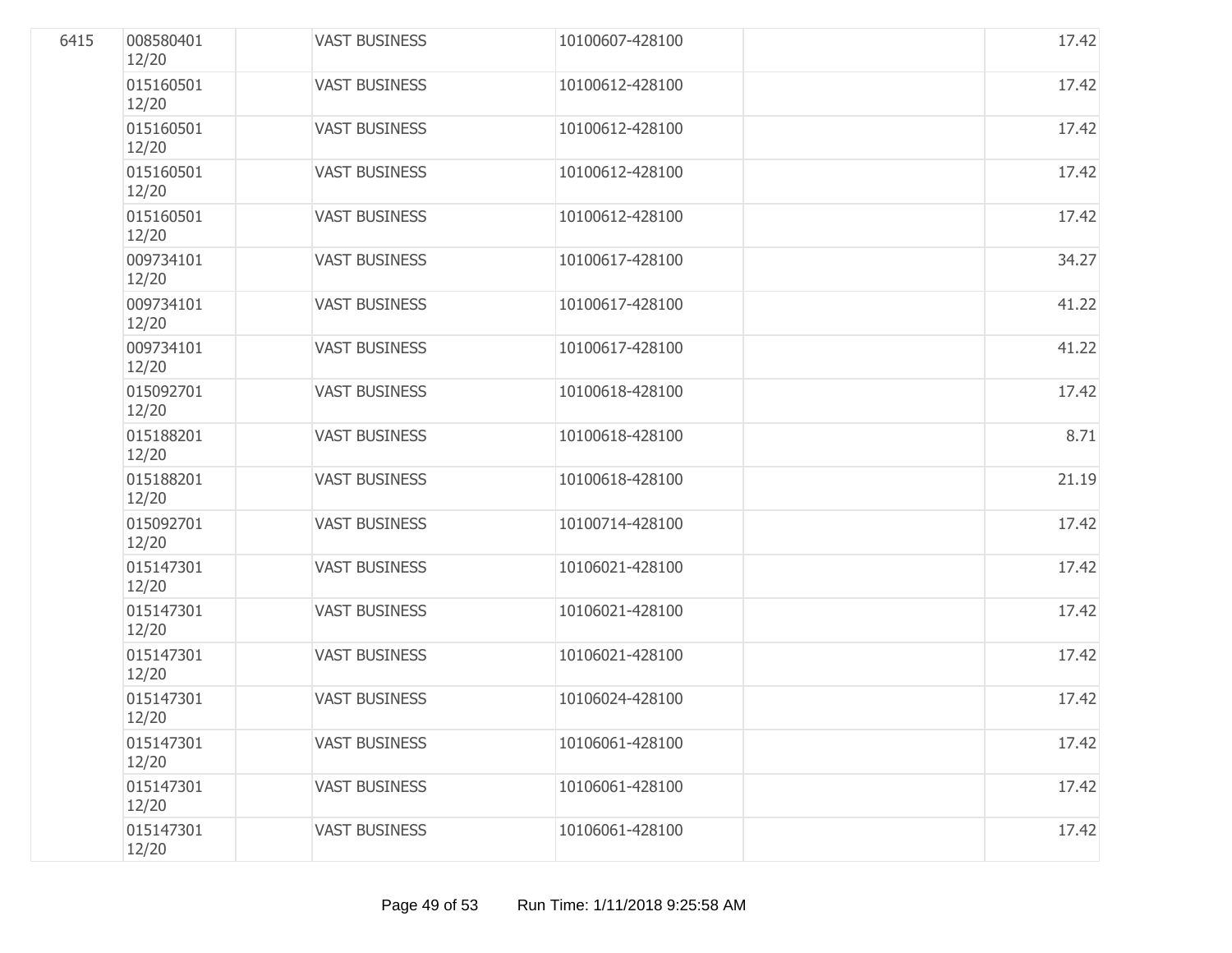| 6415 | 015147301<br>12/20 |       | <b>VAST BUSINESS</b>      | 10106061-428100 |                                         | 17.42    |
|------|--------------------|-------|---------------------------|-----------------|-----------------------------------------|----------|
|      | 015147301<br>12/20 |       | <b>VAST BUSINESS</b>      | 10106061-428100 |                                         | 17.42    |
|      | 015186501<br>12/20 |       | <b>VAST BUSINESS</b>      | 10106062-428100 |                                         | 43.76    |
|      | 015186501<br>12/20 |       | <b>VAST BUSINESS</b>      | 10106062-428100 |                                         | 43.76    |
|      | 007250301<br>12/20 |       | <b>VAST BUSINESS</b>      | 60207014-428100 |                                         | 17.42    |
|      | 007711702<br>12/20 |       | <b>VAST BUSINESS</b>      | 61300664-428100 |                                         | 20.42    |
|      | 007711702<br>12/20 |       | <b>VAST BUSINESS</b>      | 61300664-428100 |                                         | 22.45    |
|      | 007711702<br>12/20 |       | <b>VAST BUSINESS</b>      | 61300664-428100 |                                         | 17.42    |
|      | 007711702<br>12/20 |       | <b>VAST BUSINESS</b>      | 61300664-428100 |                                         | 68.83    |
|      | 007711702<br>12/20 |       | <b>VAST BUSINESS</b>      | 61300664-428100 |                                         | 17.42    |
|      | 014216501<br>12/20 |       | <b>VAST BUSINESS</b>      | 61300664-428100 |                                         | 25.75    |
|      | 009136501<br>12/20 |       | <b>VAST BUSINESS</b>      | 61300664-428100 |                                         | 19.92    |
|      | 008309501<br>12/20 |       | <b>VAST BUSINESS</b>      | 61800890-428100 |                                         | 72.57    |
|      | 008309501<br>12/20 |       | <b>VAST BUSINESS</b>      | 61800890-428100 |                                         | 25.85    |
|      | 008309501<br>12/20 |       | <b>VAST BUSINESS</b>      | 61800890-428100 |                                         | 18.40    |
|      |                    |       |                           |                 | <b>VAST BUSINESS Total:</b>             | 3,406.78 |
| 5057 | 71498              | 88848 | <b>VESSCO INC</b>         | 60207011-425300 | MECHANICAL SEALS 3), TIE<br><b>RODS</b> | 2,395.88 |
|      |                    |       |                           |                 | <b>VESSCO INC Total:</b>                | 2,395.88 |
| 5064 | 440534             | 88269 | VIDEO SERVICES OF AMERICA | 10120115-426100 | <b>DVR DISCS</b>                        | 300.00   |
|      |                    |       |                           |                 | VIDEO SERVICES OF AMERICA<br>Total:     | 300.00   |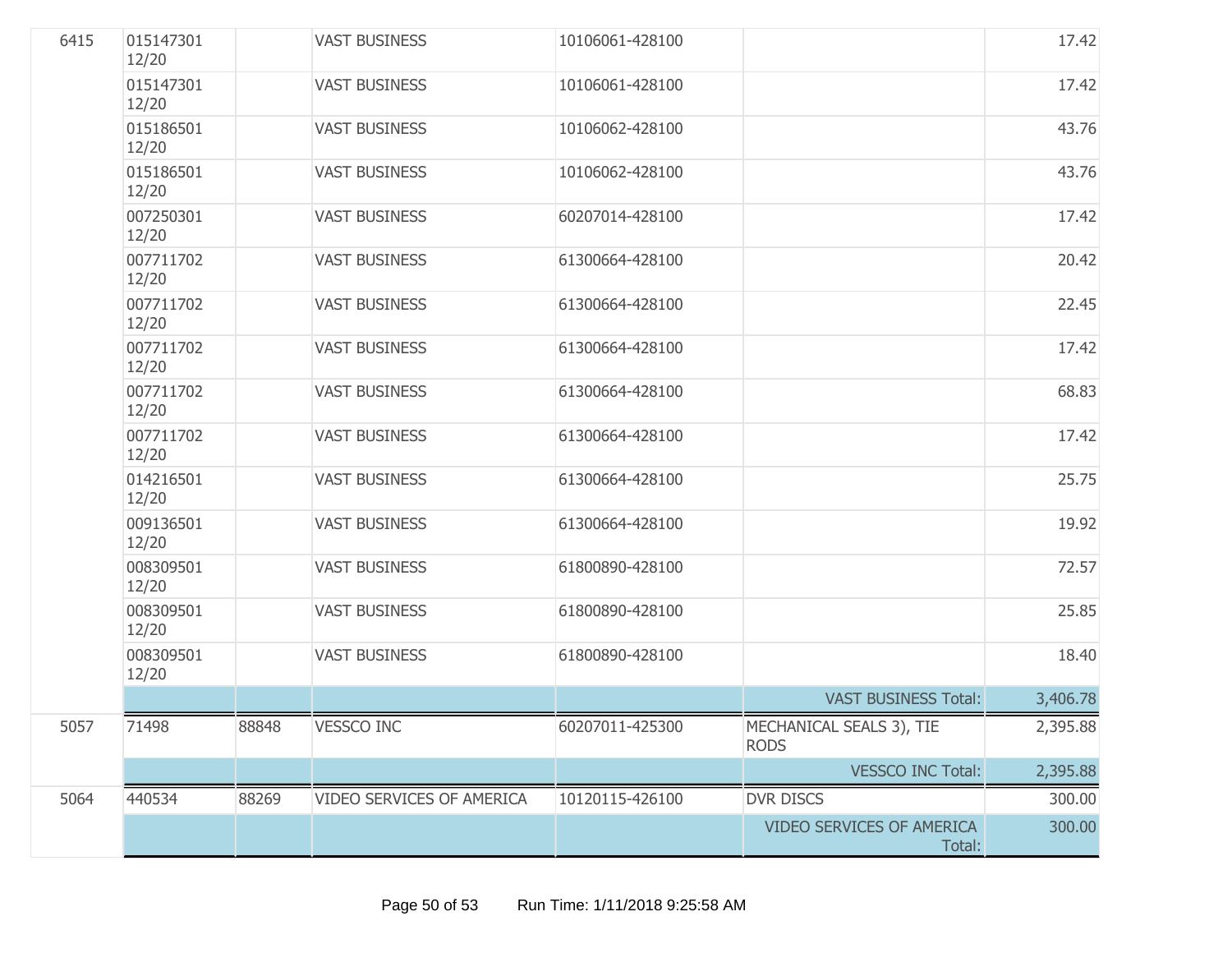| 9536 | 12/21/17    | 89359 | VISIT RAPID CITY       | 77500919-422500 | <b>25% GROSS RECEIPTS TAX</b>       | 48,023.38     |
|------|-------------|-------|------------------------|-----------------|-------------------------------------|---------------|
|      |             |       |                        |                 | VISIT RAPID CITY Total:             | 48,023.38     |
| 5142 | SER835382-1 | 86419 | <b>WATERTREE INC</b>   | 10100620-426900 | <b>WATER</b>                        | 16.05         |
|      | SER838967-1 | 89266 | <b>WATERTREE INC</b>   | 10100620-426900 | <b>WATER</b>                        | 10.70         |
|      |             |       |                        |                 | <b>WATERTREE INC Total:</b>         | 26.75         |
| 5183 | 08/31/17    |       | <b>WELLMARK INC</b>    | 78900963-415000 | AUG17                               | (193, 811.99) |
|      | 07/31/17    |       | <b>WELLMARK INC</b>    | 78900963-415000 | <b>JUL17</b>                        | (20, 384.21)  |
|      | 09/30/17    |       | <b>WELLMARK INC</b>    | 78900963-415000 | SEPT17                              | (104, 233.41) |
|      | 10/31/17    |       | <b>WELLMARK INC</b>    | 78900963-415000 | OCT17                               | 86,584.17     |
|      | 12/31/17    |       | <b>WELLMARK INC</b>    | 78900963-415000 | DEC17                               | 19,206.84     |
|      | 11/30/17    |       | <b>WELLMARK INC</b>    | 78900963-415000 | NOV17                               | (19, 255.53)  |
|      | 08/31/17    |       | <b>WELLMARK INC</b>    | 78900963-453000 | AUG17                               | 34,076.50     |
|      | 07/31/17    |       | <b>WELLMARK INC</b>    | 78900963-453000 | <b>JUL17</b>                        | 783.34        |
|      | 09/30/17    |       | <b>WELLMARK INC</b>    | 78900963-453000 | SEPT17                              | 111,032.75    |
|      | 10/31/17    |       | <b>WELLMARK INC</b>    | 78900963-453000 | OCT17                               | (77, 425.11)  |
|      | 12/31/17    |       | <b>WELLMARK INC</b>    | 78900963-453000 | DEC17                               | 144,634.65    |
|      | 11/30/17    |       | <b>WELLMARK INC</b>    | 78900963-453000 | NOV17                               | 24,772.42     |
|      | 08/31/17    |       | <b>WELLMARK INC</b>    | 79100966-413100 | AUG17                               | 724.50        |
|      | 07/31/17    |       | <b>WELLMARK INC</b>    | 79100966-413100 | <b>JUL17</b>                        | 724.50        |
|      | 09/30/17    |       | <b>WELLMARK INC</b>    | 79100966-413100 | SEPT17                              | 724.50        |
|      | 10/31/17    |       | <b>WELLMARK INC</b>    | 79100966-413100 | OCT17                               | 724.50        |
|      | 12/31/17    |       | <b>WELLMARK INC</b>    | 79100966-413100 | DEC17                               | 724.50        |
|      | 11/30/17    |       | <b>WELLMARK INC</b>    | 79100966-413100 | NOV17                               | 724.50        |
|      |             |       |                        |                 | <b>WELLMARK INC Total:</b>          | 10,327.42     |
| 5211 | 61945       | 89397 | <b>WESTERN MAILERS</b> | 10100101-426100 | <b>POSTAGE</b>                      | 99.16         |
|      | 61945       | 89397 | <b>WESTERN MAILERS</b> | 10106022-426100 | <b>POSTAGE</b>                      | 13.68         |
|      | 61753       | 88606 | <b>WESTERN MAILERS</b> | 60207014-426100 | <b>BILLING POSTAGE 5,393 121217</b> | 2,349.88      |
|      | 61809       | 88849 | <b>WESTERN MAILERS</b> | 60207014-426100 | BILLING POSTAGE 6,356 121917        | 2,764.59      |
|      | 61862       | 89385 | <b>WESTERN MAILERS</b> | 60207014-426100 | BILLING POSTAGE 5,452 122717        | 2,375.91      |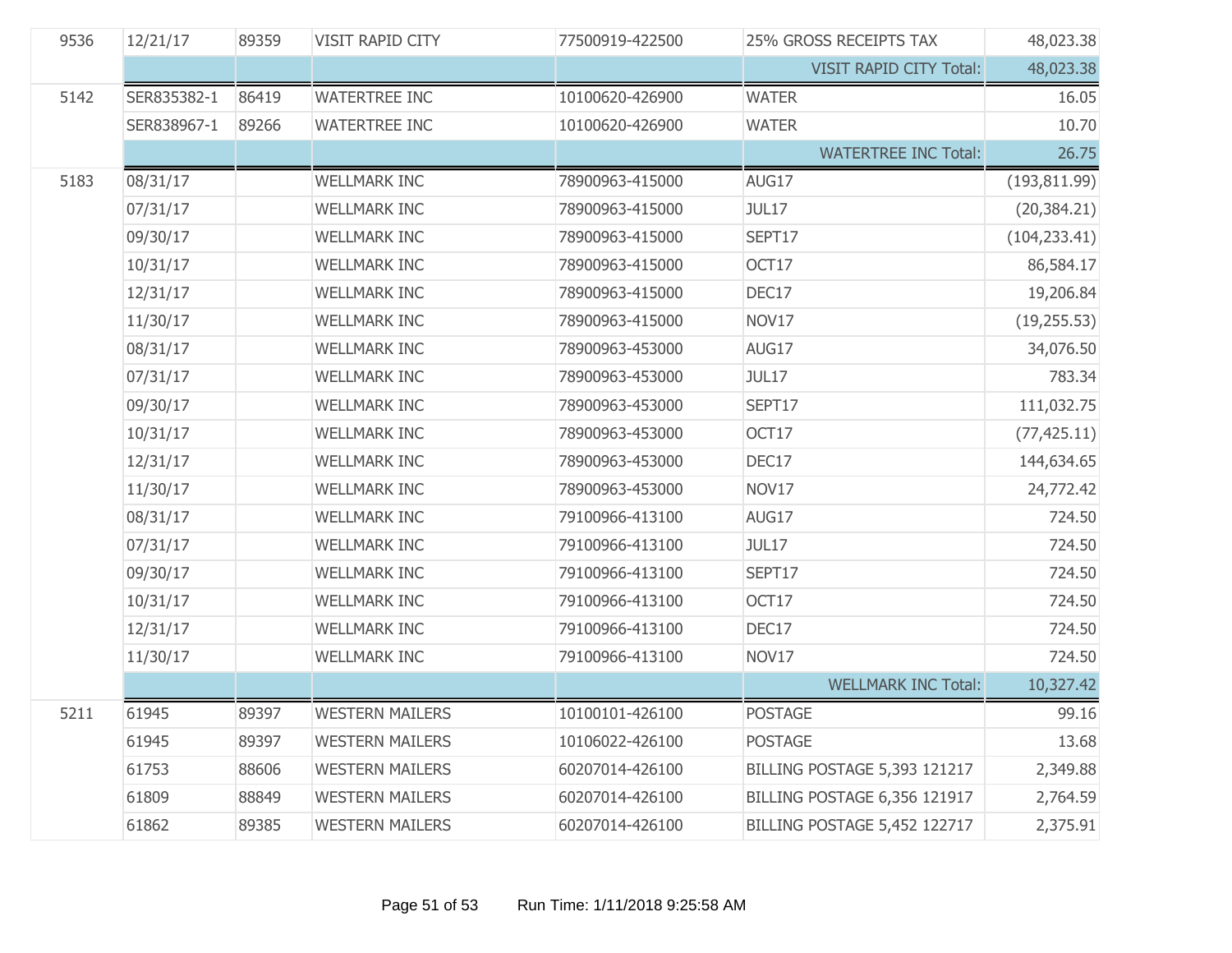| 5211 |             |       |                                |                 | <b>WESTERN MAILERS Total:</b>                | 7,603.22 |
|------|-------------|-------|--------------------------------|-----------------|----------------------------------------------|----------|
| 5220 | 708040-0    | 88833 | <b>WESTERN STATIONERS</b>      | 10100101-426100 | <b>OFFICE SUPPLIES</b>                       | 49.66    |
|      | 708311-0    | 88907 | <b>WESTERN STATIONERS</b>      | 10100201-426100 | <b>OFFICE SUPPLIES</b>                       | 34.40    |
|      | 708310-0    | 88907 | <b>WESTERN STATIONERS</b>      | 10100201-426100 | <b>OFFICE SUPPLIES</b>                       | 103.20   |
|      | 708309-0    | 88907 | <b>WESTERN STATIONERS</b>      | 10100201-426100 | <b>OFFICE SUPPLIES</b>                       | 103.20   |
|      | 708308-0    | 88907 | <b>WESTERN STATIONERS</b>      | 10100201-426100 | <b>OFFICE SUPPLIES</b>                       | 68.80    |
|      | 708307-0    | 88907 | <b>WESTERN STATIONERS</b>      | 10100201-426100 | <b>OFFICE SUPPLIES</b>                       | 30.26    |
|      | 707231-0    | 88683 | <b>WESTERN STATIONERS</b>      | 10100202-426100 | PAPER, FOLDERS,<br><b>HIGHLIGHTERS &amp;</b> | 26.77    |
|      | 708763-0    | 88902 | <b>WESTERN STATIONERS</b>      | 10100202-426100 | MEMO PADS, BINDERS, PAPER<br><b>FOR</b>      | 26.20    |
|      | 708330-0    | 88690 | <b>WESTERN STATIONERS</b>      | 10100202-426100 | MARKERS, BINDER CLIPS, AND<br><b>TAP</b>     | 20.45    |
|      | 708514-0    | 88453 | <b>WESTERN STATIONERS</b>      | 10100204-426100 | MISC OFFICE SUPPLIES                         | 49.75    |
|      | 708423-0    | 89048 | <b>WESTERN STATIONERS</b>      | 10100301-426100 | <b>OFFICE SUPPLIES</b>                       | 61.20    |
|      | 708423-1    | 89048 | <b>WESTERN STATIONERS</b>      | 10100301-426100 | <b>OFFICE SUPPLIES</b>                       | 2.06     |
|      | 708541-1    | 89048 | <b>WESTERN STATIONERS</b>      | 10100301-426100 | <b>OFFICE SUPPLIES</b>                       | 26.80    |
|      | 708541-0    | 88618 | <b>WESTERN STATIONERS</b>      | 10100305-426100 | <b>OFFICE SUPPLIES</b>                       | 13.40    |
|      | 707231-0    | 88683 | <b>WESTERN STATIONERS</b>      | 61800890-426100 | PAPER, FOLDERS,<br><b>HIGHLIGHTERS &amp;</b> | 11.48    |
|      | 708763-0    | 88902 | <b>WESTERN STATIONERS</b>      | 61800890-426100 | MEMO PADS, BINDERS, PAPER<br><b>FOR</b>      | 11.23    |
|      | 708330-0    | 88690 | <b>WESTERN STATIONERS</b>      | 61800890-426100 | MARKERS, BINDER CLIPS, AND<br><b>TAP</b>     | 8.76     |
|      |             |       |                                |                 | <b>WESTERN STATIONERS Total:</b>             | 647.62   |
| 5234 | 232250      | 89019 | <b>WHISLER BEARING COMPANY</b> | 10100302-425300 | UNITS S094                                   | 172.02   |
|      | 232307      | 88473 | WHISLER BEARING COMPANY        | 60407072-425300 | ADMIN BLDG HEAT EXCHANGER<br><b>PUMP</b>     | 47.32    |
|      | 232275      | 88722 | WHISLER BEARING COMPANY        | 61507103-425300 | WIRE BRAID HOSE, GTS HOSE<br><b>ASSE</b>     | 109.40   |
|      |             |       |                                |                 | <b>WHISLER BEARING COMPANY</b><br>Total:     | 328.74   |
| 2039 | 12/18-20/17 | 88781 | <b>WILLIAM HAAS</b>            | 10100108-427000 | <b>CONCRETE PAVING COURSE</b>                | 104.00   |
|      |             |       |                                |                 | <b>WILLIAM HAAS Total:</b>                   | 104.00   |